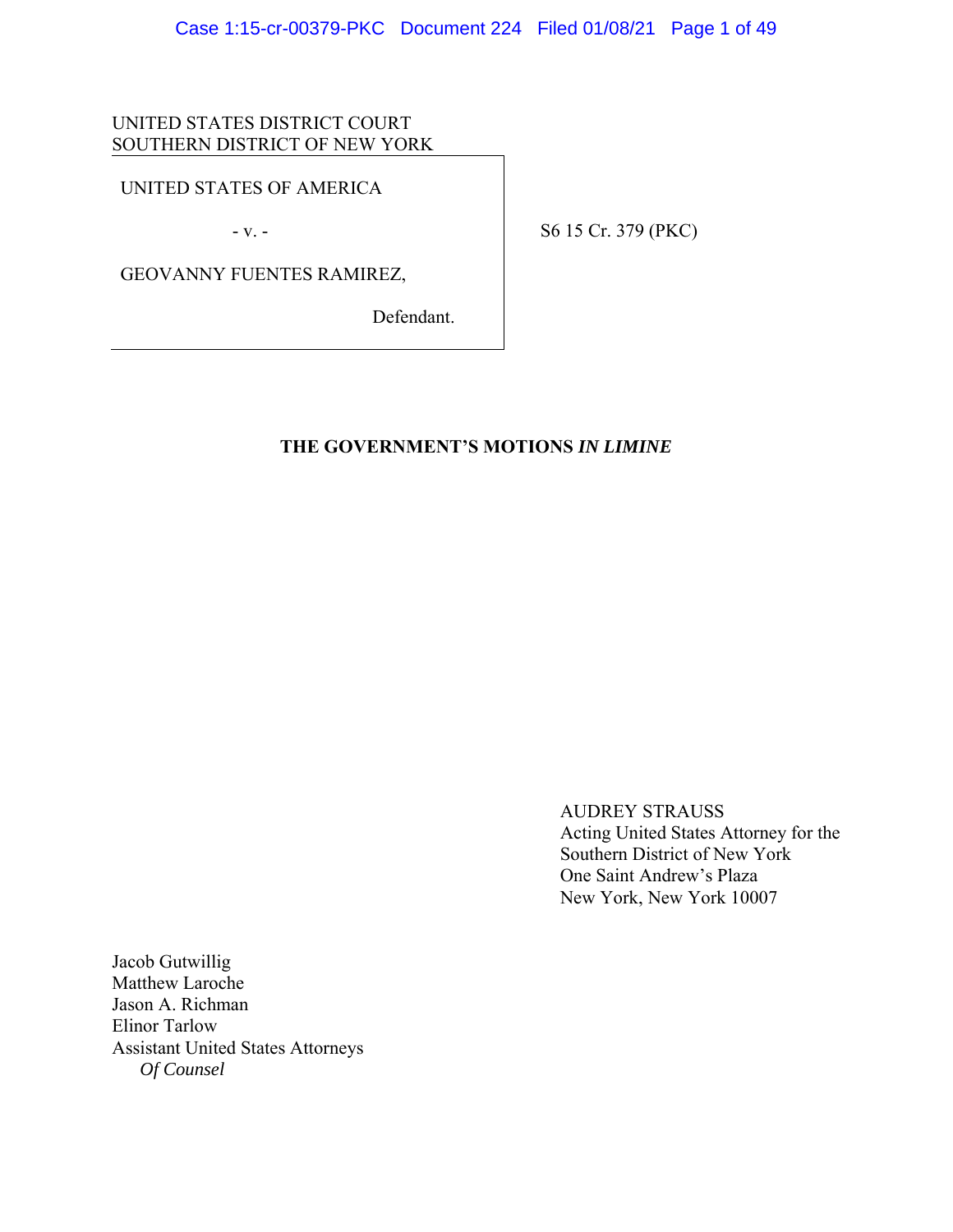# **TABLE OF CONTENTS**

| I.   | The Defendant Imports Cocaine to Miami and Solicits Drug-Trafficking Proceeds to                                                                             |                |                                                        |  |  |  |  |  |
|------|--------------------------------------------------------------------------------------------------------------------------------------------------------------|----------------|--------------------------------------------------------|--|--|--|--|--|
| II.  | The Defendant Commits Acts of Violence to Help Leonel Rivera and Transports<br>Multiple Drug Loads Totaling Over Approximately 1,000 Kilograms of Cocaine5   |                |                                                        |  |  |  |  |  |
| III. | The Defendant Partners with a Major Honduran Drug-Trafficker and Murders A Law<br>Enforcement Officer After the Defendant's Laboratory is Raided By Police 8 |                |                                                        |  |  |  |  |  |
|      | IV. The Defendant Seeks Assistance Collecting a Drug-Trafficking Debt and Murders                                                                            |                |                                                        |  |  |  |  |  |
| V.   | The Defendant Engages In Drug-trafficking Under the Protection of National Party                                                                             |                |                                                        |  |  |  |  |  |
|      |                                                                                                                                                              |                |                                                        |  |  |  |  |  |
|      |                                                                                                                                                              |                |                                                        |  |  |  |  |  |
| I.   | Evidence of Narcotics-Related Corruption Is Admissible as Direct Evidence and Pursuant                                                                       |                |                                                        |  |  |  |  |  |
|      | A.                                                                                                                                                           |                |                                                        |  |  |  |  |  |
|      |                                                                                                                                                              | 1.             |                                                        |  |  |  |  |  |
|      |                                                                                                                                                              | 2.             |                                                        |  |  |  |  |  |
|      | <b>B.</b>                                                                                                                                                    |                |                                                        |  |  |  |  |  |
| Π.   | Evidence of Statements by Honduran Officials to Witness-1 is Admissible Under the                                                                            |                |                                                        |  |  |  |  |  |
|      | A.                                                                                                                                                           |                |                                                        |  |  |  |  |  |
|      | Β.                                                                                                                                                           |                |                                                        |  |  |  |  |  |
|      |                                                                                                                                                              | $\mathbf{1}$ . |                                                        |  |  |  |  |  |
|      |                                                                                                                                                              | 2.             |                                                        |  |  |  |  |  |
|      |                                                                                                                                                              | 3.             |                                                        |  |  |  |  |  |
|      | $\mathbf{C}$ .                                                                                                                                               |                |                                                        |  |  |  |  |  |
|      |                                                                                                                                                              | 1.             | Statement 1 and Statement 3 Are Admissible Pursuant to |  |  |  |  |  |
|      |                                                                                                                                                              |                |                                                        |  |  |  |  |  |
|      |                                                                                                                                                              | 2.             |                                                        |  |  |  |  |  |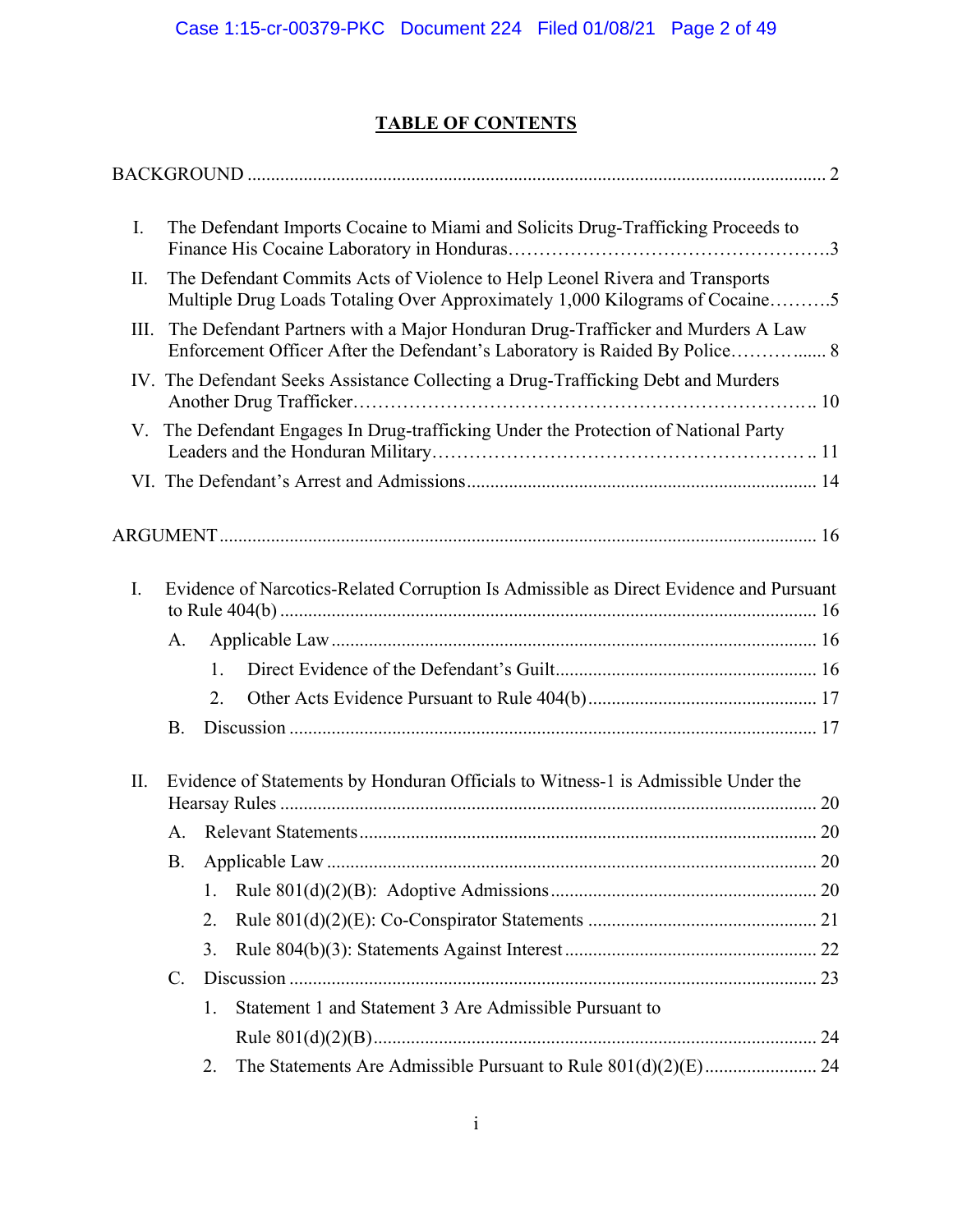|      |                                                                                                                                                                | 3.                                                                              |                                                                            |  |  |  |
|------|----------------------------------------------------------------------------------------------------------------------------------------------------------------|---------------------------------------------------------------------------------|----------------------------------------------------------------------------|--|--|--|
| III. | Evidence of Statements By Former Drug Traffickers and a Member of the Honduran<br>National Police to Leonel Rivera is Admissible Under the Hearsay Rules<br>27 |                                                                                 |                                                                            |  |  |  |
|      | A.                                                                                                                                                             |                                                                                 |                                                                            |  |  |  |
|      | <b>B.</b>                                                                                                                                                      |                                                                                 |                                                                            |  |  |  |
|      |                                                                                                                                                                | 1.                                                                              |                                                                            |  |  |  |
|      |                                                                                                                                                                | 2.                                                                              | Statements by CC-11, CC-5, and CC-7 Are Admissible Pursuant to Rule        |  |  |  |
|      | IV. Evidence of the Defendant's Participation in Five Drug-Related Murders Is                                                                                  |                                                                                 |                                                                            |  |  |  |
|      | A.                                                                                                                                                             |                                                                                 |                                                                            |  |  |  |
|      | B.                                                                                                                                                             |                                                                                 |                                                                            |  |  |  |
|      |                                                                                                                                                                |                                                                                 |                                                                            |  |  |  |
|      | V. Electronic Evidence From the Defendant's Cellphones Is Admissible  32                                                                                       |                                                                                 |                                                                            |  |  |  |
|      | A.                                                                                                                                                             | Evidence of the Defendant's Receipt of an Official Police Document Concerning a |                                                                            |  |  |  |
|      |                                                                                                                                                                | 1.                                                                              |                                                                            |  |  |  |
|      |                                                                                                                                                                | 2.                                                                              |                                                                            |  |  |  |
|      | <b>B.</b>                                                                                                                                                      |                                                                                 | Evidence of the Defendant's Possession of Firearms and Large Quantities of |  |  |  |
|      |                                                                                                                                                                | 1.                                                                              |                                                                            |  |  |  |
|      |                                                                                                                                                                | 2.                                                                              |                                                                            |  |  |  |
|      | $C$ .                                                                                                                                                          |                                                                                 | Evidence of the Defendant's Electronic Communications is Admissible 38     |  |  |  |
|      |                                                                                                                                                                | 1.                                                                              |                                                                            |  |  |  |
|      |                                                                                                                                                                |                                                                                 | a.                                                                         |  |  |  |
|      |                                                                                                                                                                |                                                                                 | $\mathbf b$ .                                                              |  |  |  |
|      |                                                                                                                                                                | 2.                                                                              |                                                                            |  |  |  |
|      |                                                                                                                                                                |                                                                                 | a.                                                                         |  |  |  |
|      |                                                                                                                                                                |                                                                                 | $\mathbf b$ .                                                              |  |  |  |
|      |                                                                                                                                                                |                                                                                 |                                                                            |  |  |  |
|      |                                                                                                                                                                |                                                                                 |                                                                            |  |  |  |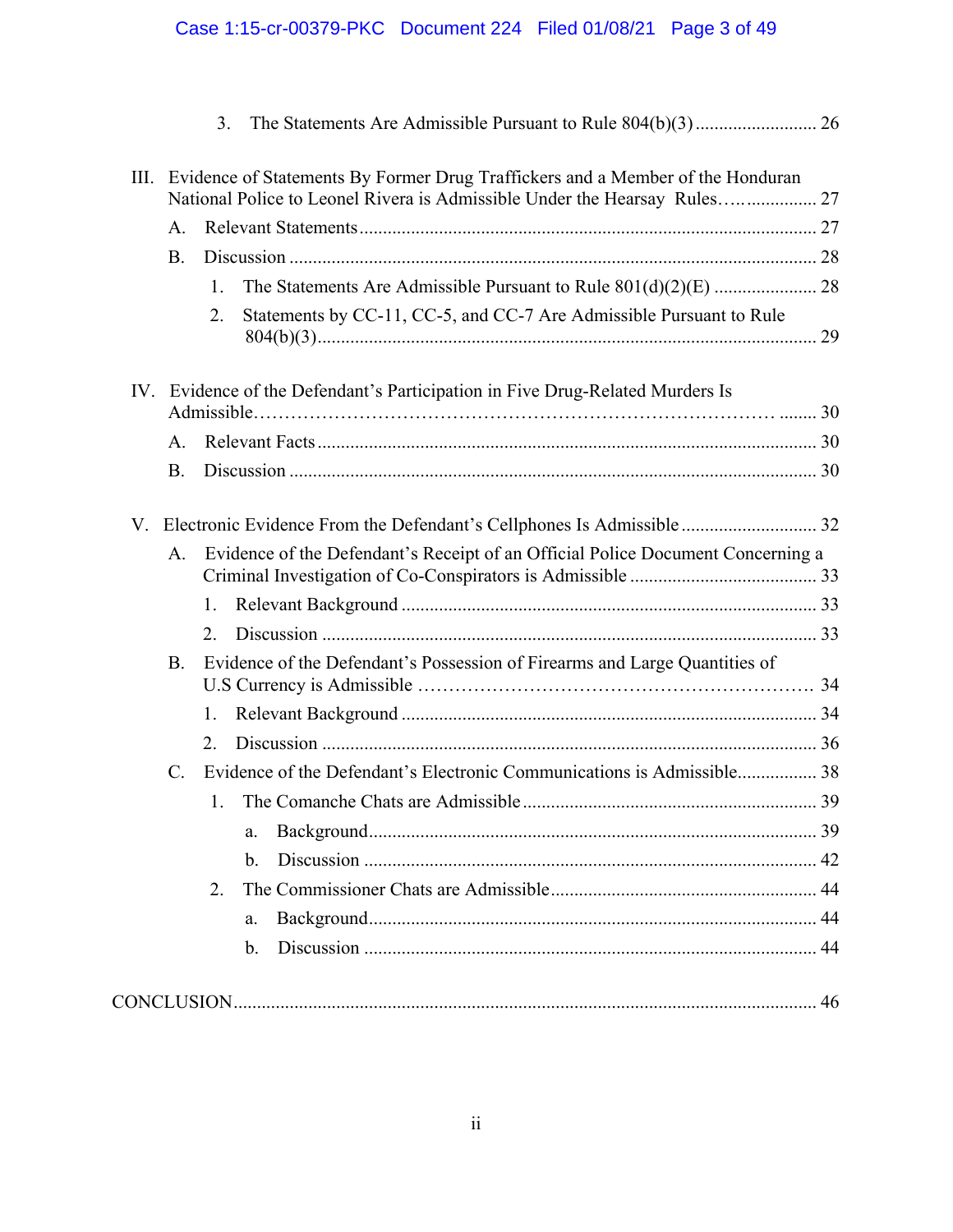## UNITED STATES DISTRICT COURT SOUTHERN DISTRICT OF NEW YORK

UNITED STATES OF AMERICA

- v. -

 $\overline{a}$ 

S6 15 Cr. 379 (PKC)

GEOVANNY FUENTES RAMIREZ,

Defendant.

The Government respectfully submits this memorandum in support of motions *in limine*

seeking the following rulings with respect to the defendant's upcoming trial:

- 1. Evidence of narcotics-related corruption, including the use of drug proceeds to fund political campaigns and bribe politicians, at least one judge, and law enforcement, is admissible as direct evidence and pursuant to Rule 404(b);
- 2. Testimony regarding statements by a Honduran politician and a Honduran judge who were the defendant's co-conspirators is admissible pursuant to Rules  $801(d)(2)(B)$ ,  $801$  $(d)(2)(E)$ , and/or 804(b)(3);
- 3. Testimony regarding statements by former drug traffickers and a member of the Honduran National Police who were the defendant's co-conspirators is admissible pursuant to Rules 801(d)(2)(B), 801(d)(2)(E), and/or 804(b)(3);
- 4. Evidence of the defendant's participation in five murders in furtherance of his drugtrafficking activities is admissible as direct evidence and pursuant to Rule 404(b); and
- 5. Electronic evidence from one of the defendant's cellphones, including pictures of machineguns, acts of violence, and communications concerning the Honduran military and drug-trafficking associates, is admissible as direct evidence and pursuant to Rules 404(b),  $801(d)(2)(E)$ , and  $804(b)(3)$ .<sup>1</sup>

<sup>&</sup>lt;sup>1</sup> The Government is submitting a single consolidated memorandum in support of its five motions *in limine*.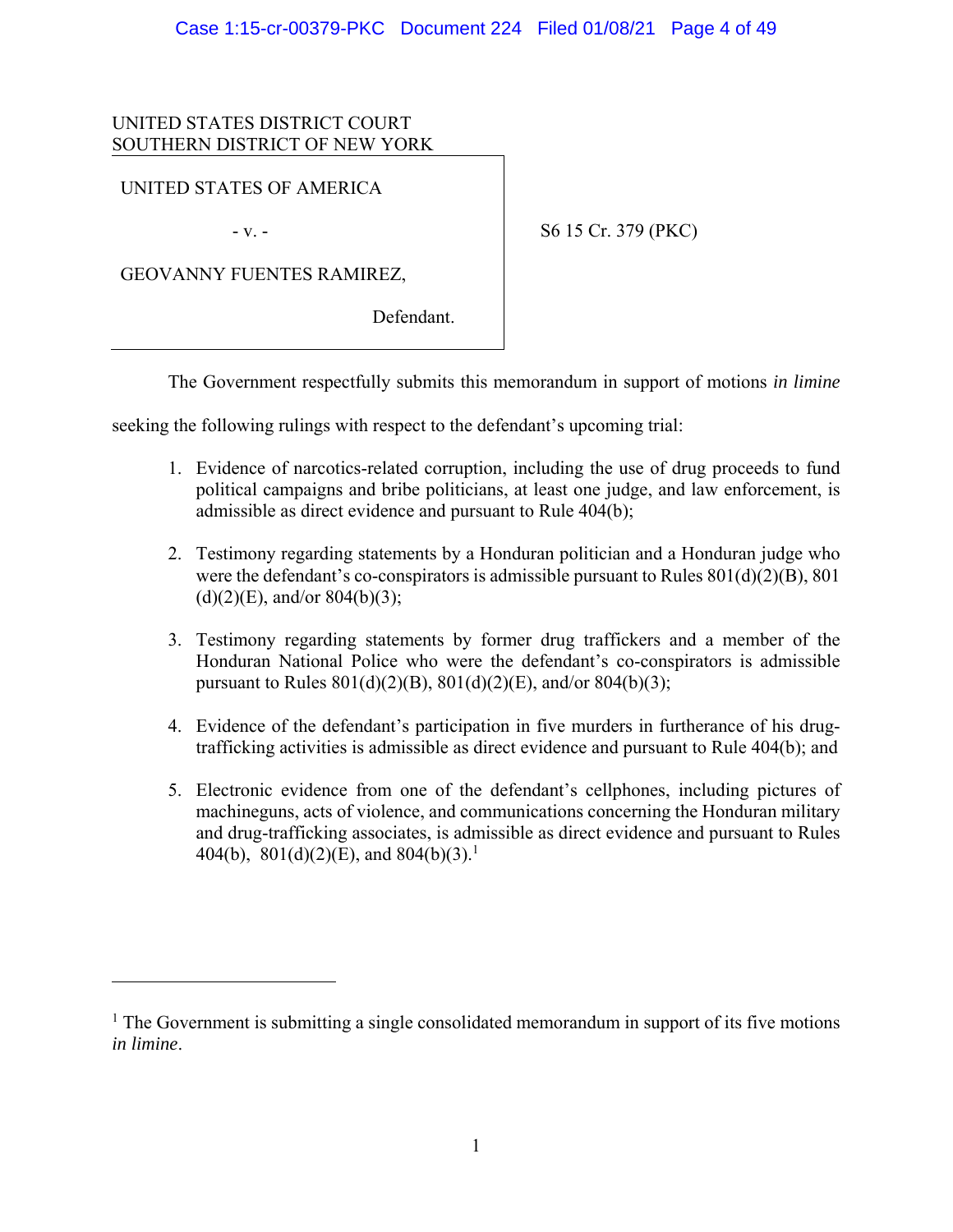## **BACKGROUND**<sup>2</sup>

The defendant worked with other violent, large-scale drug traffickers to import thousands of kilograms of cocaine into the United States. To accomplish this massive level of drug distribution, the defendant relied on protection from high-ranking Honduran officials and the Honduran military; commanded men armed with military grade weapons, including machineguns; controlled a cocaine laboratory that he used to manufacture hundreds of kilograms of cocaine per month; used clandestine airstrips that received planes filled with cocaine; bribed politicians, at least one judge, and law enforcement officials; and engaged in acts of violence, including murder.

The defendant made huge sums of blood money through his egregious course of conduct. He also partnered with high-ranking political and military officials to facilitate his drug-trafficking activities in a country that has been ravaged by drug-related violence. In approximately 2013, the defendant bribed a high-ranking politician (referred to below as CC-4) so that the defendant's drug-trafficking activities would flourish. During meetings with CC-4, the defendant agreed to report directly to CC-4's brother, convicted drug trafficker Tony Hernandez, and to work with CC-4 and Tony Hernandez to use the defendant's cocaine laboratory to import massive quantities of cocaine into the United States. Indeed, as CC-4 put it, the defendant and CC-4 wanted to "shove the drugs right up the noses of the gringos" by flooding the United States with cocaine. The defendant believed that with his powerful allies he could operate with total impunity. Witnesses

 $\overline{a}$ 

 $2$  The Government respectfully submits that all of the evidence described in this brief, including with respect to acts of violence, is admissible as direct evidence of the crimes charged. The Government hereby provides notice that it also intends to offer this evidence, in the alternative, pursuant to Rule 404(b). The Government plans to continue to meet with potential witnesses between now and the trial, and will supplement this notice as necessary should the Government learn of additional acts of violence involving the defendant or other Rule 404(b) evidence.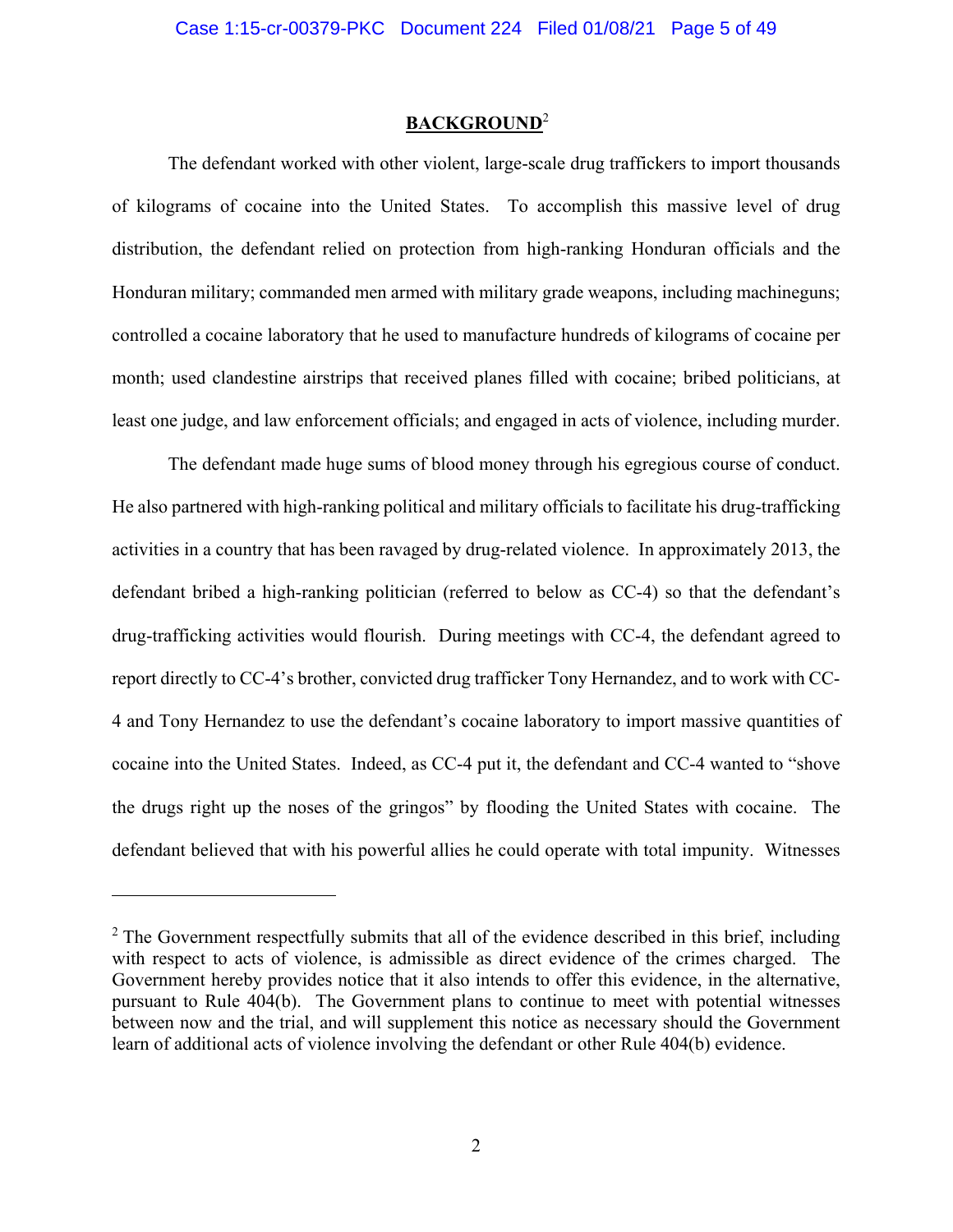#### Case 1:15-cr-00379-PKC Document 224 Filed 01/08/21 Page 6 of 49

will testify that he regularly carried and bragged about his automatic weapons, including a machinegun that was given to him by a high-ranking member of Honduras's military. When the defendant's cocaine laboratory was raided by law enforcement, the defendant bribed a highranking judge in Honduras so that he would not be investigated. On at least four occasions between approximately 2010 and 2013, the defendant also helped arrange or directly participated in murders in furtherance of his drug-trafficking activities. In one of those incidents, the defendant and a co-conspirator kidnapped a law enforcement officer who dared to investigate the defendant's cocaine laboratory, tortured the officer, and then stabbed him to death.

The Government will establish these facts at trial through testimony from the defendant's former co-conspirators, evidence seized in connection with his arrest (including data from one of his cellphones), and expert testimony regarding drug-trafficking patterns, the relevant history and structure of the Honduran political system, and features of the weapons used by the defendant and his co-conspirators.

## **I. The Defendant Imports Cocaine to Miami and Solicits Drug-Trafficking Proceeds to Finance His Cocaine Laboratory in Honduras**

The defendant was a long-time drug-trafficking partner of an assassin named

 ("CC-1"), who the defendant has known since at least 2003.3 By 2009, the defendant and CC-1 were operating a cocaine laboratory in Cerro Negro, Omoa, which is a mountainous area in the Cortés Department of northwestern Honduras (the "Laboratory"), and they needed drug-trafficking partners to help finance those operations. As a result, the defendant and CC-1 forged a drug-trafficking relationship with Devis Leonel Rivera Maradiaga and Javier

 $\overline{a}$ 

 $3$  The Government is providing under seal as Exhibit A a key for the co-conspirator numbers.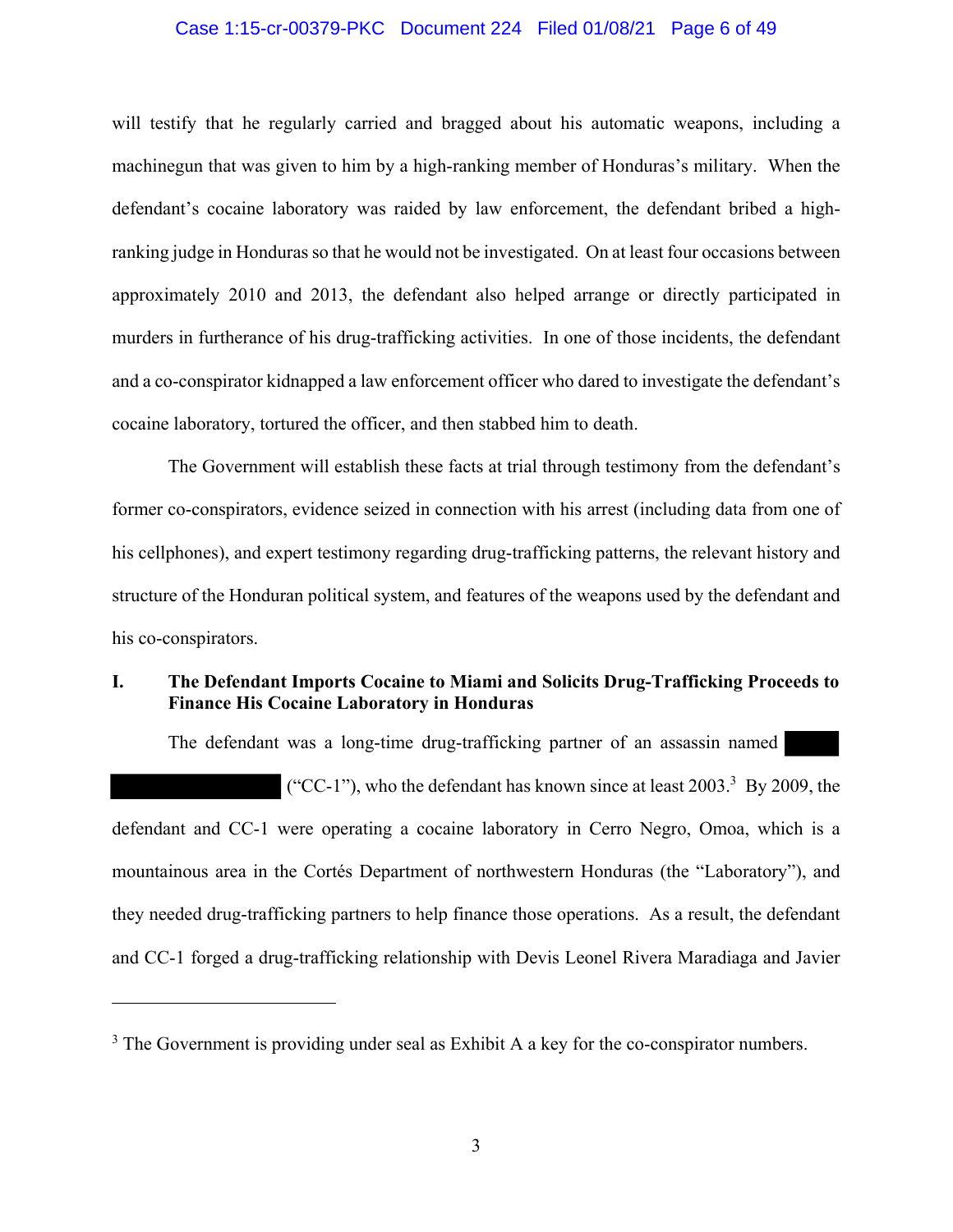#### Case 1:15-cr-00379-PKC Document 224 Filed 01/08/21 Page 7 of 49

Rivera Maradiaga, the former leaders of a violent and prolific drug-trafficking organization in Honduras known as the *Cachiros*, who are now cooperating witnesses against the defendant.

In about 2010, CC-1 met with Leonel Rivera in Honduras to convince him to begin working with the defendant. During that meeting, CC-1 explained, among other things, that CC-1 had known the defendant for several years, and that beginning in about 2008 or 2009, the defendant received approximately two to three kilograms of cocaine per month in Miami from CC-1, which the defendant would sell on CC-1's behalf. CC-1 also said that he wanted to introduce the defendant to Leonel Rivera because the defendant and CC-1 were operating the Laboratory; the defendant also was participating in drug-trafficking activities in the vicinity of the Cortés Department; and the defendant was bribing high-ranking members of the Honduran National Police in connection with those activities.

Several days later, the defendant met with Leonel Rivera, CC-1, and one of CC-1's workers at a gas station belonging to Leonel Rivera in Omoa, Cortés. The defendant arrived to the meeting in a red sedan, armed with a handgun on his waist and with two assault rifles in the backseat. Leonel Rivera and CC-1 entered his car. The defendant told Leonel Rivera that he obtained the rifles from someone in the military who was going to be on the security detail for the recently elected ("CC-2"), who was elected in November 2009. As the Court is aware from the October 2019 trial of Tony Hernandez, CC-2 and CC-4 accepted millions of dollars in drug-trafficking proceeds and, in exchange, promised drug traffickers protection from prosecutors, law enforcement, and (later) extradition to the United States.

During the meeting when the defendant referred to receiving weapons from CC-2's bodyguards, the defendant told Leonel Rivera that he had been receiving between approximately

4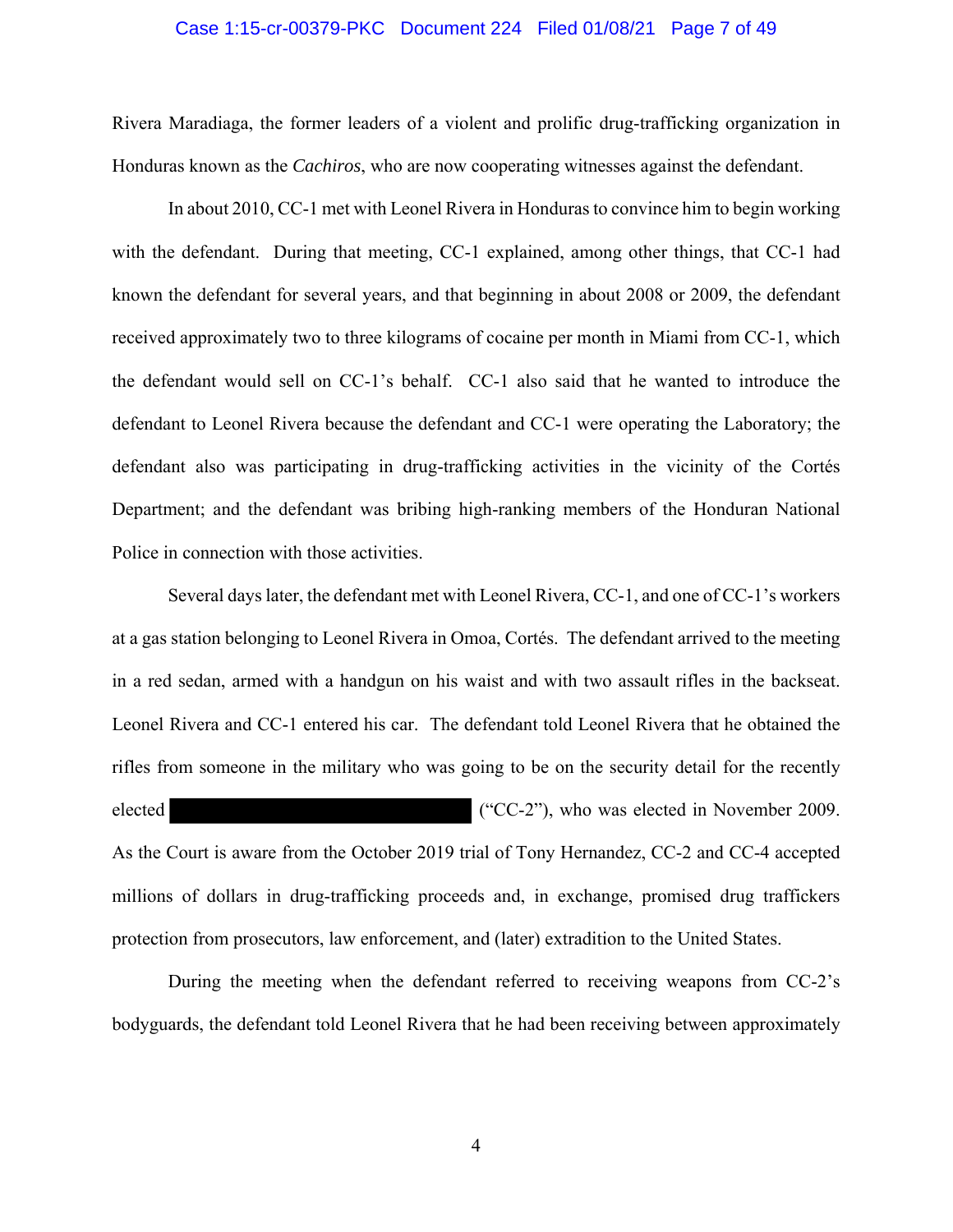#### Case 1:15-cr-00379-PKC Document 224 Filed 01/08/21 Page 8 of 49

two to five kilograms of cocaine per month in Miami from CC-1; the drugs were transported in the tires of planes departing from San Pedro Sula, Honduras to Miami; and the defendant sold the drugs on CC-1's behalf in Miami. The defendant also offered his services to the *Cachiros*, explaining that he had close relationships with high-ranking members of the Honduran National Police, including two police officials,  $("CC-3")$  and another police chief in the area, who the defendant was bribing for information and assistance protecting drug loads and the Laboratory. The defendant also requested financial support from the *Cachiros* for the Laboratory, which beginning in approximately 2010 was producing approximately 200 to 300 kilograms of cocaine per month and was guarded by over approximately a dozen men armed with assault rifles including AK-47s and AR-15s. Leonel Rivera provided the defendant with approximately \$65,000 at the meeting, and in exchange, the defendant provided Rivera with his red sedan and, later, an all-terrain vehicle. The defendant also said during the meeting that one of his family members was sick and was requesting some money to help with related bills. As a result, Leonel Rivera provided an additional approximately \$10,000 to the defendant at the meeting.

## **II. The Defendant Commits Acts of Violence to Help Leonel Rivera and Transports Multiple Drug Loads Totaling Over Approximately 1,000 Kilograms of Cocaine**

Several months later, the defendant met again with CC-1 and Leonel Rivera at a nightclub in Choloma, a city in the Cortés Department, that was owned by CC-1. During the meeting, the defendant told Leonel Rivera that he had murdered for the *Cachiros* a boat mechanic ("Victim-1"), who had worked on one of the defendant's high-speed boats that he used to transport cocaine. The defendant explained that he overheard Victim-1 at a marina in the Cortés Department say that he had been hired by Leonel Rivera to fix one of Rivera's boats, but that Victim-1 did not do all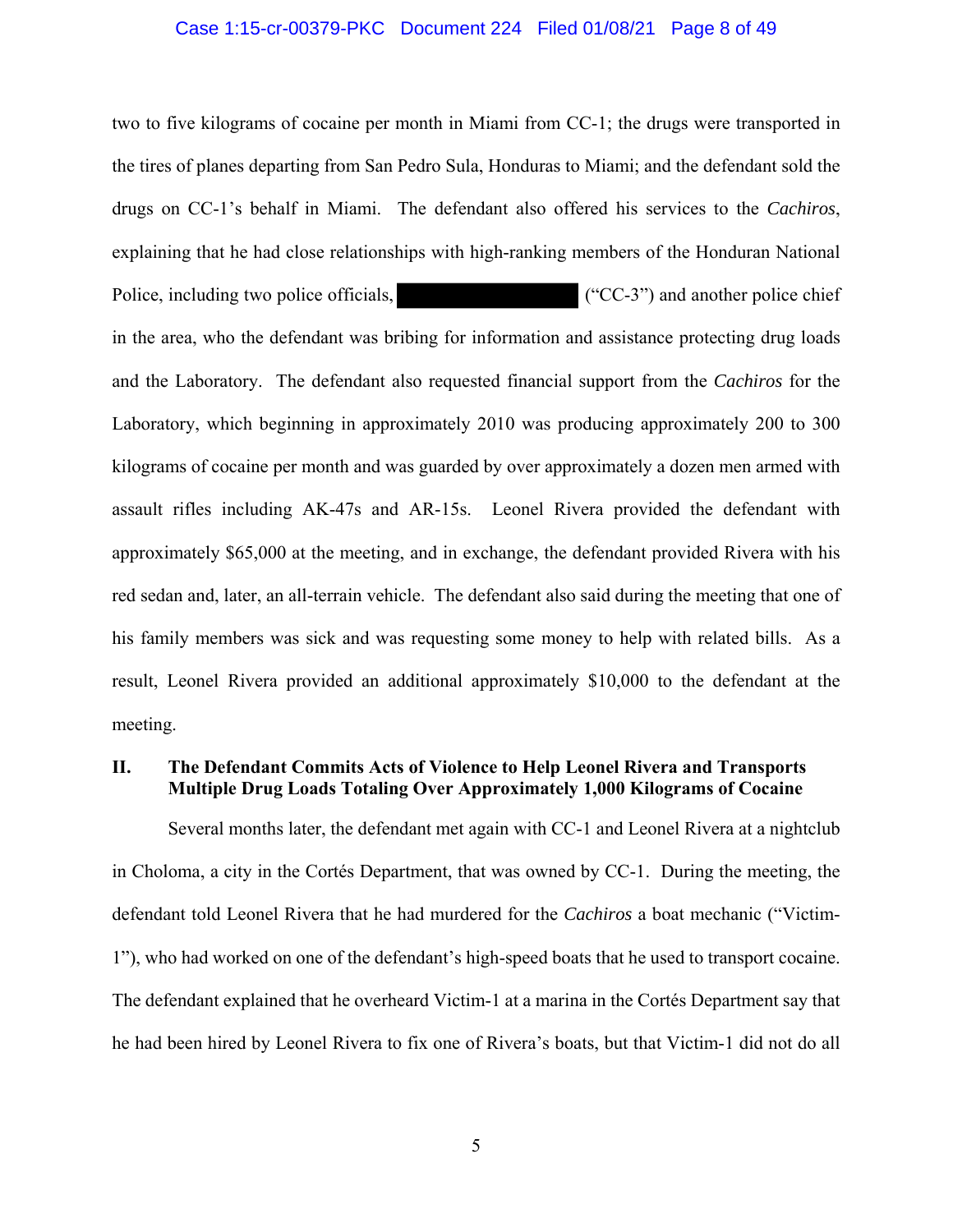### Case 1:15-cr-00379-PKC Document 224 Filed 01/08/21 Page 9 of 49

the requested repairs and still kept all the money Leonel Rivera had paid him. As a result, the defendant contacted the police chief in the area of Acantilado and instructed that official to capture Victim-1 and deliver him to the defendant, which he did. The defendant shot Victim-1 twice in the head and then he and his workers discarded his body along the border of Honduras and Guatemala. The defendant showed Leonel Rivera a picture on his phone of Victim-1 dead, and assured Leonel Rivera that he would protect his interests. As a result, Leonel Rivera told the defendant that he no longer needed to repay approximately \$10,000 of drug-trafficking proceeds that Rivera had given the defendant at their initial meeting for the defendant's sick family member.

Around this time, the defendant and some of his co-conspirators, including CC-1 and ("CC-5"), met with Leonel Rivera to discuss another murder they had committed. CC-5 was a member of the Honduran National Police who worked for years with, among others, the defendant, CC-1, and Leonel Rivera to protect their drug shipments and support their drugtrafficking activities.<sup>4</sup> During that meeting, CC-1 said that the group, including the defendant, had killed two assassins ("Victim-2" and "Victim-3") who were responsible for murdering CC-1's relative. Like the murder of Victim-1, CC-1 explained that they used Honduran National Police members to help locate and capture Victim-3 and Victim-4; brought the men to a property in a remote location of the Cortés Department; tortured the victims, including by cutting off one of their ears; and then killed them. CC-5 told Leonel Rivera that the assassins were killed, at least in part, to ensure they did not target members of the *Cachiros*.

 $\overline{a}$ 

CC-5 pled guilty to conspiring to import cocaine into the United States.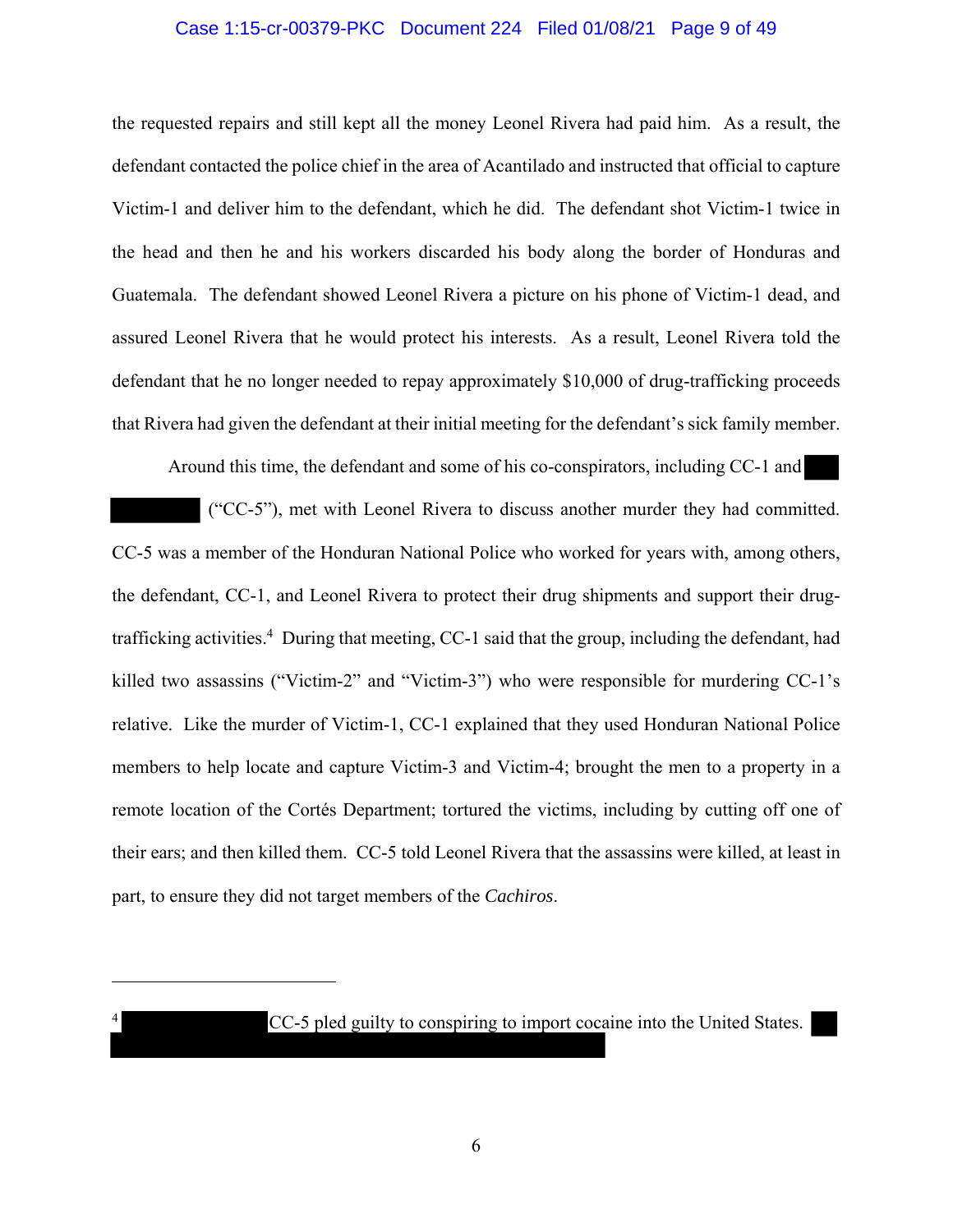### Case 1:15-cr-00379-PKC Document 224 Filed 01/08/21 Page 10 of 49

Having built trust with the *Cachiros* through acts of violence, the defendant started to work on drug shipments with their organization and members of the Honduran *Los Valles* cartel, which had a base of operations in the Copán Department in western Honduras.<sup>5</sup> In about mid-2011, the defendant, CC-1, and several of their workers helped transport approximately 400 kilograms of cocaine by truck from Tocoa, Colon to Entrada, Copán. The cocaine was sent by plane from a Colombian cocaine supplier,  $("CC-6")$ , to an

airstrip controlled by Sergio Neftali Mejía Duarte in the Gracias A Dios Department of Honduras.<sup>6</sup> Before the plane arrived, the defendant and CC-1 met with Leonel Rivera in Tocoa and agreed to use their police contacts to ensure safe passage of the cocaine to Copán, where it would be received by the *Los Valles* cartel and then transported to the United States by other co-conspirators. When the cocaine arrived at the airstrip, members of the *Cachiros*, who were armed with machineguns, transported the drugs to Tocoa. From there, the defendant and his workers, who were also armed with handguns and assault rifles, transported the drugs to the Valles in Copán. The defendant was paid approximately \$40,000 for this work. Later in 2011, the defendant, CC-1, and several of their workers helped transport approximately 475 kilograms of cocaine from Tocoa to Copán. CC-6

 $\overline{a}$ 

<sup>5</sup> Cooperating witnesses will confirm at trial that the *Los Valles* group was "one of the most prolific Central American narcotics trafficking organizations," which earned that reputation through a "combination of brutal violence and public corruption." OFAC, *Treasury Targets Honduran Drug Trafficking Organization and Its Network* (Aug. 20, 2014), https://www.treasury.gov/presscenter/press-releases/Pages/jl2611.aspx. In 2016, Miguel Arnulfo Valle Valle and Luis Antonio Valle Valle pled guilty to drug-trafficking charges pending in the Eastern District of Virginia and Southern District of Florida, and they were each subsequently sentenced to 300 months' imprisonment. *See* No. 13 Cr. 20897 (SDFL).

<sup>&</sup>lt;sup>6</sup> Mejía Duarte was a Honduran drug-trafficker who was convicted at trial and sentenced to life imprisonment in the Southern District of Florida in 2018. *See* 15 Cr. 20540 (S.D.F.L.).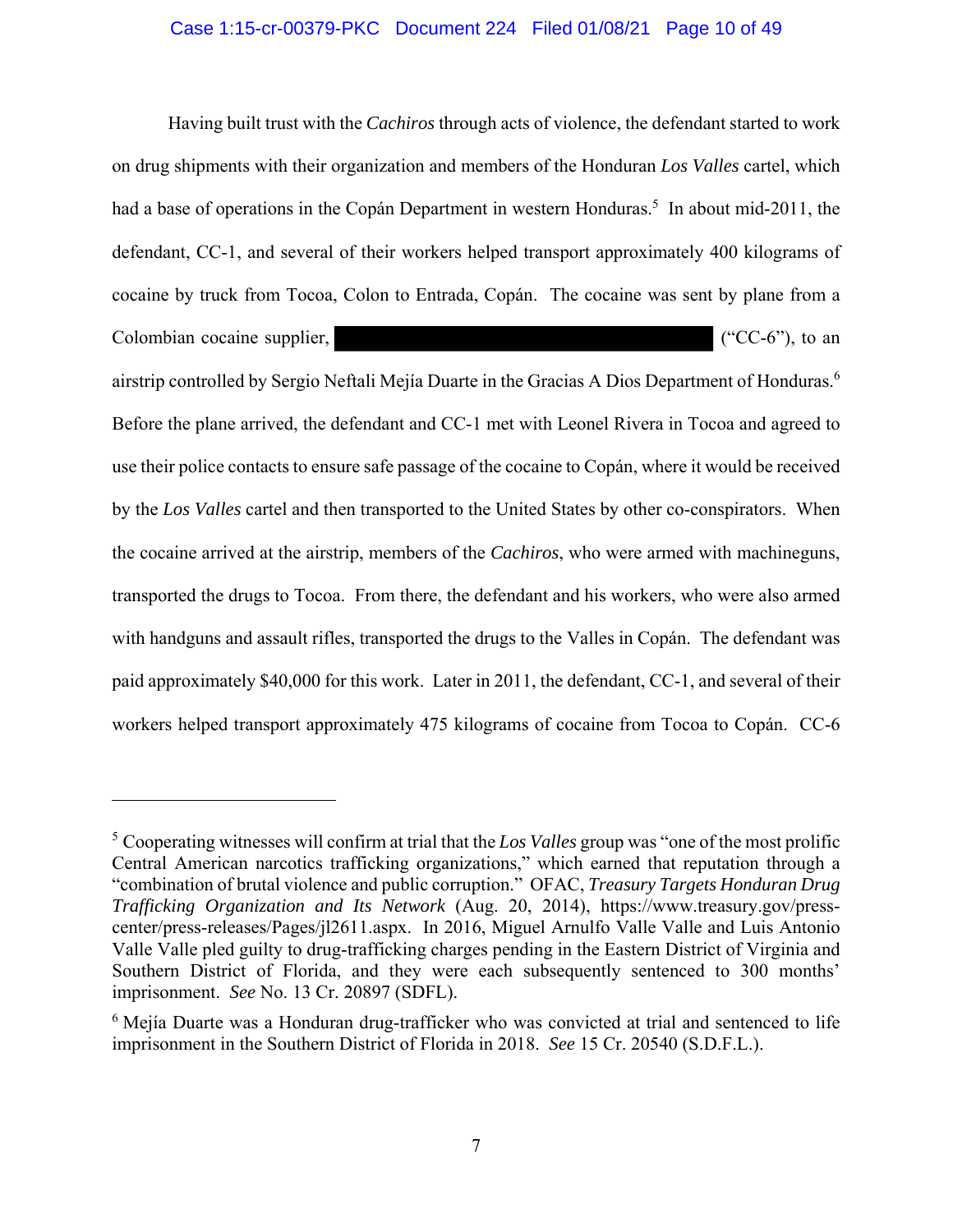#### Case 1:15-cr-00379-PKC Document 224 Filed 01/08/21 Page 11 of 49

sent the cocaine by plane to an airstrip, this time one in the Olancho Department controlled by Fredy Renan Najera Montoya, a former Honduran congressman and large scale drug trafficker.<sup>7</sup> As with the previous shipment, the defendant, CC-1, and their workers took control of the cocaine in Tocoa; transported it by truck to the Valles in Copán; and guarded the shipment with heavy weaponry, including machineguns. The defendant was paid approximately \$50,000 for this transportation work.

After these drug loads, the defendant also received cocaine shipments directly from CC-6, without the *Cachiros* acting as an intermediary. ("CC-7"), another drug trafficker who worked with Leonel Rivera, told Rivera that the defendant had received a plane containing hundreds of kilograms of cocaine from CC-6 in *Cachiros*-controlled territory. CC-5 also separately called Leonel Rivera, explained that the defendant and CC-5 were working with CC-6, and asked permission for the group to receive a cocaine-laden airplane in *Cachiros*  controlled territory, which Leonel Rivera authorized.

## **III. The Defendant Partners with a Major Honduran Drug-Trafficker and Murders A Law Enforcement Officer After the Defendant's Laboratory is Raided By Police**

While the defendant was working with the *Cachiros*, the *Los Valles* cartel, and CC-6 to transport massive cocaine shipments, he also continued to use his Laboratory to produce and transport hundreds of kilograms of cocaine per month. In about 2011, the defendant and CC-1 met with Leonel Rivera to discuss the Laboratory. During that meeting, the defendant was armed with

<u>.</u>

 $7$  On February 19, 2020, Najera Montoya pled guilty to conspiring to import cocaine into the United States and weapons offenses, related to his use and possession of machineguns and destructive devices. *See* No. 15 Cr. 378 (PGG). Najera Montoya is scheduled to be sentenced in March 2021.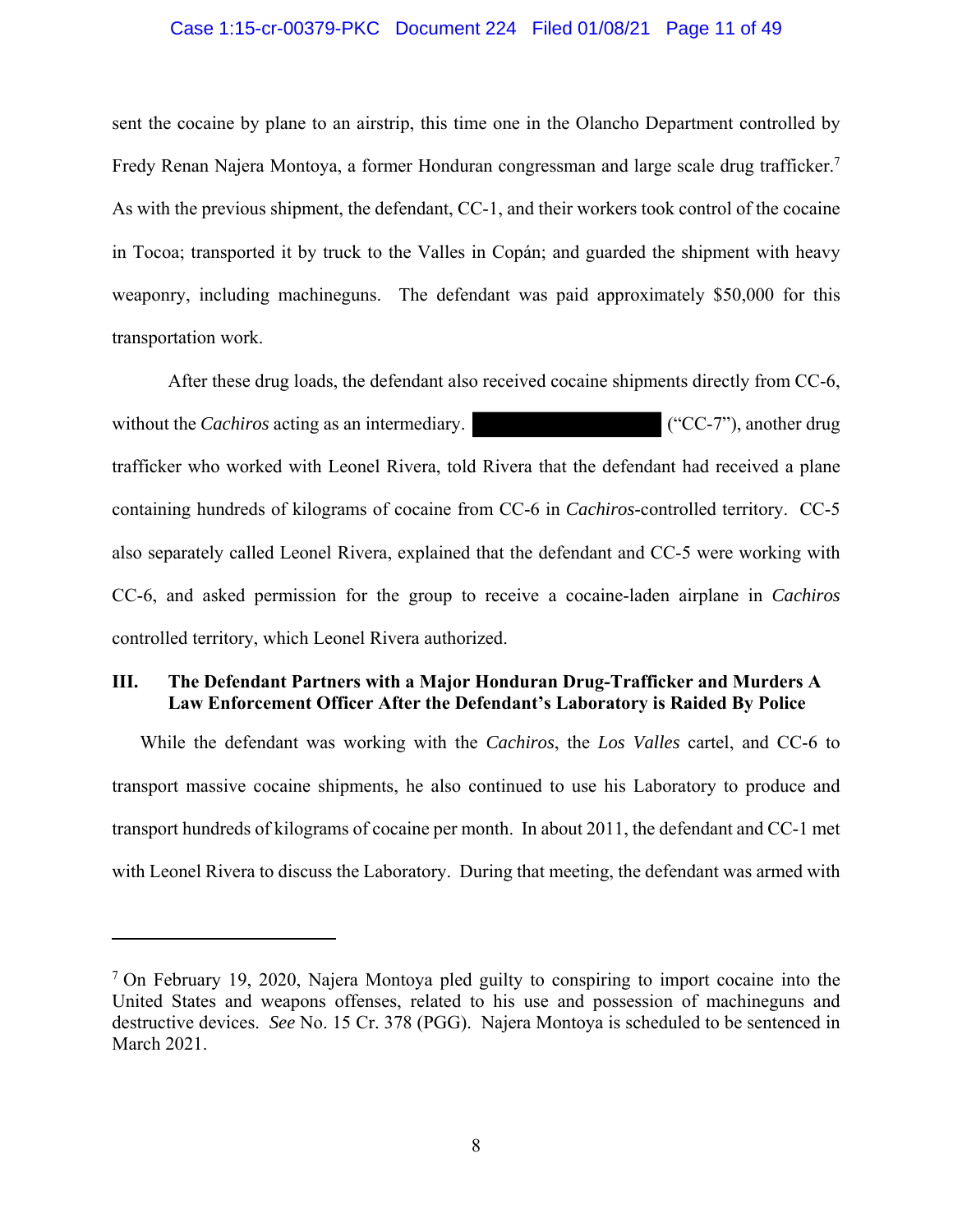#### Case 1:15-cr-00379-PKC Document 224 Filed 01/08/21 Page 12 of 49

an assault rifle and a handgun that the defendant said was modified to fire automatically. The defendant explained that his Laboratory was still producing approximately 200 to 300 kilograms of cocaine per month, but that he was becoming concerned about police investigations because the police contact whom he was bribing had been replaced in the Cortés Department. As a result, the defendant partnered with another major drug-trafficker named

("CC-8"), who financially supported the defendant's Laboratory and had additional police contacts that the defendant hoped would help stop investigations.<sup>8</sup> The defendant also helped CC-8 receive cocaine at airstrips the defendant controlled in Cortés. For example, in about 2011, CC-1 told Leonel Rivera that CC-8 had received a shipment of approximately 300 kilograms of cocaine by airplane into Honduras, that the defendant had assisted in unloading the cocaine from the airplane, and that the narcotics were later seized by law enforcement. On another occasion, the defendant received a plane shipment of approximately 275 kilograms of cocaine at the airstrip he controlled in Cortés, which had been sent by another cooperating witness at Leonel Rivera's direction.

Despite CC-8's assistance, Honduran law enforcement eventually raided the defendant's Laboratory, which led the defendant to go into hiding for a brief period of time. The defendant, however, was not investigated or arrested despite the fact that the property on which the Laboratory was found was recorded in his name on public records. Indeed, public source reporting reflected

8

 $\overline{a}$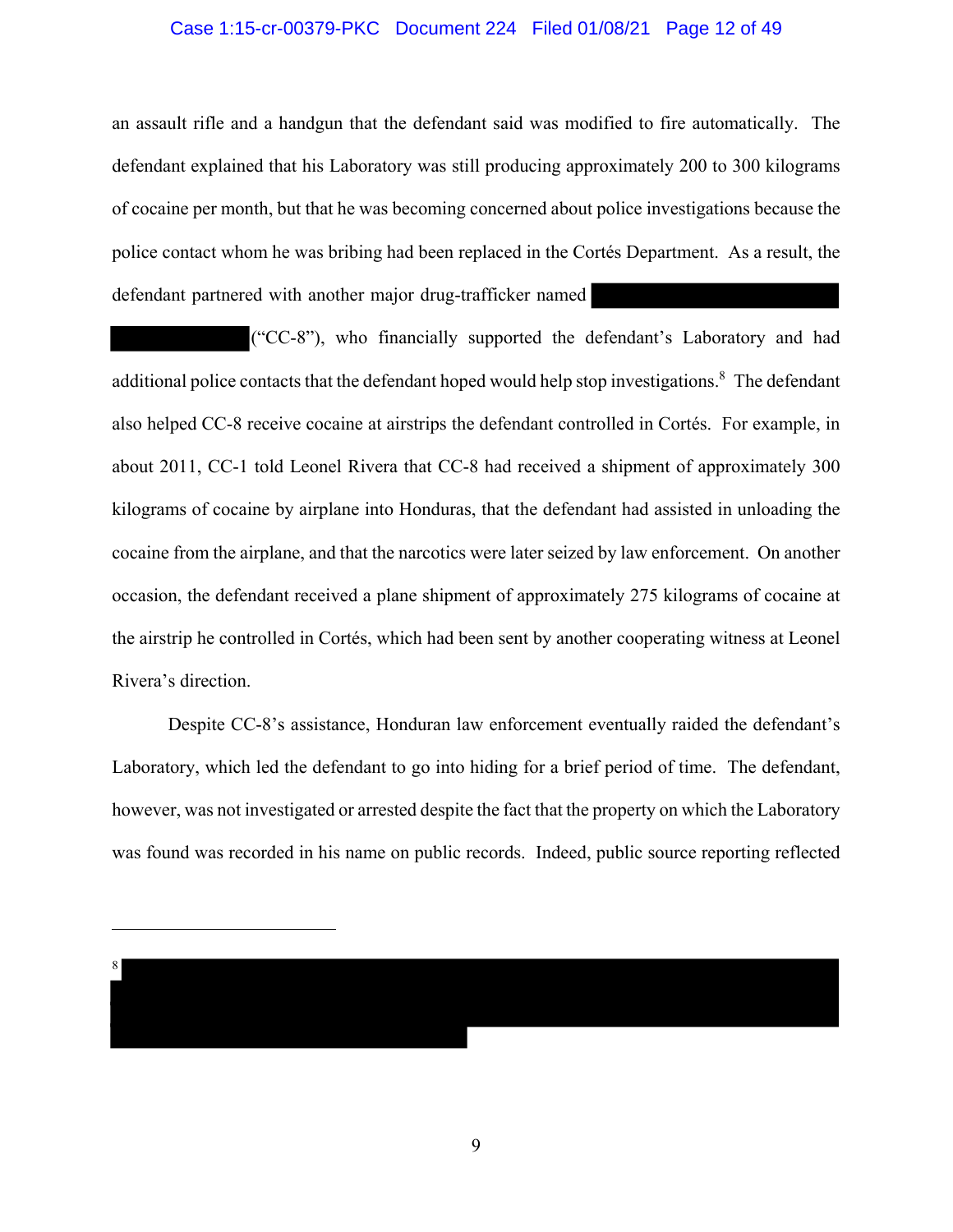#### Case 1:15-cr-00379-PKC Document 224 Filed 01/08/21 Page 13 of 49

that one of the police officials who commented about the raid was ("CC-9"), who the defendant told others protected him.<sup>9</sup> Moreover, shortly after the raid, the defendant bragged that he was happy that he was protected from investigation or arrest. The defendant also met with, among others, a high-ranking judge in Honduras,  $(°CC-10")$ , who assured the defendant, in substance and in part, that he would not be investigated or arrested based on the raid of his Laboratory. At the end of the meeting, the defendant bribed CC-10 with approximately 30,000 lempiras for his assistance.

Following the raid, the defendant and CC-1 also met with Leonel Rivera in San Pedro Sula. During that meeting, the defendant said that he had killed one of the police officers involved in the raid ("Victim-4"). He explained that the officer was identified when he talked about his involvement in the raid at a nightclub that, unbeknownst to Victim-2, was owned by CC-1. As a result, and in retaliation for the raid, the defendant and CC-1 kidnapped Victim-2, tied him up, tortured him, and stabbed him to death.

## **IV. The Defendant Seeks Assistance Collecting a Drug-Trafficking Debt and Murders Another Drug Trafficker**

In about 2013, the defendant met again with Leonel Rivera to seek his assistance collecting a drug-trafficking debt owed by a Honduran trafficker ("CC-11"), who was based in Guatemala. The defendant approached Leonel Rivera about this issue because Rivera had worked with CC-11 in the past, including by hiring several of CC-11's assassins who unsuccessfully attempted to kill one of the *Cachiros*' rivals. During the meeting, the defendant

 $\overline{a}$ 

<sup>9</sup> *See, e.g.*, La Prensa, Honduras: Alleged Narco Laboratory Found (Mar. 9, 2011), *available at* https://www.laprensa.hn/sucesos/549002-97/honduras-hallan-supuesto-narco-laboratorio. Exhibit B is an original copy of the article together with a draft translation.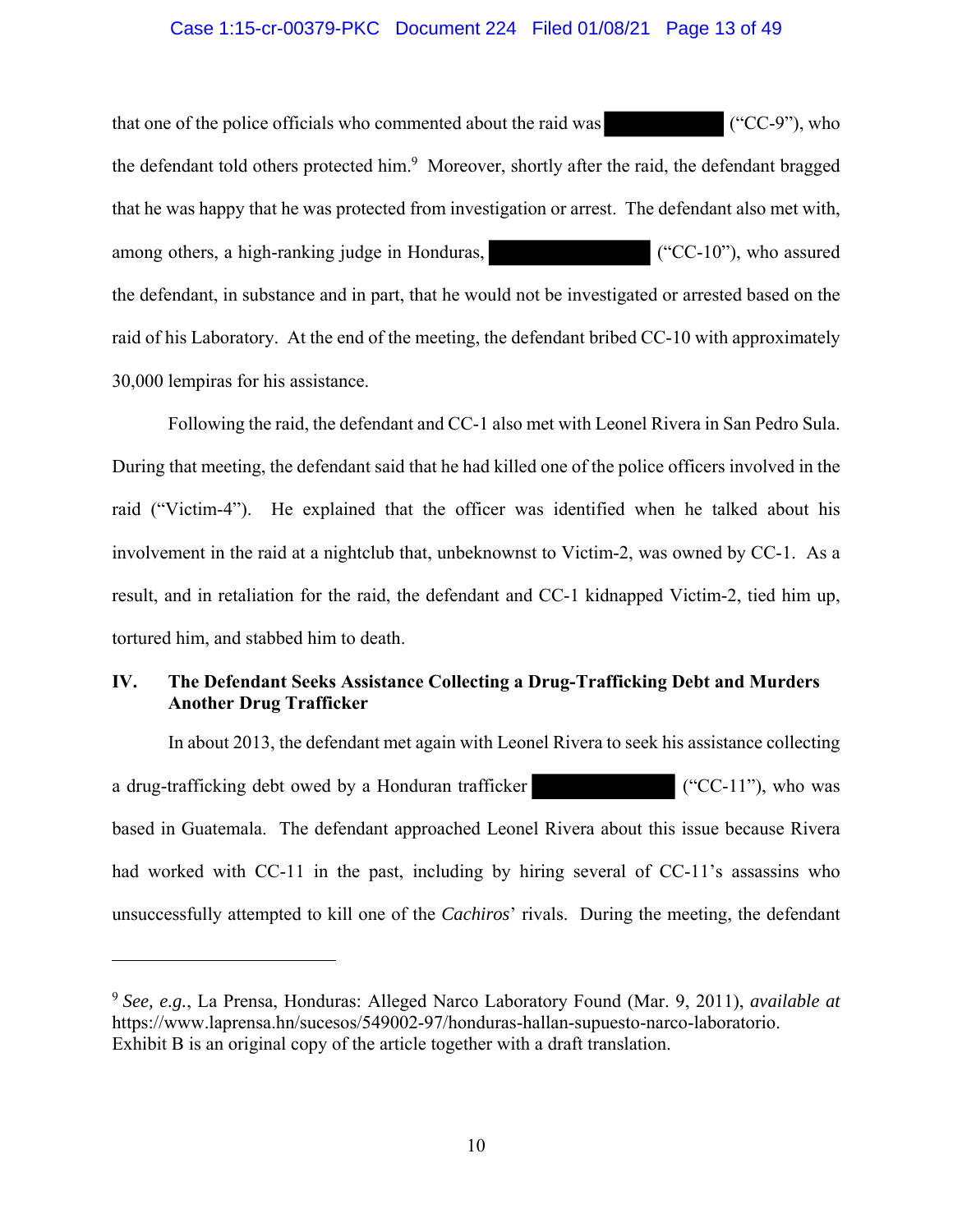#### Case 1:15-cr-00379-PKC Document 224 Filed 01/08/21 Page 14 of 49

said that he and CC-1 were owed several million dollars from CC-11 for approximately 500 kilograms of cocaine, and that the defendant would give Leonel Rivera five percent of that figure if the *Cachiros* helped collect the debt. Leonel Rivera agreed to help, and held a series of meetings in Guatemala with CC-1 and CC-11, among others, during which CC-11 acknowledged that the defendant had provided him with several hundred kilograms of cocaine and promised to pay him back using the proceeds from a then-pending drug shipment from Colombia.

A few months later in 2013, the defendant solicited \$1 million in drug-trafficking proceeds from the *Cachiros*. During a meeting between CC-1 and Leonel Rivera, CC-1 said that he and the defendant had an opportunity to participate in a large cocaine shipment that was being transported by sea, and requested that the *Cachiros* invest \$1 million. Leonel Rivera declined. In a subsequent meeting, CC-7 told Leonel Rivera that the defendant and CC-1 were upset at CC-7 because he owed them approximately 300 kilograms of cocaine from a drug shipment and were also upset that the *Cachiros* did not invest \$1 million as requested. CC-7 was concerned that the defendant and CC-1 were going to kill him and then the *Cachiros*, and asked that Leonel Rivera intervene.

Following this meeting, the defendant and CC-1 hired assassins who killed CC-7. After CC-7's murder, Leonel Rivera hired an assassin named ("CC-12") who had worked with the defendant and CC-1 in the past to kill CC-1, and that same assassin later attempted to kill the defendant at Leonel Rivera's direction.

## **V. The Defendant Engages In Drug-trafficking Under the Protection of National Party Leaders and the Honduran Military**

By late 2013, the defendant partnered directly with CC-4 and high-ranking officials in the Honduran military. At this time, CC-4 was pursuing election as the President of Honduras as a member of the *Partido Nacional de Honduras* (the "National Party"). Leonel Rivera will testify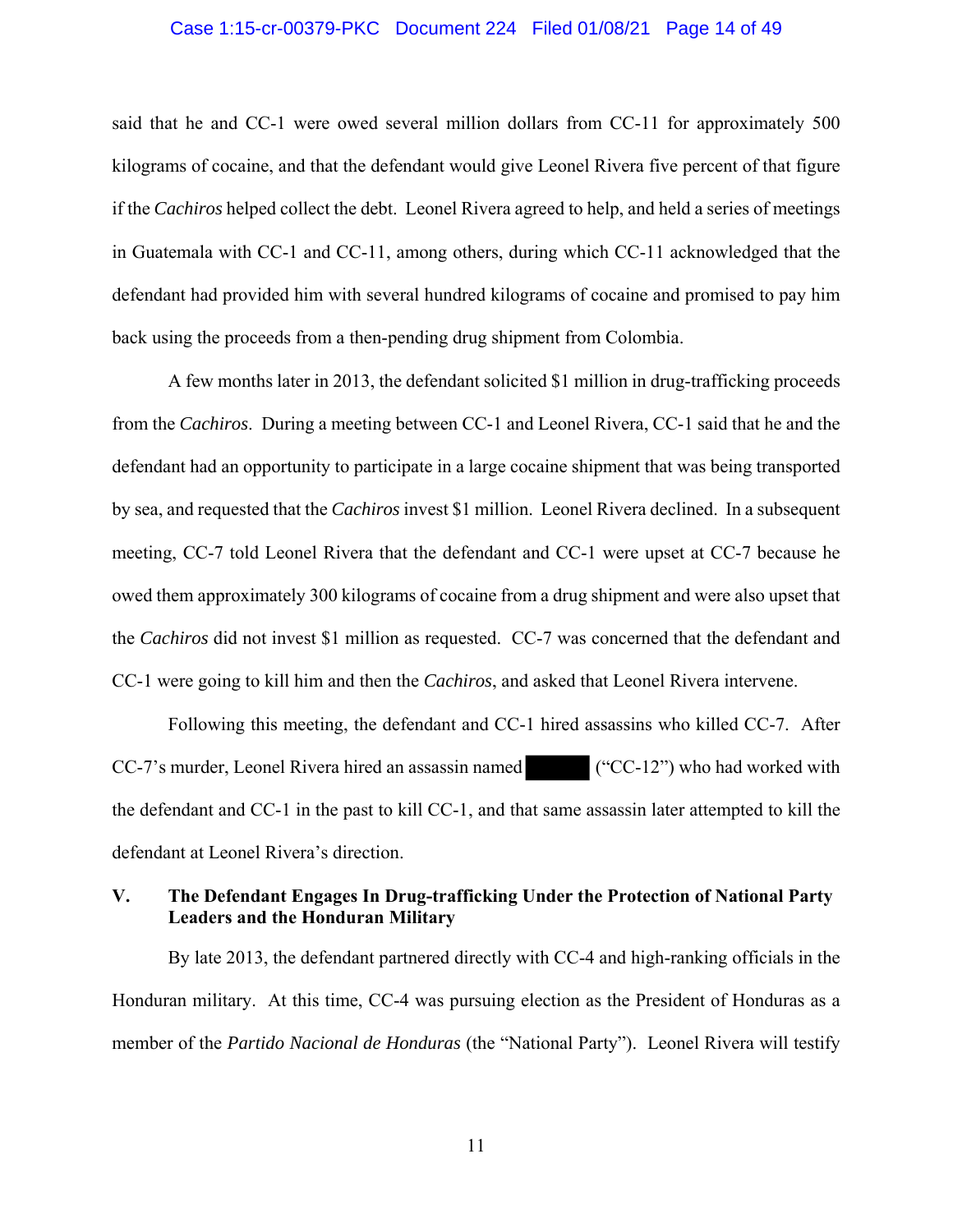#### Case 1:15-cr-00379-PKC Document 224 Filed 01/08/21 Page 15 of 49

that they and other drug-traffickers were paying massive bribes to CC-4 in exchange for protection from law enforcement and extradition to the United States. Among other things, and as established at Tony Hernandez's trial, in about 2013, CC-4 accepted approximately \$1 million in drugtrafficking proceeds that was provided to his brother by the former leader of the Sinaloa Cartel, Joaquín Guzman Loera ("Chapo").

On a number of occasions in late 2013, CC-4 attended meetings at a business in the Cortés Department ("Business-1"). The owner of that business ("Owner-1") was a large financial supporter of the National Party. The defendant also had a longstanding relationship with Business-1 and Owner-1, and the defendant used Business-1 to launder drug-trafficking proceeds. On a periodic basis between about 2004 and 2015, the defendant provided large amounts of U.S. currency to employees at Business-1 who would, at Owner-1's direction, deposit the money in Business-1's bank accounts. In exchange, the defendant received checks from Business-1.

During meetings at Business-1 involving CC-4 and Owner-1 in 2013, at least some of which were observed by a lay witness ("Witness-1"), CC-4 solicited large campaign contributions from Business-1. CC-4 also discussed widespread public corruption by himself and the National Party, including that CC-4 was embezzling aid money provided by the United States through fraudulent non-governmental organizations and stealing money from Honduras's social security system. On a number of occasions, CC-4 was given checks from Business-1 at the direction of Owner-1 in the amount of approximately 250,000 lempiras on each occasion.

Around this time, the defendant also had two meetings with CC-4 at Business-1. During the meetings, the following occurred, in substance and in part: (i) the defendant gave CC-4 approximately tens of thousands of dollars in exchange for an ongoing promise of protection by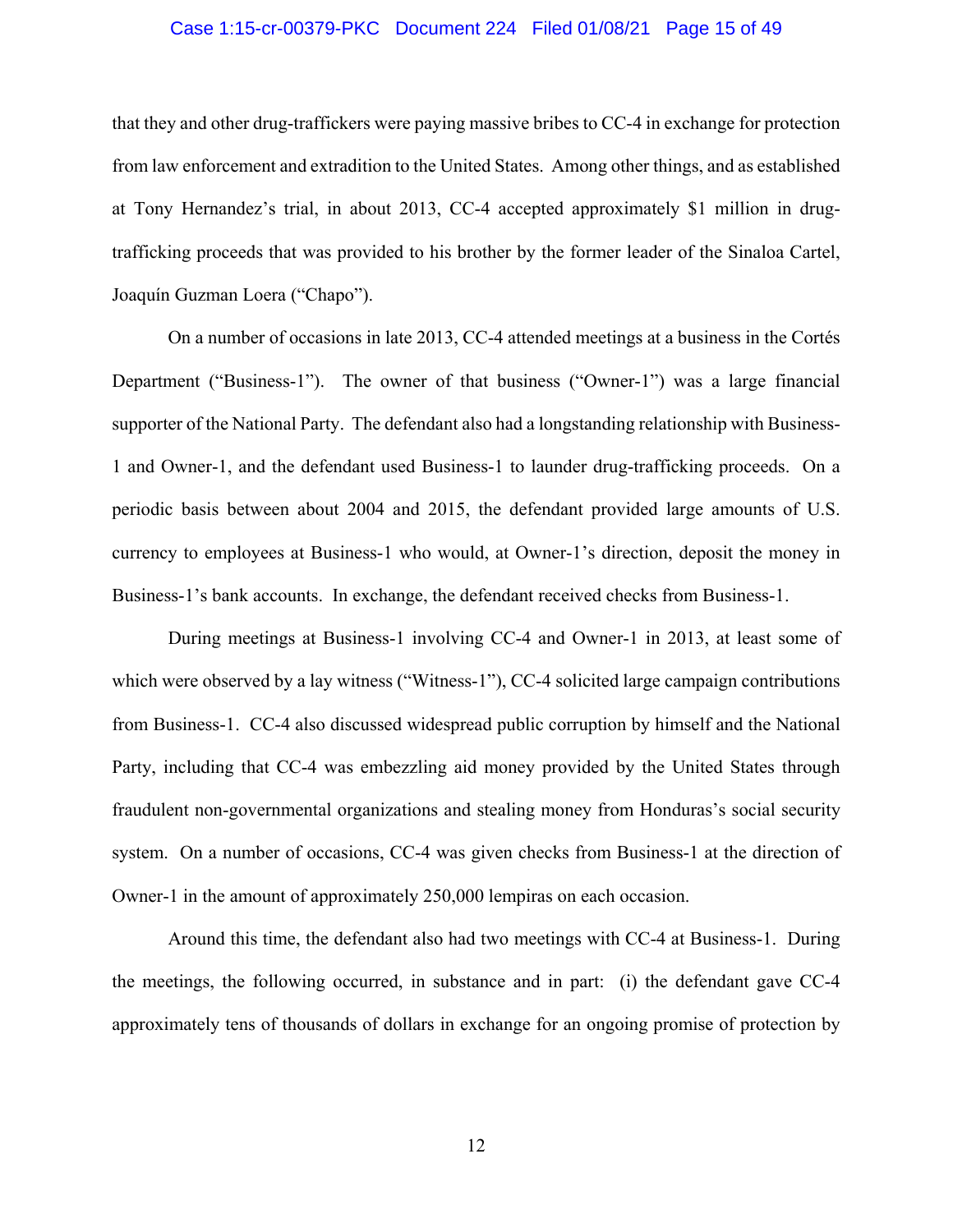#### Case 1:15-cr-00379-PKC Document 224 Filed 01/08/21 Page 16 of 49

CC-4 from law enforcement scrutiny and military support of his drug-trafficking activities; (ii) CC-4 told the defendant that he was interested in access to the defendant's Laboratory because of its proximity to Puerto Cortés, a key shipping port on the northern coast of Honduras that was minutes away from the Laboratory; (iii) CC-4 agreed to use the Honduran armed forces as security for the defendant's drug-trafficking activities; (iv) CC-4 said the Attorney General of Honduras would help protect the defendant's drug-trafficking activities; (iv) CC-4 said that Tony Hernandez was managing drug-trafficking activities in Honduras, that the defendant should report directly to Tony Hernandez for purposes of drug trafficking, and CC-4 provided the defendant with Tony Hernandez's phone number; and (v) CC-4 said that he wanted to make the U.S. Drug Enforcement Administration think that Honduras was fighting drug trafficking, but that instead he was going to eliminate extradition and "shove the drugs right up the noses of the gringos," referring to flooding the United States with cocaine. The defendant, in substance and in part, was excited to have CC-4's protection and agreed to work with CC-4 and his brother to import cocaine into the United States.

Following the defendant's meetings with CC-4, the defendant received support from highranking members of the Honduran military. For example, on several occasions, the defendant carried a green submachinegun, which he said was provided to him by

 ("CC-13"), then the commander of the 105th Military Brigade. The defendant also received other equipment from the military, including a box that contained military uniforms, bullet proof vests, and police badges. The box contained a note that said for "Geovanny Fuentes" with a seal of the 105th Military Brigade.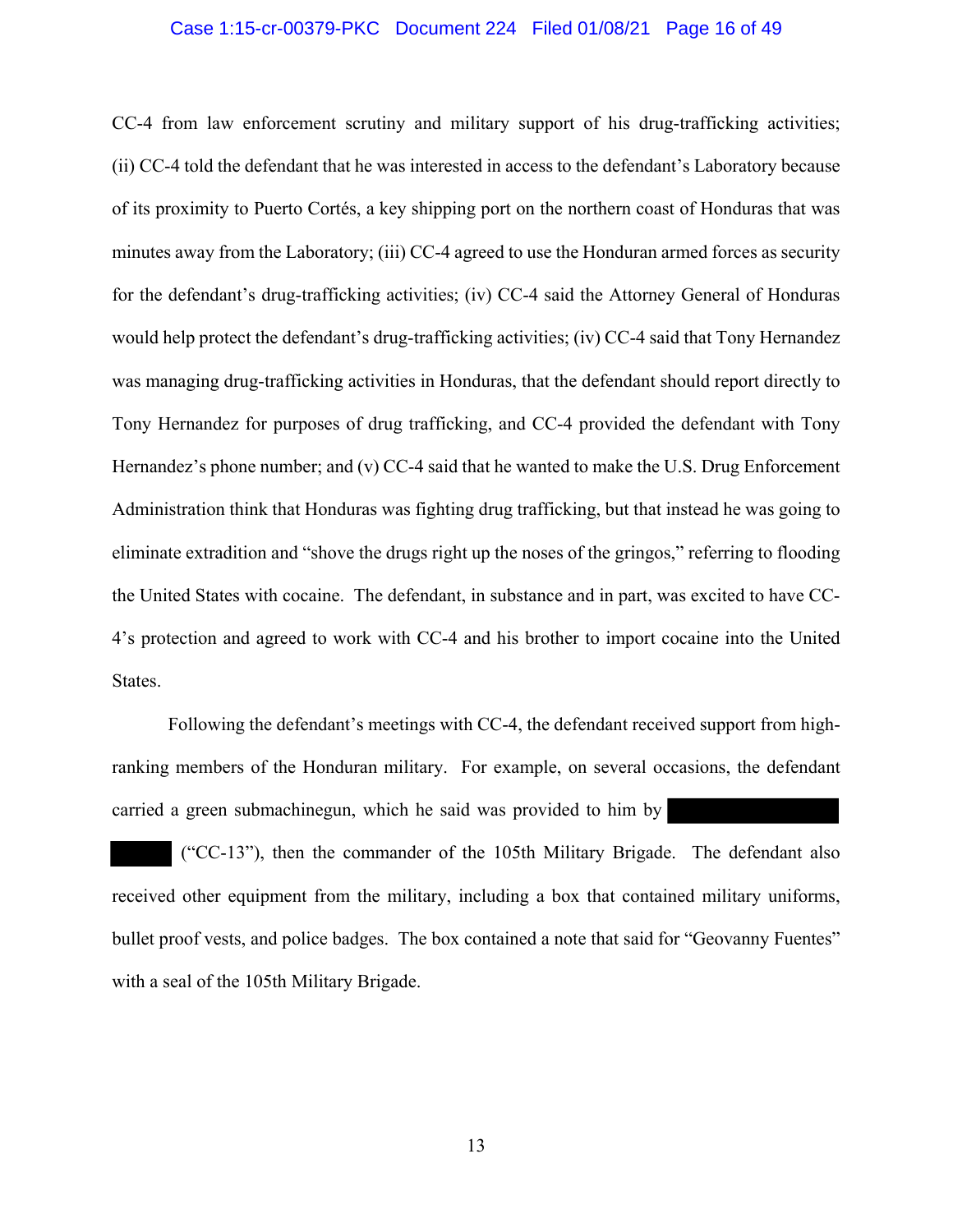## **VI. The Defendant's Arrest and Admissions**

 $\overline{a}$ 

On March 1, 2020, the defendant was arrested in Miami, waived his *Miranda* rights, and

made incriminating statements to law enforcement.<sup>10</sup> For example, the defendant admitted to

knowing and having relationships with his key drug-trafficking co-conspirators:

- CC-1: The defendant said he had known CC-1 for a long time; that he had heard from others, including media reporting and CC-3, that CC-1 engaged in drug trafficking with the *Cachiros*; that CC-1 owned a nightclub in Choloma, which the defendant went to "several times"; that "sometimes there were meetings" at the nightclub; and that CC-1 introduced the defendant to Leonel Rivera.
- CC-12: The defendant admitted to knowing CC-12, who the defendant said "started working with  $[CC-1]$ ... like in security"; "threaten [ed] one [of the defendant's] sons"; "was a hitman"; and was later killed.
- $\bullet$  CC-8: The defendant admitted to knowing CC-8 very well; that CC-8 "studied" commerce with the defendant; that CC-8 was "very close" with Owner-1; and that CC-8 did "drug" trafficking stuff" for a living.
- $\bullet$  CC-7: The defendant said that he knew CC-7; that he met CC-7 in Choloma; that "at the end we realized that [CC-7] was involved in drug trafficking things"; and that CC-7 was killed.
- *The Cachiros*: The defendant said he met Leonel Rivera and Javier Rivera and that Javier Rivera's daughter married the defendant's son, but he claimed that he never did anything illegal with them. The defendant also said that he had a meeting with Leonel Rivera at a gas station that Rivera owned in Omoa, Cortés, which the defendant went to because it was close to a "marina" at "Acantilados." The defendant also said that he sold Leonel Rivera two cars for tens of thousands of dollars, which Leonel Rivera paid for in two installments of U.S. currency.
- Owner-1: The defendant admitted to knowing Owner-1 very well; that Owner-1 had financed one of the defendant's businesses with loans; and that Owner-1 was a financial supporter of CC-4.

 $10$  The interview was conducted in Spanish. English translations and summaries of Spanishlanguage documents and communications set forth herein are preliminary drafts subject to revision during the Government's preparations for trial. *See, e.g.*, *infra* Discussion Section V.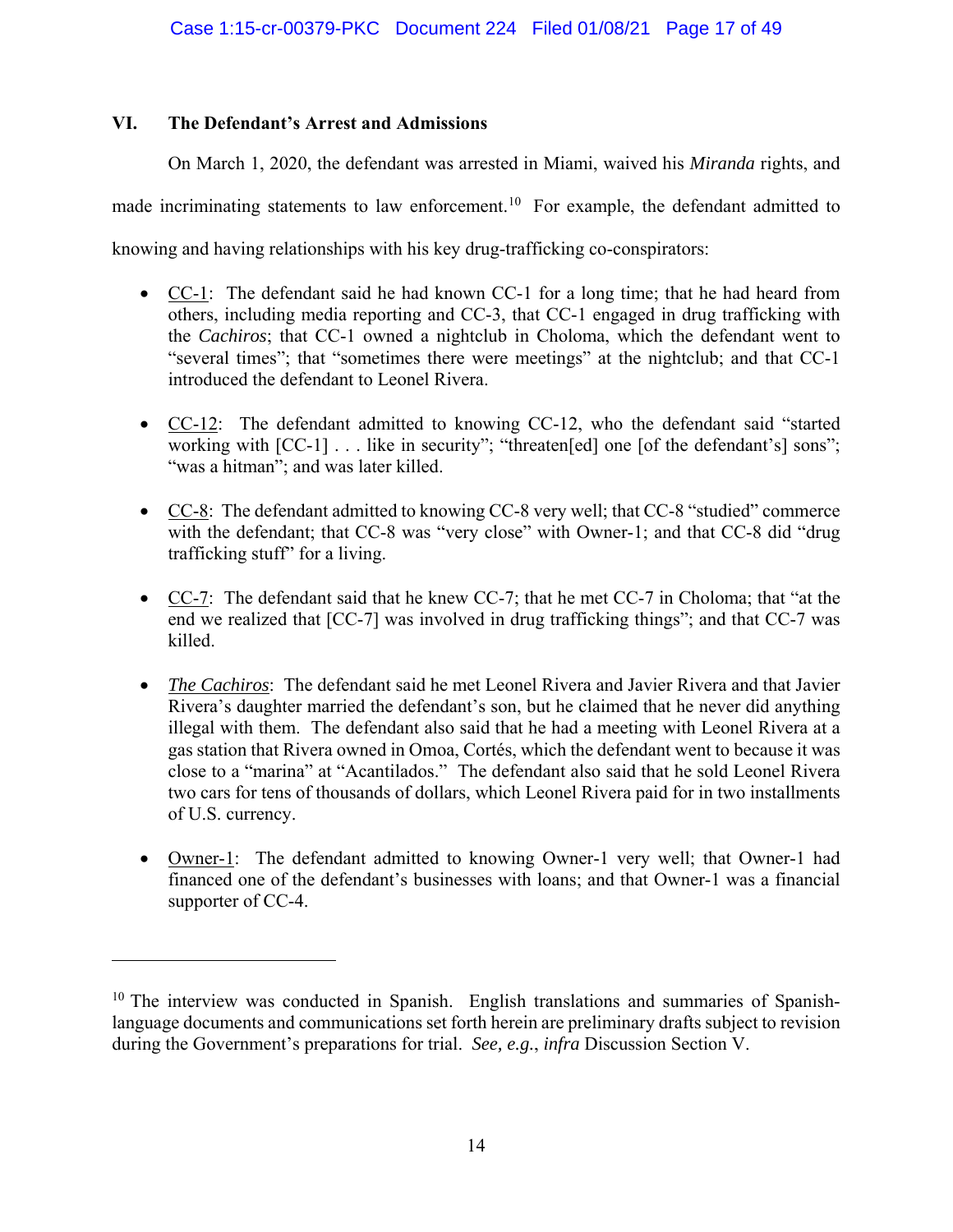- CC-4: The defendant admitted that CC-4 was at Business-1 "all the time" when he was campaigning.
- Honduran National Police: The defendant admitted to having relationships with several police officers, including Commissioner Martinez and "the Saucedas," one of whom the defendant said he was particularly close to.

The defendant also made admissions about the Laboratory in "Cerro Negro." The defendant said that "[m]any years ago, there was a lab that was discovered in one of the properties that belonged to [Owner-1]" and that the lab was "supposedly" for "cocaine" but "nothing was found there." He also said that when law enforcement raided the Laboratory, he gave a statement to law enforcement because he "provided maintenance" to a "coffee plantation" located on the property. The defendant also admitted that at some point the property with the Laboratory belonged to him because Owner-1 "gave it to [him]."

 After the defendant was arrested in Miami, he was transferred to the Metropolitan Correctional Center in New York, where he has been incarcerated since April 23, 2020. In about September 2020, the defendant approached and talked to Leonel Rivera on two occasions. During those interactions, the defendant stated, among other things, that he believed he was in prison because of CC-4. The defendant explained that prior to his arrest, the defendant and CC-3 had met with a military official who said he was sent by CC-4 and who told them to sell one of the defendant's companies to CC-4 so that CC-4 could use it to launder, among other things, millions of dollars in drug-trafficking proceeds. The defendant told Rivera that he met with CC-4 on two occasions when CC-4 was running for office, paid CC-4 approximately 450,000 lempiras both times and, in exchange, received CC-4's assurance that he would support the defendant with anything he needed. The defendant also admitted that CC-1 killed Victim-2, but he denied any involvement in the murder.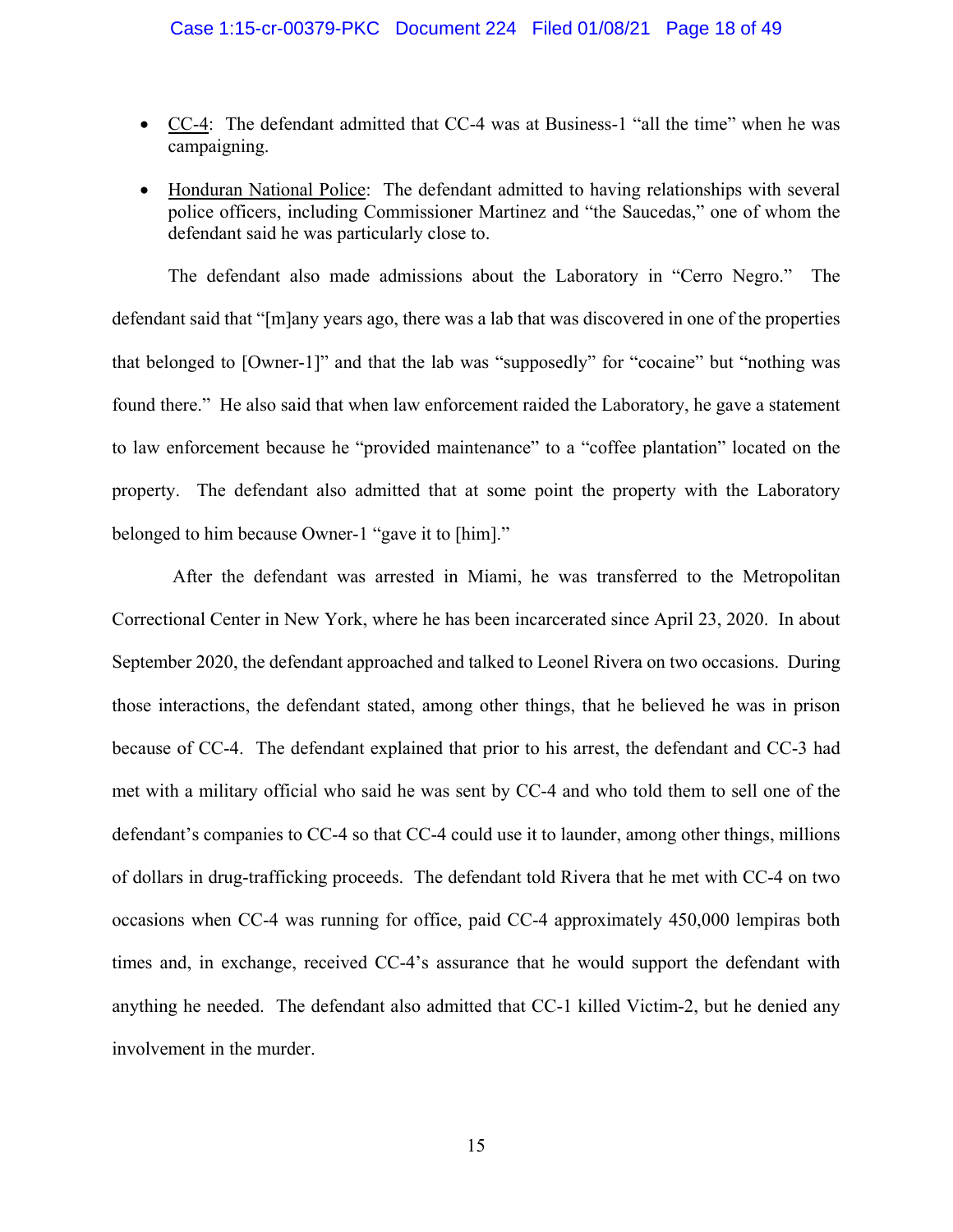#### **ARGUMENT**

## **I. Evidence of Narcotics-Related Corruption Is Admissible as Direct Evidence and Pursuant to Rule 404(b)**

The defendant and his co-conspirators, including cooperating witnesses, relied on drug proceeds to bribe numerous politicians, at least one judge, and law enforcement officials who helped ensure the safe passage of their cocaine and protected them from law enforcement in Honduras. Thus, evidence of narcotics-related corruption is admissible at trial, as direct evidence and pursuant to Rule 404(b), in order to establish the nature of the conspiracy and the defendant's role in it, the relationships between co-conspirators, and the defendant's motive and intent.

#### **A. Applicable Law**

### **1. Direct Evidence of the Defendant's Guilt**

Relevant evidence "need only tend to prove the government's case," such as "evidence that adds context and dimension to the government's proof of the charges." *United States v. Gonzalez*, 110 F.3d 936, 941 (2d Cir. 1997). Thus, background evidence is relevant and admissible, pursuant to Rule 401, where it tends "to show, for example, the circumstances surrounding the events or to furnish an explanation of the understanding or intent with which certain acts were performed." *Id.* (internal quotation marks omitted). Evidence is also admissible if it relates to conduct that: (i) "'arose out of the same transaction or series of transactions as the charged offense'"; (ii) "'is inextricably intertwined with the evidence regarding the charged offense'"; or (iii) "'is necessary to complete the story of the crime on trial.'" *United States v. Gohari*, 227 F. Supp. 3d 313, 317 (S.D.N.Y. 2017) (quoting *United States v. Robinson*, 702 F.3d 22, 36-37 (2d Cir. 2012)). "Evidence fitting within one of these three categories is considered direct evidence and Rule 404 is not applicable." *United States v. Fiumano*, No. 14 Cr. 518, 2016 WL 1629356, at \*3 (S.D.N.Y.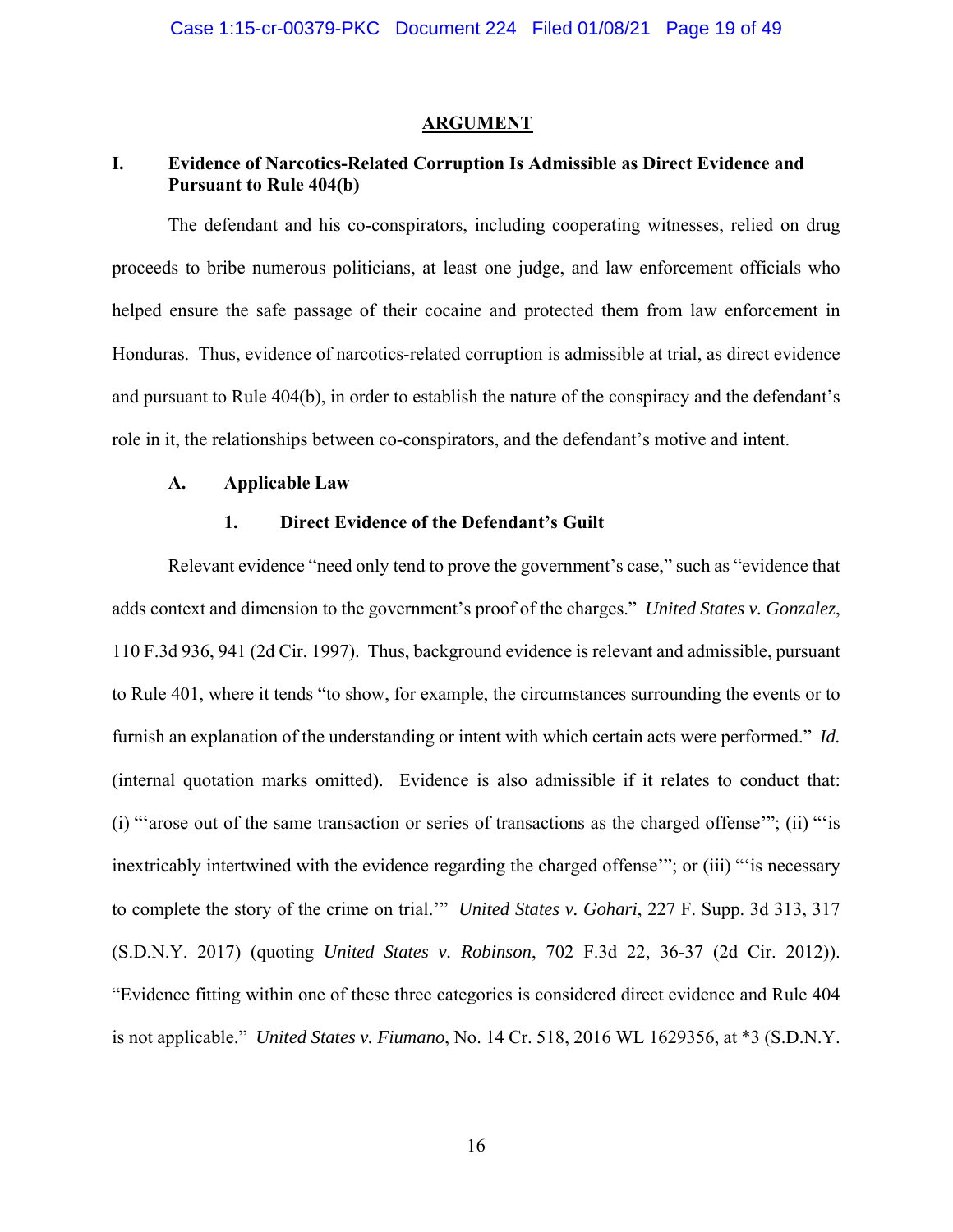Apr. 25, 2016).

### **2. Other Acts Evidence Pursuant to Rule 404(b)**

Under Rule 404(b), courts "may allow evidence of other acts by the defendant if the evidence is relevant to an issue at trial other than the defendant's character and if the risk of unfair prejudice does not substantially outweigh the probative value of the evidence." *United States v. Ulbricht*, 79 F. Supp. 3d 466, 479 (S.D.N.Y. 2015). "This Circuit follows the inclusionary approach, which admits all other act evidence that does not serve the sole purpose of showing the defendant's bad character and that is neither overly prejudicial under Rule 403 nor irrelevant under Rule 402." *United States v. Curley*, 639 F.3d 50, 56 (2d Cir. 2011) (internal quotation marks omitted). In general, evidence is admissible under Rule 404(b) "if (1) it is introduced for a proper purpose, (2) it is relevant to the charged offense, (3) its prejudicial effect does not substantially outweigh its probative value and (4) is admitted with a limiting instruction if requested." *United States v. Rutkoske*, 506 F.3d 170, 176-77 (2d Cir. 2007).

#### **B. Discussion**

As is clear from the Background section above, one of the defining characteristics of the charged drug-trafficking conspiracy and related weapons offenses is the use of drug proceeds to bribe public officials in exchange for protection and support of traffickers, including but not limited to the defendant. The Government will establish this deeply corrupt *quid pro quo* through, *inter alia*, testimony from witnesses and evidence from the defendant's cellphones showing his relationship with public officials and the military.

The defendant's use of drug proceeds to bribe public officials was staggering and escalated over time. Beginning in at least 2009, the defendant bribed multiple high-ranking members of the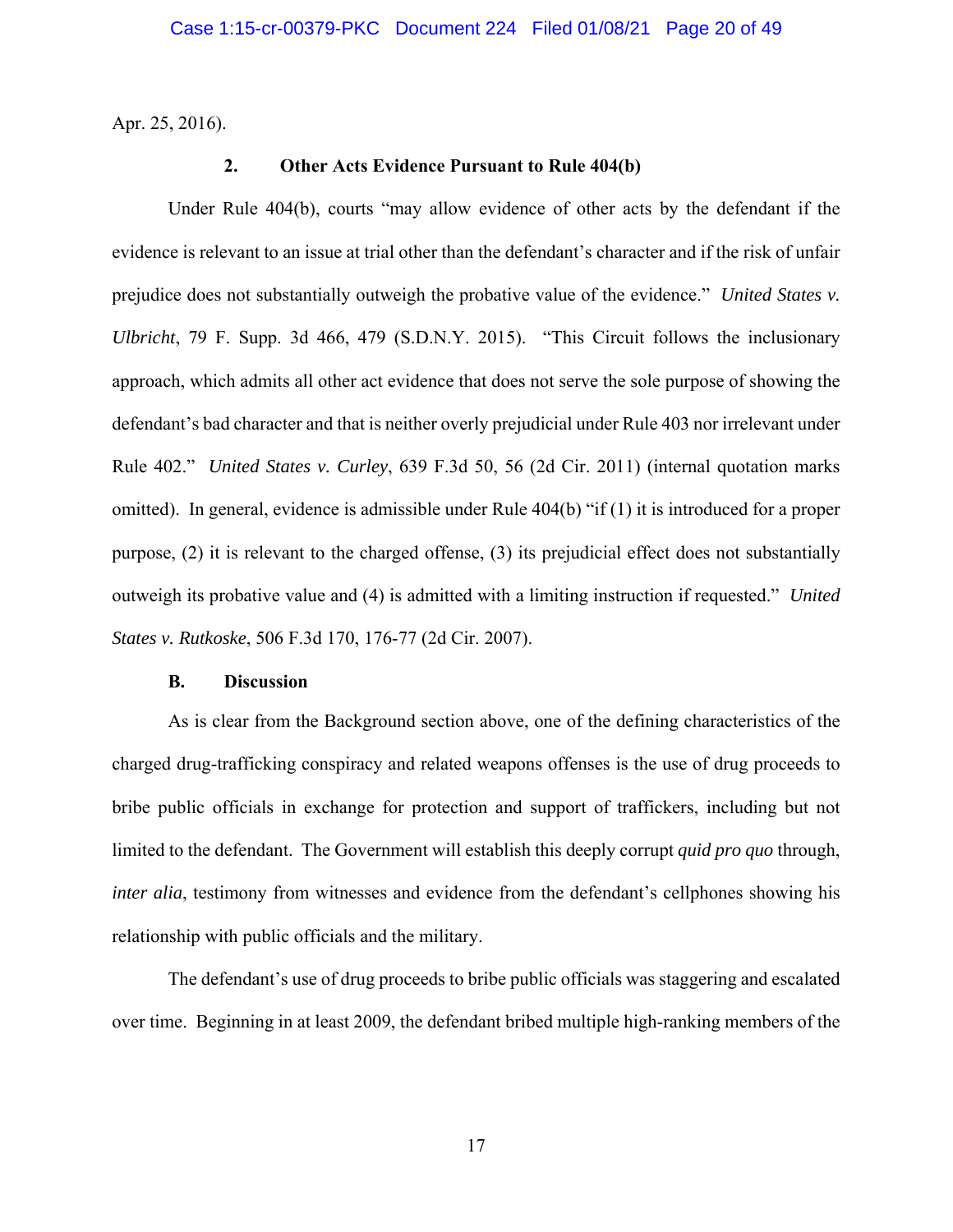#### Case 1:15-cr-00379-PKC Document 224 Filed 01/08/21 Page 21 of 49

Honduran National Police in exchange for sensitive law enforcement information to support his drug-trafficking activities and to protect the Laboratory. Among those police officials was CC-3, who remained in contact with the defendant until shortly before his arrest. The defendant touted these connections to convince other drug traffickers, including Leonel Rivera, to work with him, and then the defendant leveraged his contacts to help him transport large loads of cocaine through Honduras.

As the defendant became more powerful, so did his political allies. After his Laboratory was raided by law enforcement, the defendant was not investigated or arrested. Instead, the defendant bribed CC-10, a high-ranking Honduran judge, who in exchange agreed to clean the defendant's criminal record and stop law enforcement interference. Then, in 2013, the defendant contributed large sums of money to CC-4's campaign for the Honduran presidency. In exchange, CC-4 promised to protect the defendant from arrest and extradition; promised to help the defendant transport cocaine with the assistance of Honduras's armed forces; and directed the defendant to work directly with Tony Hernandez, CC-4's brother, to import huge quantities of cocaine into the United States.

Thus, evidence of high-level political corruption involving the defendant, CC-4, CC-10, members of the Honduran National Police, and other traffickers is admissible as direct proof because it is inextricably intertwined with the charged crimes and necessary to complete the story of the crime on trial. *See Gohari*, 227 F. Supp. 3d at 317. The evidence tends to explain, for example, why the co-conspirators came together, how they operated, and why there able to continue crimes of this magnitude unabated for almost a decade. *See United States v. Delligatti*, No. 15 Cr. 491, 2018 WL 1033242, at \*6 (S.D.N.Y. Feb. 23, 2018) ("[W]here potential evidence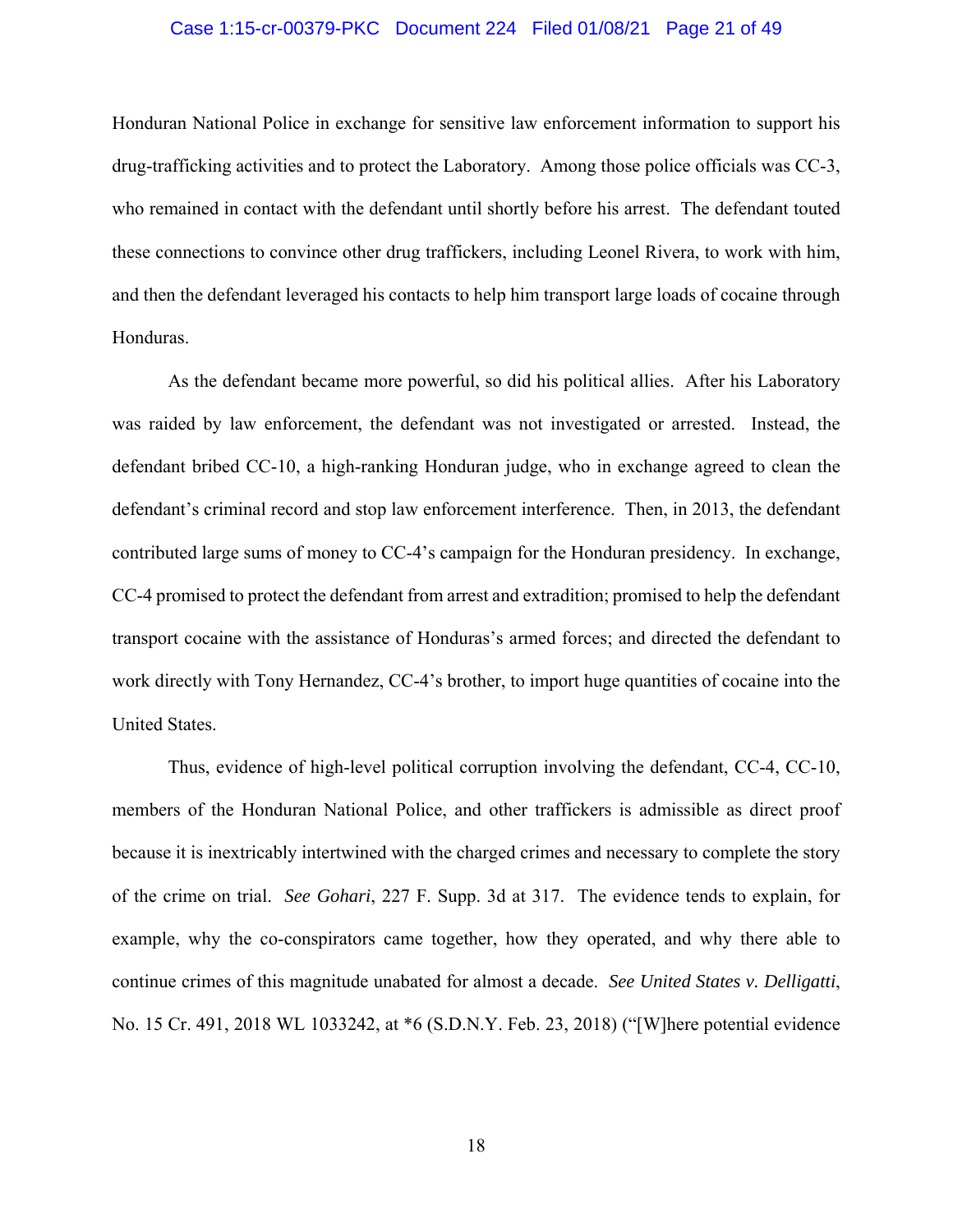#### Case 1:15-cr-00379-PKC Document 224 Filed 01/08/21 Page 22 of 49

explains the development of the illegal relationship . . . and explains the mutual trust that existed between the coconspirators, it will be plainly admissible." (internal quotation marks omitted)); *cf. United States v. Robles*, 193 F.3d 519, 1999 WL 707902, at \*7 (5th Cir. 1999) (finding evidence sufficient in drug-trafficking case where jury could infer that defendant "intend[ed] to pay bribes or otherwise provide protection to the [drug-trafficking organization] by finding out whether members of the organization were targets of police investigations").

In the alternative, and for similar reasons, the corruption evidence is admissible pursuant to Rule 404(b) because it illustrates the broader criminal plan of the defendant, CC-4, CC-10, and others, to use drug trafficking to help assert power and control in Honduras, and is probative of the defendant's motive and intent in joining the conspiracy, *i.e.*, to enrich himself by partnering with powerful public officials. *See United States v. Pipola*, 83 F.3d 556, 566 (2d Cir. 1996) (noting that evidence is admissible under Rule 404(b) "to explain how a criminal relationship developed" and "help the jury understand the basis for the co-conspirators' relationship of mutual trust"). Thus, evidence of narcotics-related corruption involving the defendant and his co-conspirators is relevant and has substantial probative value.

Finally, this evidence is not unduly prejudicial relative to other proof the Government expects to offer. The defendant's drug shipments traversed Honduran waters and airspace based on information from the Honduran police and support from the Honduran military. Honduran police escorted his cocaine so that it would not be seized. The defendant, the police, and other security personnel participated in these activities while heavily armed, including at times with military-grade weapons. And these activities involved extensive violence. Accordingly, evidence of the full breadth of the corruption involved in the defendant's crimes is not barred by Rule 403.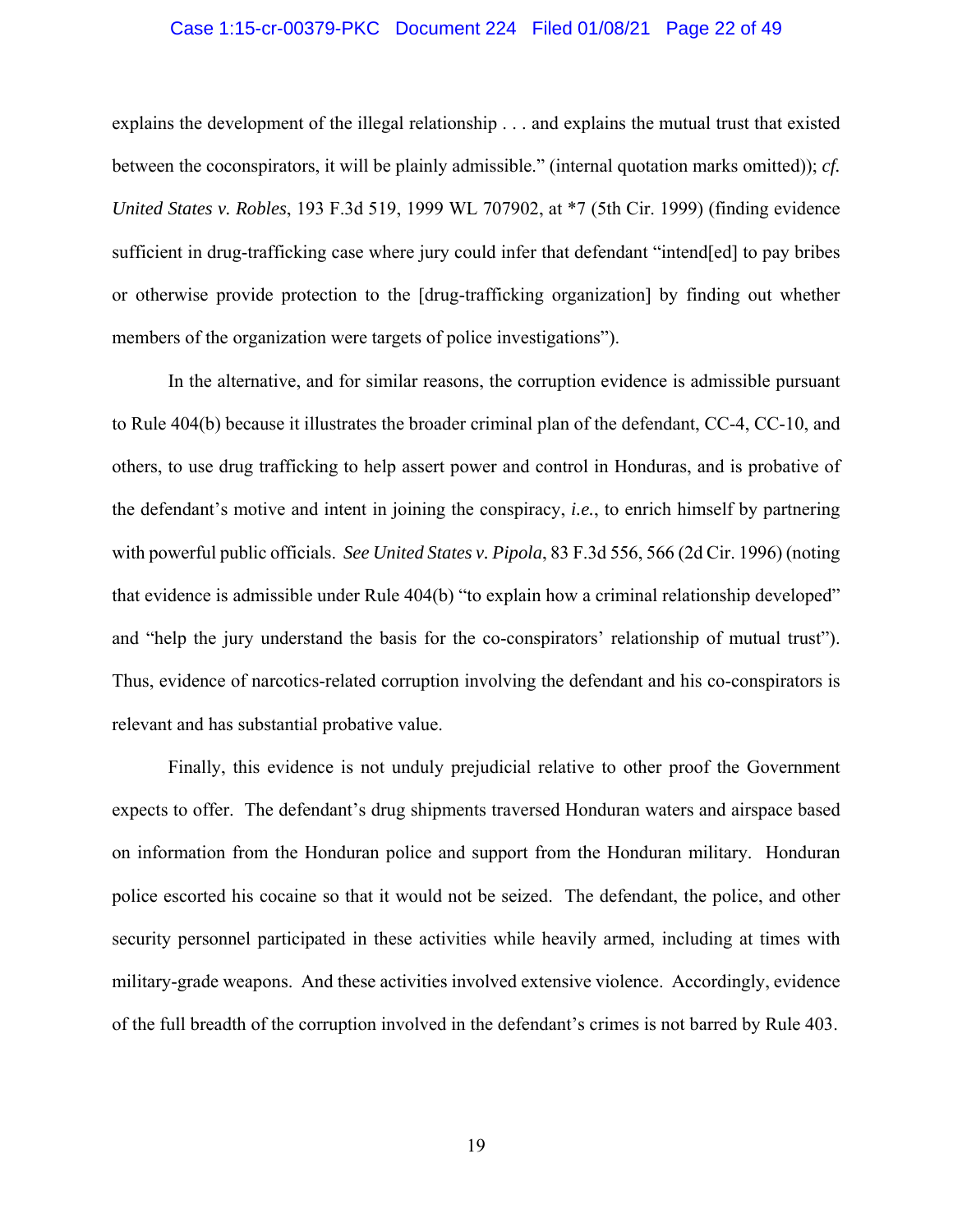## **II. Evidence of Statements by Honduran Officials to Witness-1 is Admissible Under the Hearsay Rules**

Several Honduran officials made statements in the presence of Witness-1 regarding the drug-trafficking conspiracy and their joint efforts to protect the defendant and increase their power in Honduras. Evidence of statements to or in the presences of Witness-1 is either not hearsay, exempted under the hearsay rules, or both, and has significant probative value for the reasons set forth above in Section I.

## **A. Relevant Statements**

The Government respectfully submits that the following statements, referred to below as

"Statement [number]," are admissible through testimony of Witness-1:

- 1. In approximately 2011 or 2012, CC-10 told the defendant that he would intervene with law enforcement to prevent the defendant from being investigated or arrested for operating the Laboratory.
- 2. In approximately 2013, CC-4 solicited large campaign contributions from Owner-1 and described participating in widespread public corruption within the Honduran government, including embezzling United States aid through non-governmental organizations and stealing from Honduras's social security fund.
- 3. In approximately 2013 and 2014, CC-4 promised to protect the defendant from arrest and extradition; promised to help the defendant transport cocaine with the assistance of Honduras's armed forces; said he wanted to use the defendant's Laboratory because of its proximity to a key shipping port; directed the defendant to work with Tony Hernandez (CC-4's brother) with respect to drug-trafficking activities; and stated that he was going to "shove the drugs right up the noses of the gringos."

## **B. Applicable Law**

## **1. Rule 801(d)(2)(B): Adoptive Admissions**

Rule  $801(d)(2)(B)$  of the Federal Rules of Evidence provides in relevant part that "[a] statement is not hearsay if . . . the statement is offered against an opposing party and . . . is one the party manifested that it adopted or believed to be true." "When a statement is offered as an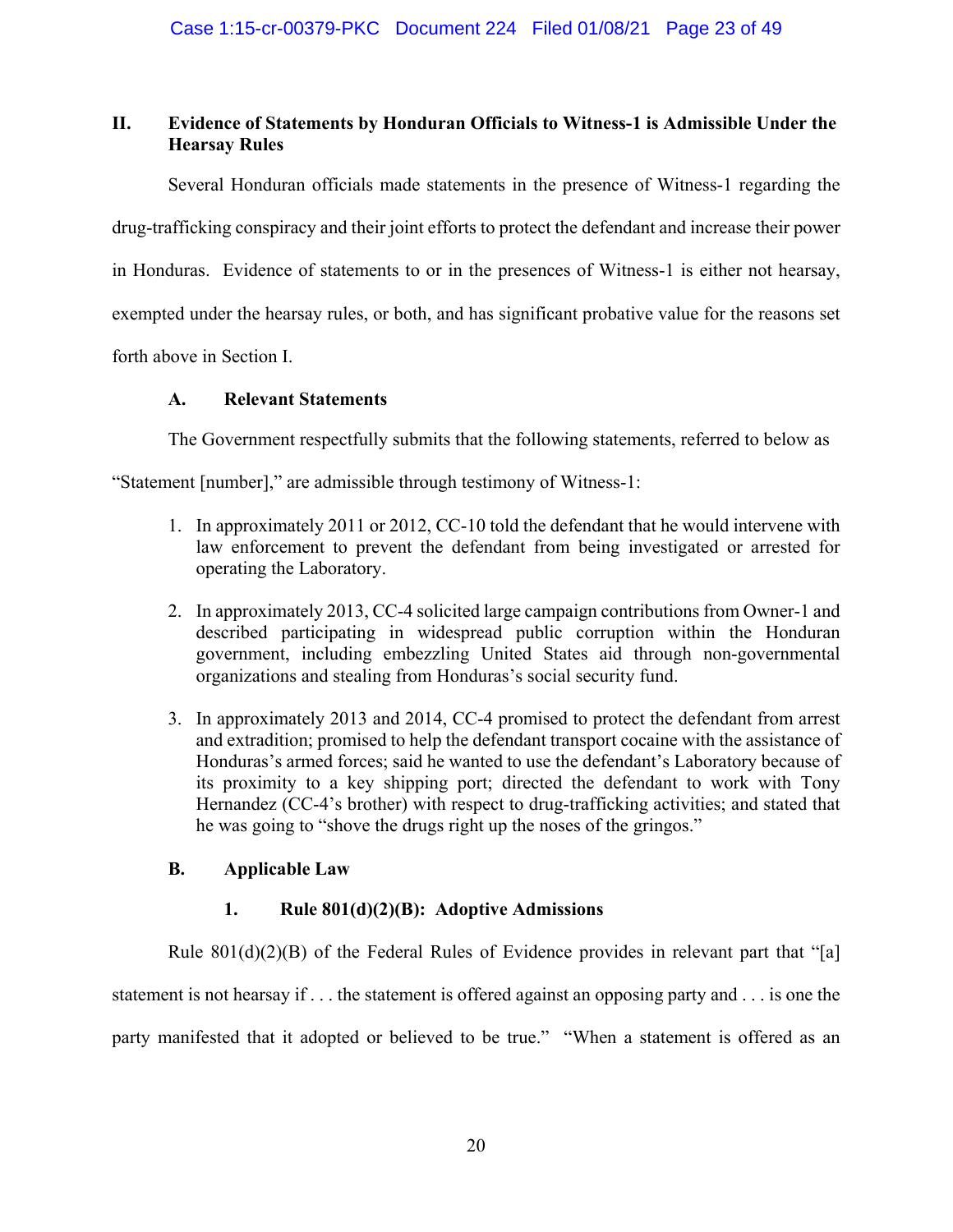#### Case 1:15-cr-00379-PKC Document 224 Filed 01/08/21 Page 24 of 49

adoptive admission, the proponent must show that the party against whom the statement is offered adopted or acquiesced to the statement and that 'adoption or acquiescence may be manifested in any appropriate manner.'" *Penguin Books U.S.A., Inc. v. New Christian Church of Full Endeavor, Ltd.*, 262 F. Supp. 2d 251, 258 (S.D.N.Y. 2003) (quoting Fed. R. Evid. 801(d)(2)(B), advisory comm. notes). Adoption is evaluated by "examining the behavior of the party it is to be offered against," and the "adoption of another's statement can be manifest by any appropriate means, such as language, conduct or silence." *Id.*; *see also United States v. Rollins*, 862 F.2d 1282, 1296 (7th Cir. 1988) (explaining that the rule does not require an explicit statement of adoption; all that is necessary is some "manifestation of a party's intent to adopt another's statements, or evidence of the party's belief in the truth of the statements").

#### **2. Rule 801(d)(2)(E): Co-Conspirator Statements**

Rule  $801(d)(2)(E)$  of the Federal Rules of Evidence provides in relevant part that "[a] statement is not hearsay if . . . the statement is offered against an opposing party and was made by the party's co-conspirator during and in furtherance of the conspiracy." To admit a statement pursuant to this Rule, the Court must find two facts by a preponderance of the evidence: *first*, that a conspiracy that included the declarant and the defendant existed; and *second*, that the statement was made during the course and in furtherance of that conspiracy. *Bourjaily v. United States*, 483 U.S. 171, 175 (1987).

Once a conspiracy is shown to exist, the "evidence sufficient to link another defendant to it need not be overwhelming," and "the 'in furtherance' requirement of Rule  $801(d)(2)(E)$  is satisfied" when, for example, "a co-conspirator is apprised of the progress of the conspiracy, or when the statements are designed to induce his assistance." *United States v. Paone*, 782 F.2d 386,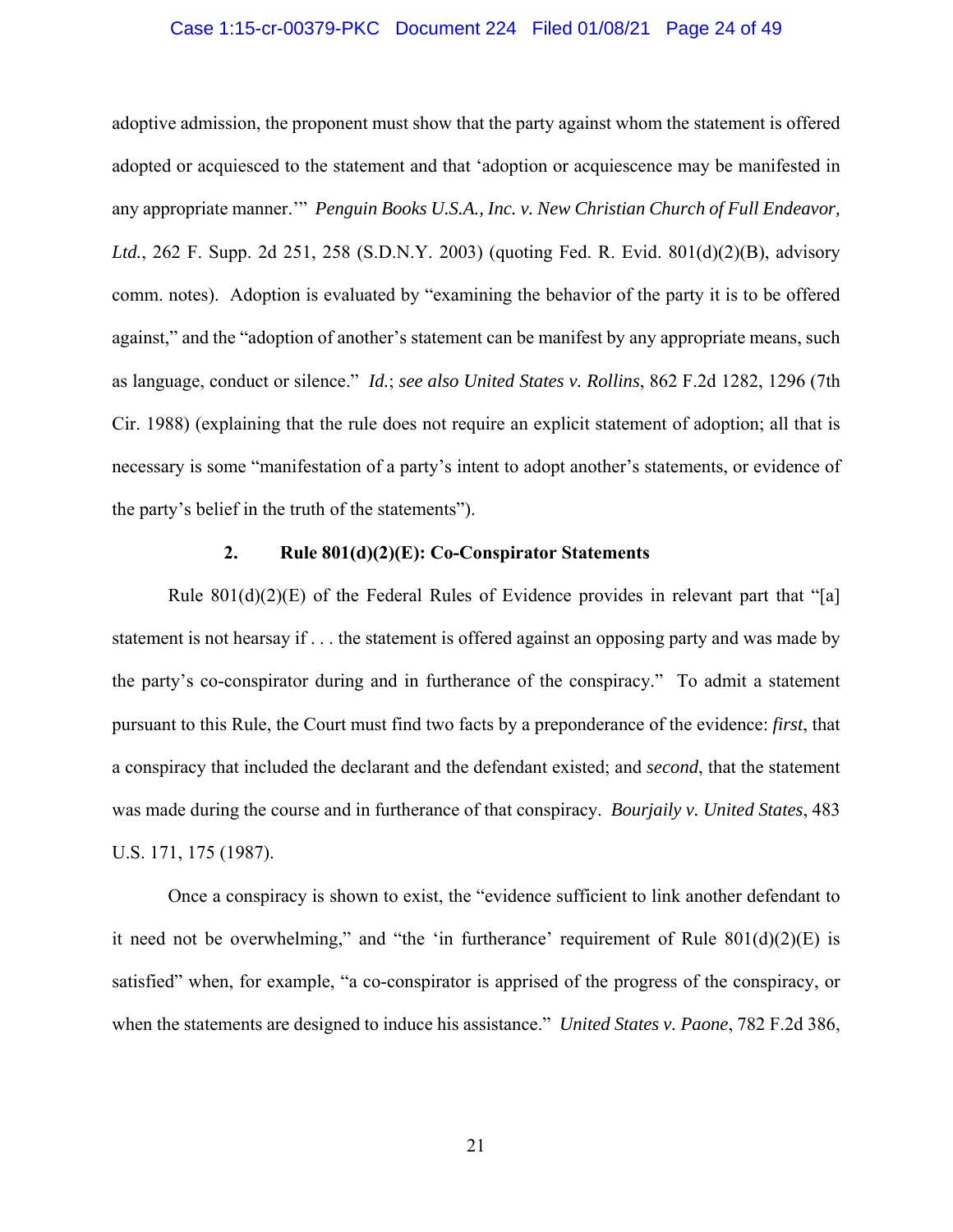390 (2d Cir. 1986) (internal quotation marks omitted). Statements between co-conspirators that "provide reassurance, serve to maintain trust and cohesiveness among them, or inform each other of the current status of the conspiracy," further the conspiracy, *United States v. Simmons,* 923 F.2d 934, 945 (2d Cir. 1988), as do statements "that apprise a co-conspirator of the progress of the conspiracy," *United States v. Rahme*, 813 F.2d 31, 36 (2d Cir. 1987).

## **3. Rule 804(b)(3): Statements Against Interest**

Under Rule 804, if a declarant is "unavailable," there is an exception to the hearsay rule where:

- (A) a reasonable person in the declarant's position would have made [the statement] only if the person believed it to be true because, when made, it was so contrary to the declarant's proprietary or pecuniary interest or had so great a tendency to invalidate the declarant's claim against someone else or to expose the declarant to civil or criminal liability; and
- (B) is supported by corroborating circumstances that clearly indicate its trustworthiness, if it is offered in a criminal case as one that tends to expose the declarant to criminal liability.

Fed. R. Evid. 804(b)(3). This rule "is founded on the commonsense notion that reasonable people, even reasonable people who are not especially honest, tend not to make self-inculpatory statements unless they believe them to be true." *Williamson v. United States*, 512 U.S. 594, 599 (1994).

To satisfy Rule 804(b)(3), the proponent of the statement must show by a preponderance of the evidence: "(1) that the declarant is unavailable as a witness, (2) that the statement is sufficiently reliable to warrant an inference that a reasonable man in [the declarant's] position would not have made the statement unless he believed it to be true, and (3) that corroborating circumstances clearly indicate the trustworthiness of the statement." *United States v. Wexler*, 522 F.3d 194, 202 (2d Cir. 2008) (internal quotation marks omitted). A declarant is unavailable for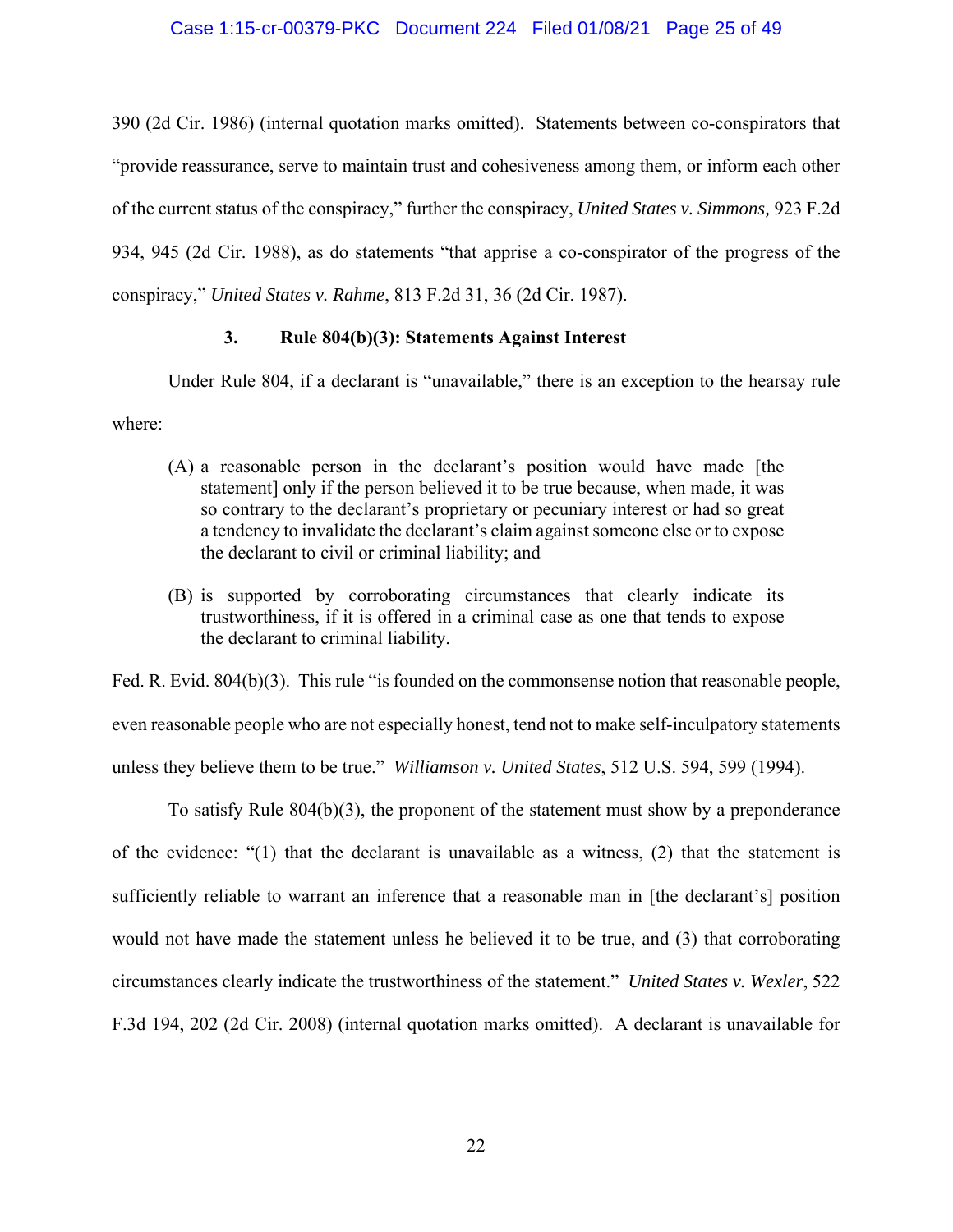#### Case 1:15-cr-00379-PKC Document 224 Filed 01/08/21 Page 26 of 49

purposes of Rule 804 if, as relevant here, the declarant is "exempted from testifying about the subject matter of the declarant's statement because the court rules that a privilege applies," Fed. R. Evid. 804(a)(1), or "is absent from the trial or hearing and the statement's proponent has not been able, by process or other reasonable means, to procure the declarant's attendance or testimony," *id.* 804(a)(5)(B).

"A statement will satisfy Rule 804(b)(3)'s requirement that it 'tended' to subject the declarant to criminal liability if it would be probative in a trial against the declarant." *United States v. Persico*, 645 F.3d 85, 102 (2d Cir. 2011) (internal quotation marks omitted). Moreover, a declarant need not "be aware that the incriminating statement subjects him to immediate criminal prosecution," but instead, that the "incriminating statement sufficiently tended to subject the declarant to criminal liability so that a reasonable man in his position would not have made the statement unless he believed it to be true." *United States v. Lang*, 589 F.2d 92, 97 (2d Cir. 1978) (internal quotation marks and citation omitted).

Finally, the Second Circuit requires corroboration of both the declarant's and the statement's trustworthiness. *United States v. Doyle*, 130 F.3d 523, 543-44 (2d Cir. 1997). Statements made to co-conspirators, not in response to questioning, and not made in coercive atmospheres are sufficiently reliable for purposes of this Rule. *See, e.g.*, *United States v. Matthews*, 20 F.3d 538, 546 (2d Cir. 1994).

### **C. Discussion**

The Statements by Honduran officials to Witness-1 are relevant and admissible under the hearsay rules. First, insofar as Statement 3 reflects requests and instructions to the defendant, it is not hearsay and therefore admissible. *See, e.g.*, *United States v. Kuthuru*, 665 F. App'x 34, 38 (2d

23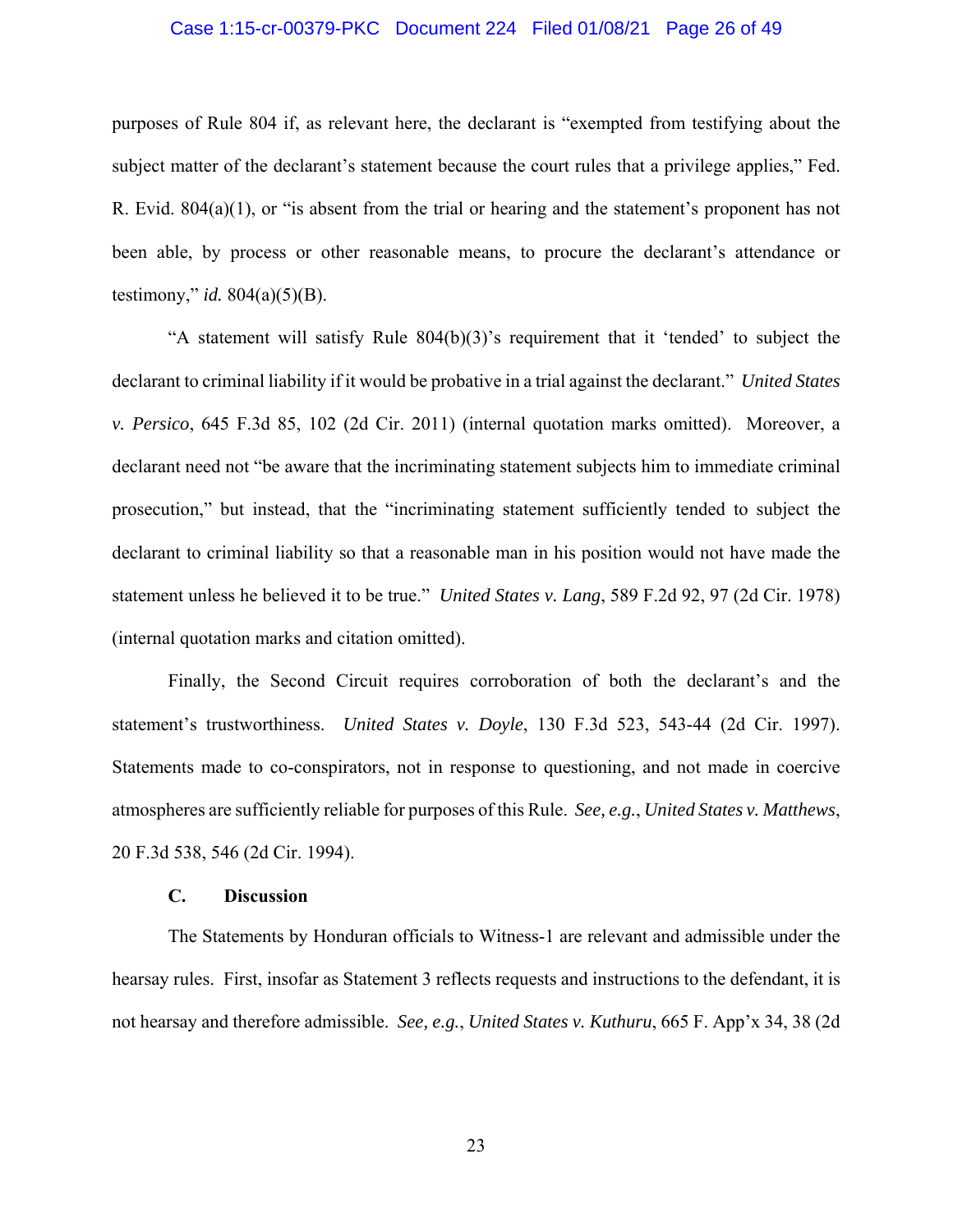#### Case 1:15-cr-00379-PKC Document 224 Filed 01/08/21 Page 27 of 49

Cir. 2016) ("Questions and commands are ordinarily not hearsay . . . ."). Second, as discussed in more detail below, Statements 1 and 3 are admissible pursuant to Rule  $801(d)(2)(B)$ , and all the Statements are admissible pursuant to Rule  $801(d)(2)(E)$  and Rule  $804(b)(3)$ . Finally, these statements are not unduly prejudicial in the context of other evidence, and the proof of these statements will come from a single witness who will testify at the trial regarding related matters irrespective of the Court's ruling. Thus, admitting the statements would not violate Rule 403.

## **1. Statement 1 and Statement 3 Are Admissible Pursuant to Rule 801(d)(2)(B)**

Statements 1 and 3 are not hearsay under Rule  $801(d)(2)(B)$  because the defendant was present when they were made and manifested that he believed those statements to be true. For example, the Government will establish through testimony that, after CC-10 made Statement 1, the defendant paid CC-10 a large sum of money for his promise to protect the defendant from investigation and arrest. Similarly, Witness-1 will explain that, after CC-4 made Statement 3, the defendant expressed that he desired to engage in drug trafficking with CC-4 and Tony Hernandez, and he paid CC-4 large bribes for his assistance. Thus, with respect to Statements 1 and 3, the defendant's behavior plainly establishes his intent to adopt them as true.

### **2. The Statements Are Admissible Pursuant to Rule 801(d)(2)(E)**

All of the Statements are admissible under Rule  $801(d)(2)(E)$ . The Government will establish by a preponderance of the evidence that the defendant, CC-4, and CC-10 were members of the charged drug-trafficking conspiracy, as well as a related conspiracy to leverage drug trafficking to maintain and enhance their political power and the control of the National Party in Honduras. *See United States v. Russo*, 302 F.3d 37, 45 (2d Cir. 2002) ("[T]he objective of the joint venture that justifies deeming the speaker as the agent of the defendant need not be criminal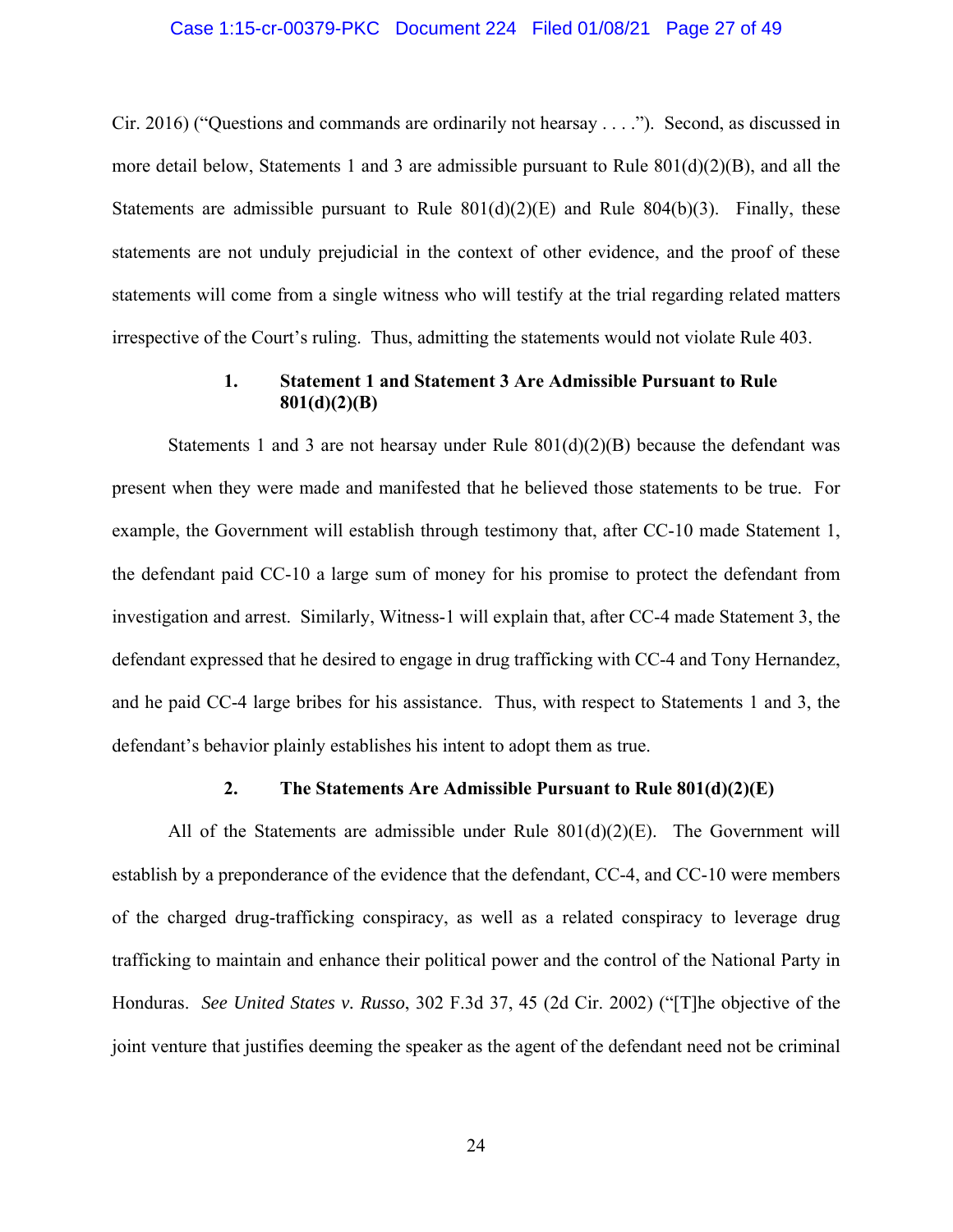#### Case 1:15-cr-00379-PKC Document 224 Filed 01/08/21 Page 28 of 49

at all."). The defendant told Rivera Maradiaga, as early as 2009 or 2010, that he hoped to increase his drug-trafficking activities by bribing public officials, including in addition to members of the Honduran National Police, the mayor of Choloma. Moreover, Leonel Rivera will testify that by the time CC-4 made Statements 2 and 3, CC-4 had solicited and accepted bribes from drug traffickers to finance his political campaigns and facilitate the importation of huge quantities of cocaine into the United States. The Government will also establish that the defendant, CC-10, and CC-4 were co-conspirators. For example, the defendant paid CC-10 for his promise to protect the defendant's drug-trafficking activities. Similarly, on at least two occasions the defendant paid large bribes to CC-4 in exchange for promises to protect the defendant's Laboratory and drugtrafficking activities.

The statements at issue were also in furtherance of the conspiracy. Statements 1 and 3 by CC-10 and CC-4 involved promises of protection and other favors that were designed to induce the defendant to engage in drug trafficking and bribe CC-10 and CC-4. Statement 3 by CC-4 also conveyed a request to the defendant to work with Tony Hernandez on drug-trafficking activities. *See United States v. Gigante*, 166 F.3d 75, 82 (2d Cir. 1999) (finding "in furtherance" requirement met where statements "induce a coconspirator's assistance"); *United States v. Beech-Nut Nutrition Corp.*, 871 F.2d 1181, 1199 (2d Cir. 1989) (finding "in furtherance" requirement met where statements "prompt the listener to respond in a way that facilitates the carrying out of criminal activity" (internal quotation marks omitted)); *United States v. Persico*, 832 F.2d 705, 716 (2d Cir. 1987) (finding "in furtherance" requirement met where statements "solicited [listener's] assistance"). Statement 2 by CC-4 also furthered the conspiracy because it spurred assistance from Owner-1 and established the relationship necessary for CC-4 to conduct drug-trafficking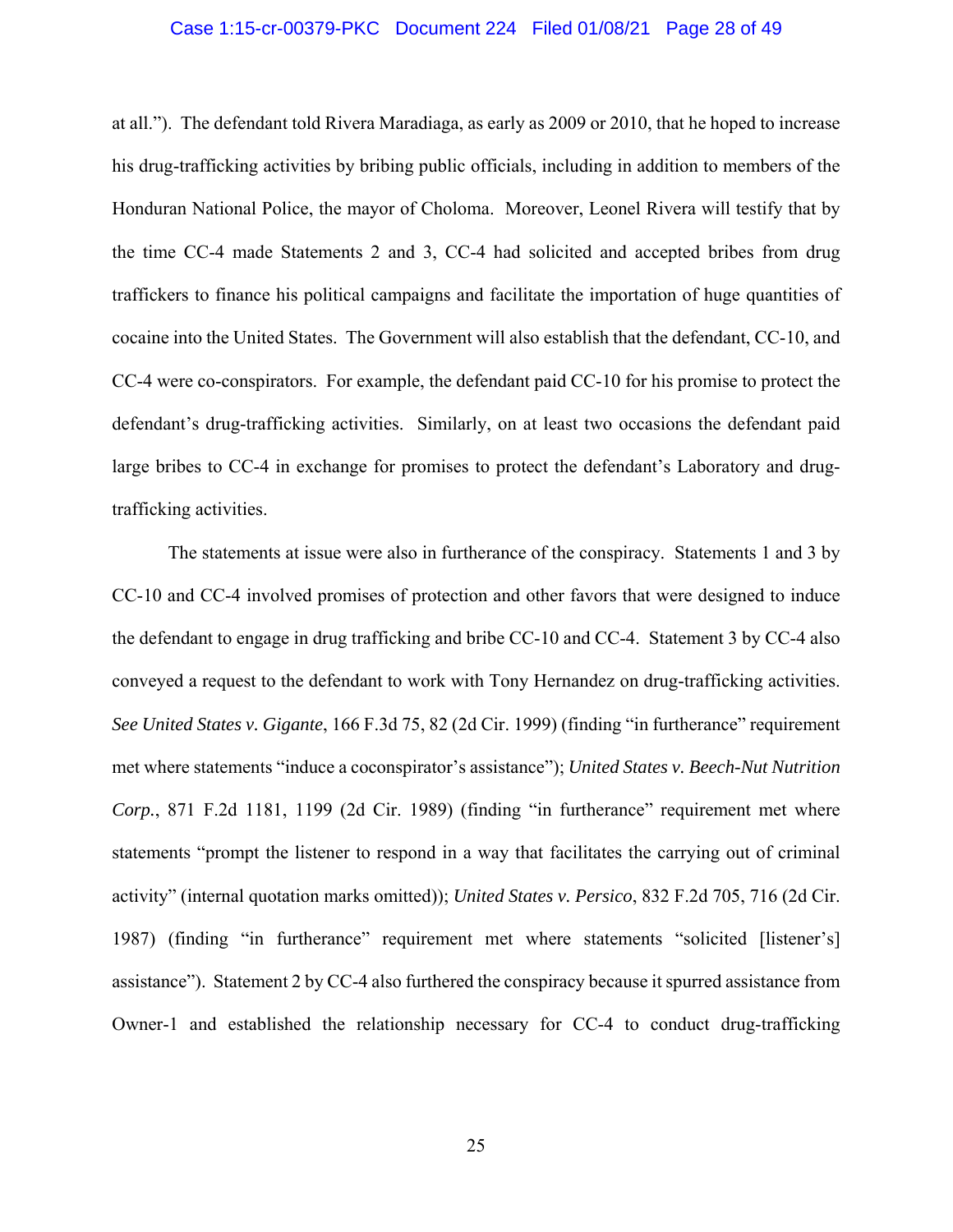negotiations with the defendant at Business-1.

### **3. The Statements Are Admissible Pursuant to Rule 804(b)(3)**

Statements 1 through 3 are also admissible under Rule 804(b)(3) because the declarants are unavailable and their remarks would be probative of their guilt were they to stand trial on drug trafficking or money laundering charges.

CC-10 and CC-4 are located abroad, outside the Government's subpoena power, and would likely invoke the Fifth Amendment if they were questioned under oath regarding these activities. *See United States v. Savoca*, 335 F. Supp. 2d 385, 390 (S.D.N.Y. 2004) ("[T]he 'unavailability' component is established by the fact that [the declarant] is expected to invoke his Fifth Amendment privilege."); *see also United States v. Ortiz*, 962 F. Supp. 2d 565, 573 (S.D.N.Y. 2013) (finding witness unavailable where located outside United States at time of trial). Statements 1 through 3 were against the penal interest of the declarants because the Statements "implicated [the declarants] in [illegal] activity," and each declarant "would not have made the statement unless he believed it to be true." *United States v. Dupree*, 870 F.3d 62, 80 (2d Cir. 2017); *see also Ortiz*, 962 F. Supp. 2d at 573.

The statements are also sufficiently reliable because they were made in confidence in the presence of Owner-1, Witness-1, and, with respect to Statements 1 and 3, the defendant, "a person whom the declarant<sup>[s]</sup> believe<sup>[d]</sup> [was] an ally, not a law enforcement official." *United States v. Sasso*, 59 F.3d 341, 349 (2d Cir. 1995). Moreover, the Statements do not reflect "effort to shift blame" away from the declarants, and there is no possibility that they would have uttered these remarks "solely to curry favor with the authorities." *Id.*; *see also Dupree*, 870 F.3d at 80 (finding sufficient trustworthiness where declarant spoke to perceived ally and did not attempt to shift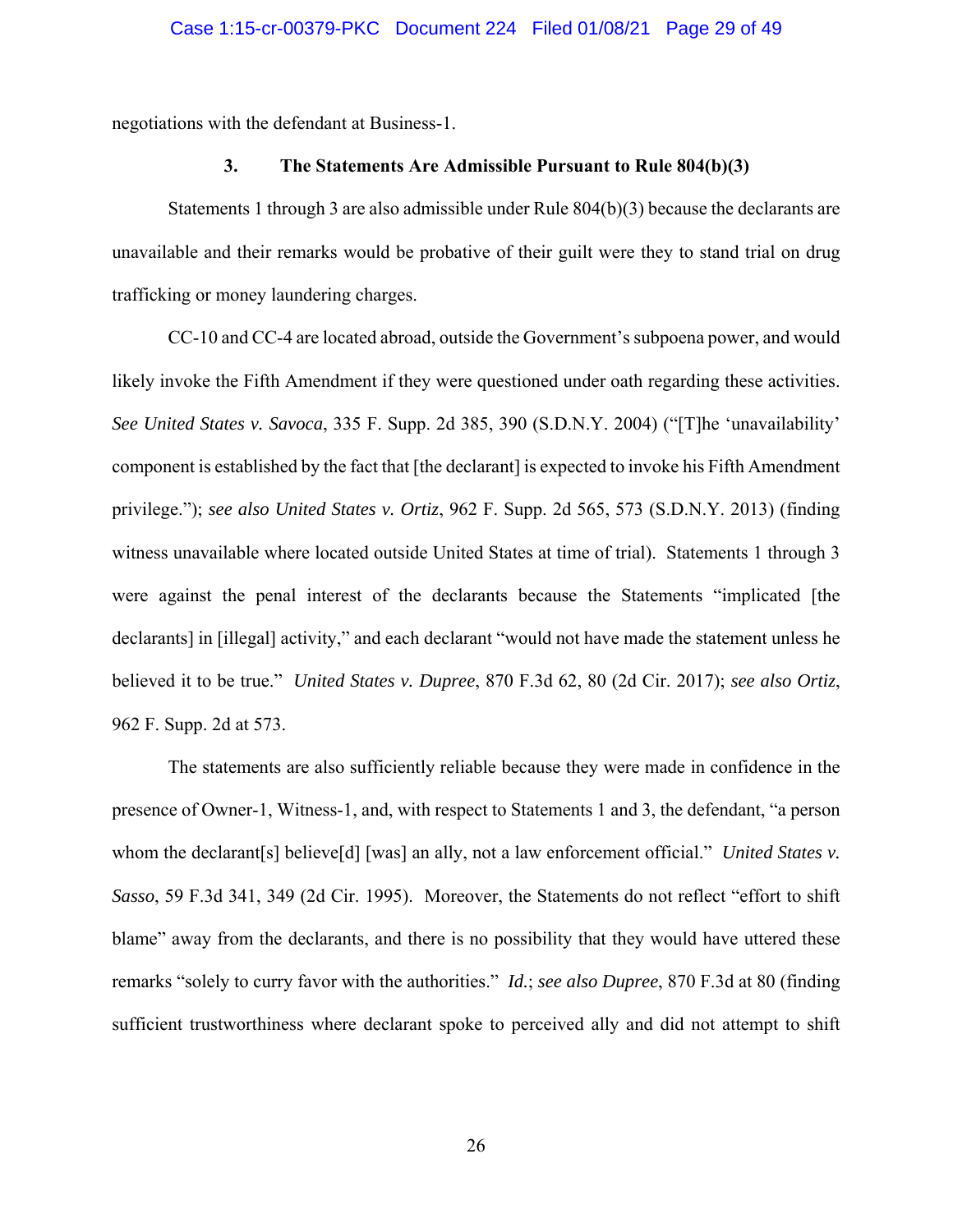### Case 1:15-cr-00379-PKC Document 224 Filed 01/08/21 Page 30 of 49

blame). Finally, because CC-4 and CC-10 all occupied high positions in the Honduran government, these declarants had "no need to attempt to impress [their] subordinate[]," the defendant and/or Witness-1, by making "self-incriminating statements without a foundation of truth." *United States v. Gupta*, 747 F.3d 111, 129 (2d Cir. 2014). Therefore, Statements 1 through 3 also admissible under Rule 804(b)(3).

## **III. Evidence of Statements By Former Drug Traffickers and a Member of the Honduran National Police to Leonel Rivera is Admissible Under the Hearsay Rules**

CC-1, CC-7, CC-5, and CC-11 made certain statements to Leonel Rivera during the course

of the defendant's crimes, including about the roles in the conspiracy played by the defendant.

Testimony from Leonel Rivera regarding these statements is admissible under Rules 804(b)(3)

and/or  $801(d)(2)(E)$ .

### **A. Relevant Statements**

The Government respectfully submits that the following statements, referred to below as

"Statement [number]," are admissible through testimony of Leonel Rivera:

- 1. In approximately 2010, CC-1 told Leonel Rivera that CC-1 had been sending the defendant approximately two to three kilograms of cocaine per month in Miami since 2008 or 2009; CC-1 wanted to introduce the defendant to Leonel Rivera because the defendant and CC-1 were operating the Laboratory; the defendant was participating in drug-trafficking activities in the vicinity of the Cortés Department; and the defendant was bribing high-ranking members of the Honduran National Police in connection with those activities.
- 2. In about 2011 or 2012, CC-7 told Leonel Rivera that the defendant had received a plane containing hundreds of kilograms of cocaine from CC-6 in *Cachiros*-controlled territory.
- 3. In or about 2011 or 2012, CC-5 told Leonel Rivera that the defendant, CC-5, and others were working with CC-6, and CC-5 asked permission for the group to receive a cocaine-laden airplane in *Cachiros*-controlled territory.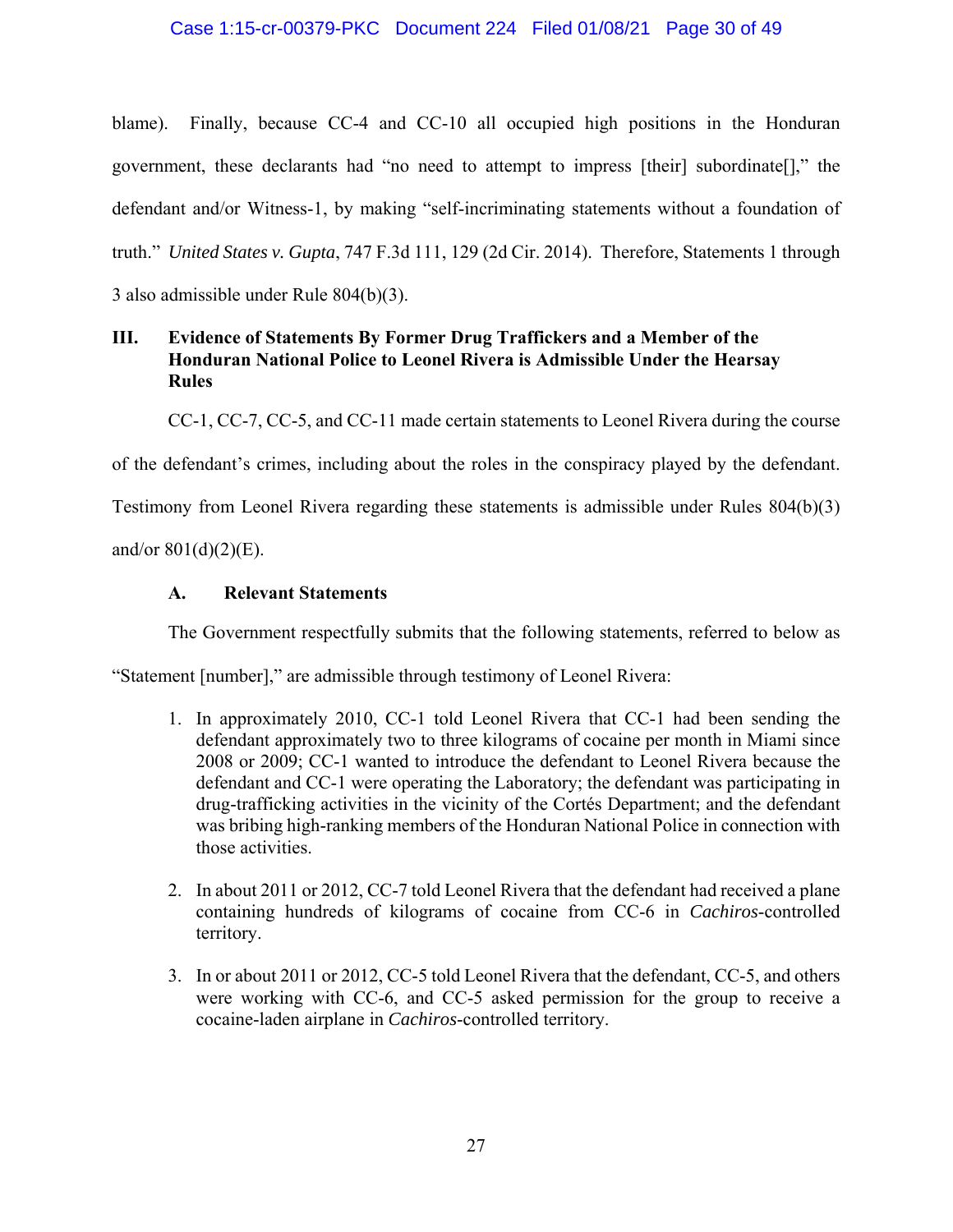- 4. In about 2013, CC-11 told Leonel Rivera that the defendant had provided CC-11 with several hundred kilograms of cocaine and CC-11 had promised to pay the defendant back using the proceeds from a then-pending drug shipment from Colombia.
- 5. In about 2013, CC-1 said that CC-1 and the defendant had an opportunity to participate in a large-scale cocaine shipment that was being transported by sea, and requested that the *Cachiros* invest \$1 million in the shipment.
- 6. In about 2013, CC-7 told Leonel Rivera that he owed the defendant and CC-1 approximately 300 kilograms of cocaine from a drug shipment and that the defendant and CC-1 were upset with CC-7 and the *Cachiros* for not investing \$1 million in a drug load.

### **B. Discussion**

#### **1. The Statements Are Admissible Pursuant to Rule 801(d)(2)(E)**

As discussed above in the Background section, the Government will establish that the defendant, CC-1, CC-7, CC-5, and CC-11 were co-conspirators through testimony from Leonel Rivera. The Government also expects that at least one other cooperating witness will testify concerning Leonel Rivera's drug-trafficking activities with the defendant and at least some of the other co-conspirators in this section. Moreover, the defendant acknowledged during his post-arrest statements that he had relationships with CC-1 and CC-7, and that he knows CC-1 murdered Victim-2.

The Statements were all in furtherance of the defendant's drug-trafficking conspiracy. As an initial matter, to the extent Statements 1, 3, and 5 reflect a request to Leonel Rivera, they are not hearsay and therefore admissible. *See Kuthuru*, 665 F. App'x at 38. Statements 1, 3, 5, and 6 were also designed to induce Leonel Rivera's assistance in the drug-trafficking conspiracy. For example, in Statement 1, CC-1 described the defendant's drug-trafficking activities and corrupt police connections to entice Leonel Rivera to meet and engage in drug-trafficking activities with the defendant. In Statement 3, CC-5 wanted Leonel Rivera's permission to allow the defendant,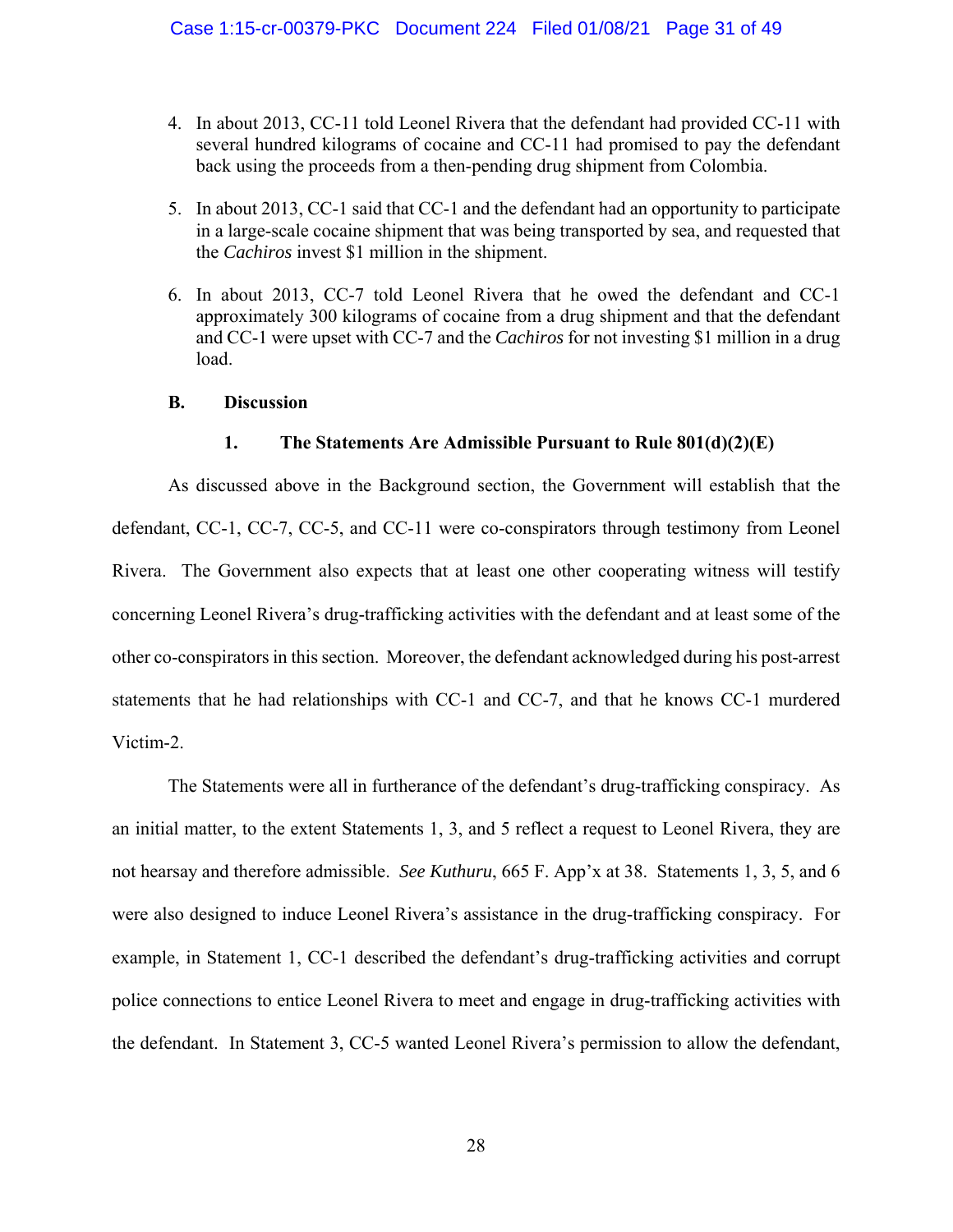#### Case 1:15-cr-00379-PKC Document 224 Filed 01/08/21 Page 32 of 49

CC-5, and others to receive a cocaine-laden aircraft in *Cachiros*-controlled territory. In Statement 5, CC-1 wanted to spur the *Cachiros* to invest in a large cocaine shipment with CC-1 and the defendant. In Statement 6, CC-7 hoped to secure Leonel Rivera's help during a time when the defendant and CC-1 were upset that CC-7 owed them a drug-trafficking debt. *See, e.g.*, *Gigante*, 166 F.3d at 82; *Beech-Nut Nutrition Corp.*, 871 F.2d at 1199; *Persico*, 832 F.2d at 716. Statement 2 by CC-7 also furthered the conspiracy by informing Leonel Rivera that the defendant was working independently with CC-6, which the defendant had not told Leonel Rivera. Similarly, Statement 4 by CC-11 furthered the conspiracy by assuring Leonel Rivera, CC-1, and others that CC-11 would repay a drug debt to the defendant.

## **2. Statements by CC-11, CC-5, and CC-7 Are Admissible Pursuant to Rule 804(b)(3)**

As explained above, CC-11 and CC-7 are unavailable for purposes of Rule 804(b)(3) because they are deceased. CC-5 is unavailable because he is in custody and would likely invoke the Fifth Amendment in response to questioning. All of the Statements from those co-conspirators were against the declarants' penal interest because they implicated themselves, the defendant, and others in drug-trafficking activities. The Statements also bear sufficient indicia of reliability because they spoke in private and did not appear to shift blame, *e.g.*, *Dupree*, 870 F.3d at 80, and they made the statements to a drug-trafficking co-conspirator with whom they had a long-standing, criminal relationship, *see United States v. Saget*, 377 F.3d 223, 230 (2d Cir. 2004) (reasoning that "speaking with a friend" in a "private setting" was another consideration suggesting reliability). Therefore, the Statements by CC-11, CC-5, and CC-7 to Leonel Rivera are admissible pursuant to Rule 804(b)(3).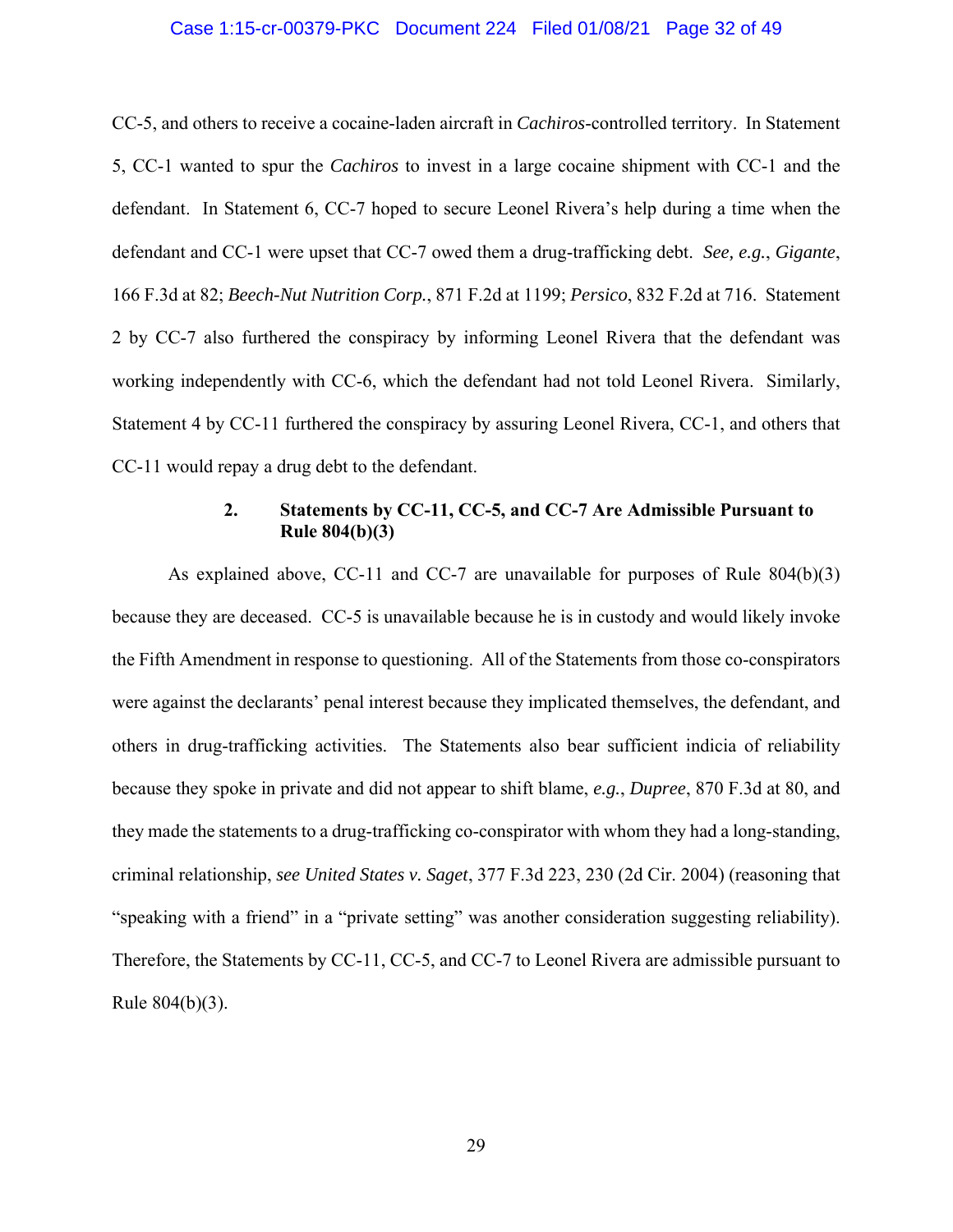## **IV. Evidence of the Defendant's Participation in Five Drug-Related Murders Is Admissible**

The defendant conspired with CC-1, CC-5, and others to have five people murdered, by the defendant himself in certain instances and at his direction on other occasions, in furtherance of his drug-trafficking activities. Testimony from Leonel Rivera regarding these incidents is admissible as direct evidence related to Counts One, Two, and Three, and, in the alternative, pursuant to Rule 404(b). Under either theory, the evidence has significant probative value with respect to the cocaine-importation conspiracy charged in Count One and the weapons offenses charged in Counts Two and Three, and is not unduly prejudicial under Rule 403.

#### **A. Relevant Facts**

As explained in the Background section, the defendant participated in five murders between in or about 2010 and 2013: (i) in about 2010, the defendant and CC-1 killed Victim-1, who had stolen money from Leonel Rivera; (ii) in about 2011, the defendant, CC-1, CC-5, and others, killed Victim-2 and Victim-3, in retaliation for their murder of CC-1's relative; (iii) in or about 2012, the defendant and CC-1 killed Victim-4, a law enforcement officer who was involved in the raid of the defendant's Laboratory; and (iv) in or about 2013, the defendant and CC-1 ordered assassins to kill CC-7, who owed the defendant and CC-1 a drug debt.

#### **B. Discussion**

Evidence of the defendant's role in these murders is probative of his participation in the drug-trafficking conspiracy charged in Count One, including the connections to the Honduran National Police that the defendant relied upon in connection with the conspiracy and the great lengths to which the defendant was willing to go in order to protect himself and his co-conspirators. *See Ulbricht*, 79 F. Supp. 3d at 485 (reasoning that "murder-for-hire evidence is directly relevant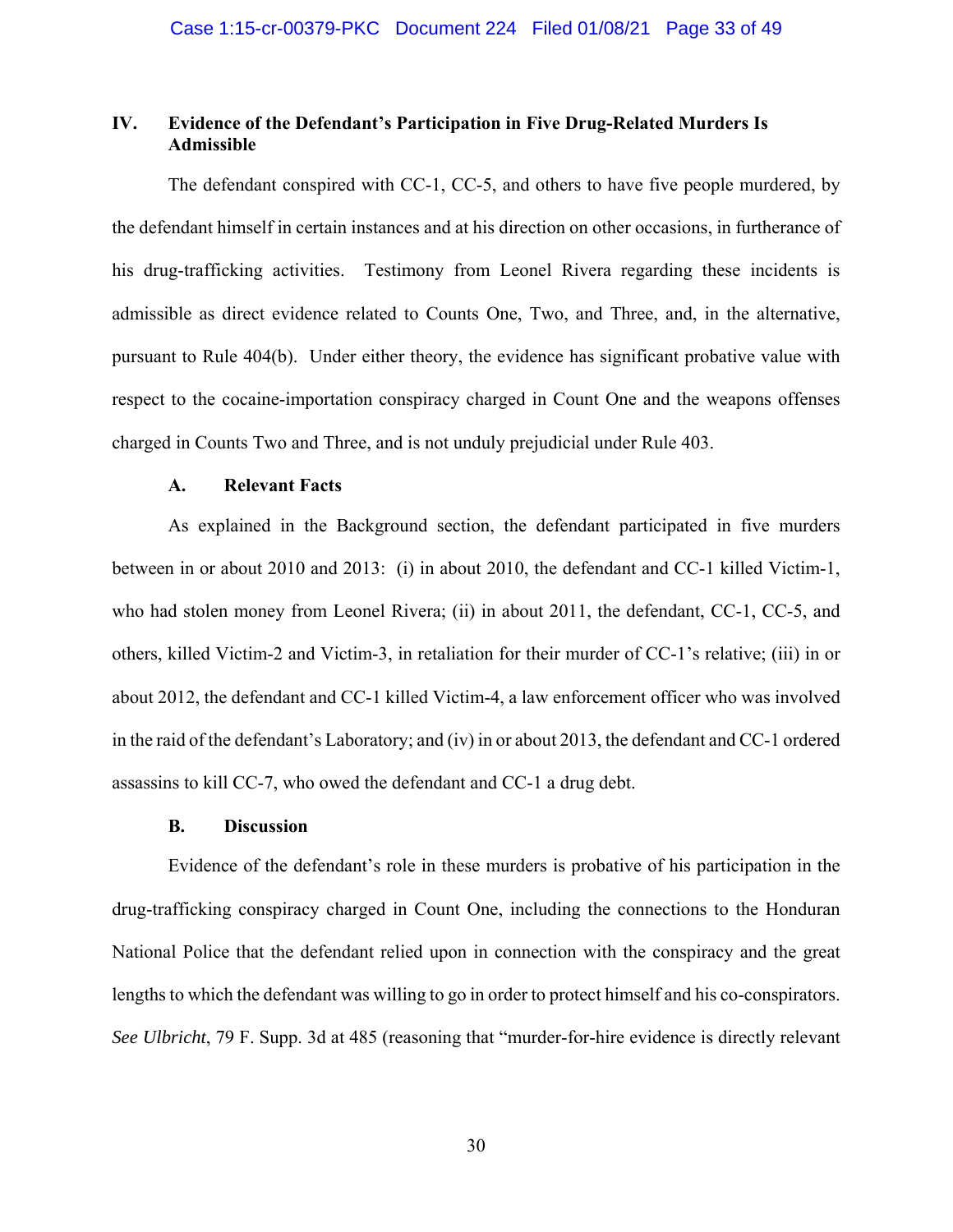#### Case 1:15-cr-00379-PKC Document 224 Filed 01/08/21 Page 34 of 49

to proving the elements of the narcotics offense" because "the context of each of the alleged solicitations involves narcotics dealers"); *see also United States v. Gadsden*, 300 F. App'x 108, 110 (2d Cir. 2008) (affirming admission of "past violent acts" because "such evidence helps to explain the mutual trust that existed between coconspirators" (internal quotation marks omitted)); *United States v. Arrington*, 867 F.2d 122, 130 (2d Cir. 1989) (reasoning that a "plot to silence witnesses further[ed] the goals" of a narcotics conspiracy); *United States v. Barret*, No. 10 Cr. 809, 2011 WL 6704862, at \*5 (E.D.N.Y. Dec. 21, 2011) ("Acts of violence are frequently deemed to have been performed as overt acts in furtherance of, and thus are direct evidence of, an alleged drug distribution conspiracy."). The defendant's participation in these murders with drugtrafficking co-conspirators therefore has significant probative value with respect to Count One.

Evidence related to the murders is also probative of the defendant's ability to cause, aid, and abet others in the use of firearms in furtherance of the drug-trafficking conspiracy, as charged in Count Two, and his conspiracy with others to use firearms in furtherance of the drug-trafficking conspiracy, as charged in Count Three. *See United States v. Abdalla*, No. 14 Cr. 716, 2018 WL 5819799, at \*4 (S.D.N.Y. Oct. 23, 2018) (reasoning that murder in furtherance of uncharged drugtrafficking conduct was "probative of the Defendants' opportunity to conspire to use and carry firearms in furtherance of drug crimes"); *see also United States v. Barnes*, 560 F. App'x 36, 41 (2d Cir. 2014) (reasoning that defendant's admission "about killing a rival drug dealer" was admissible "as direct proof of the charged crack conspiracy and of [defendant's] firearms possession related to that conspiracy"). Thus, the evidence is plainly relevant and has even more probative value than the murder in *Abdalla* because the murders in question here were in furtherance of Count One rather than uncharged drug-trafficking in another controlled substance.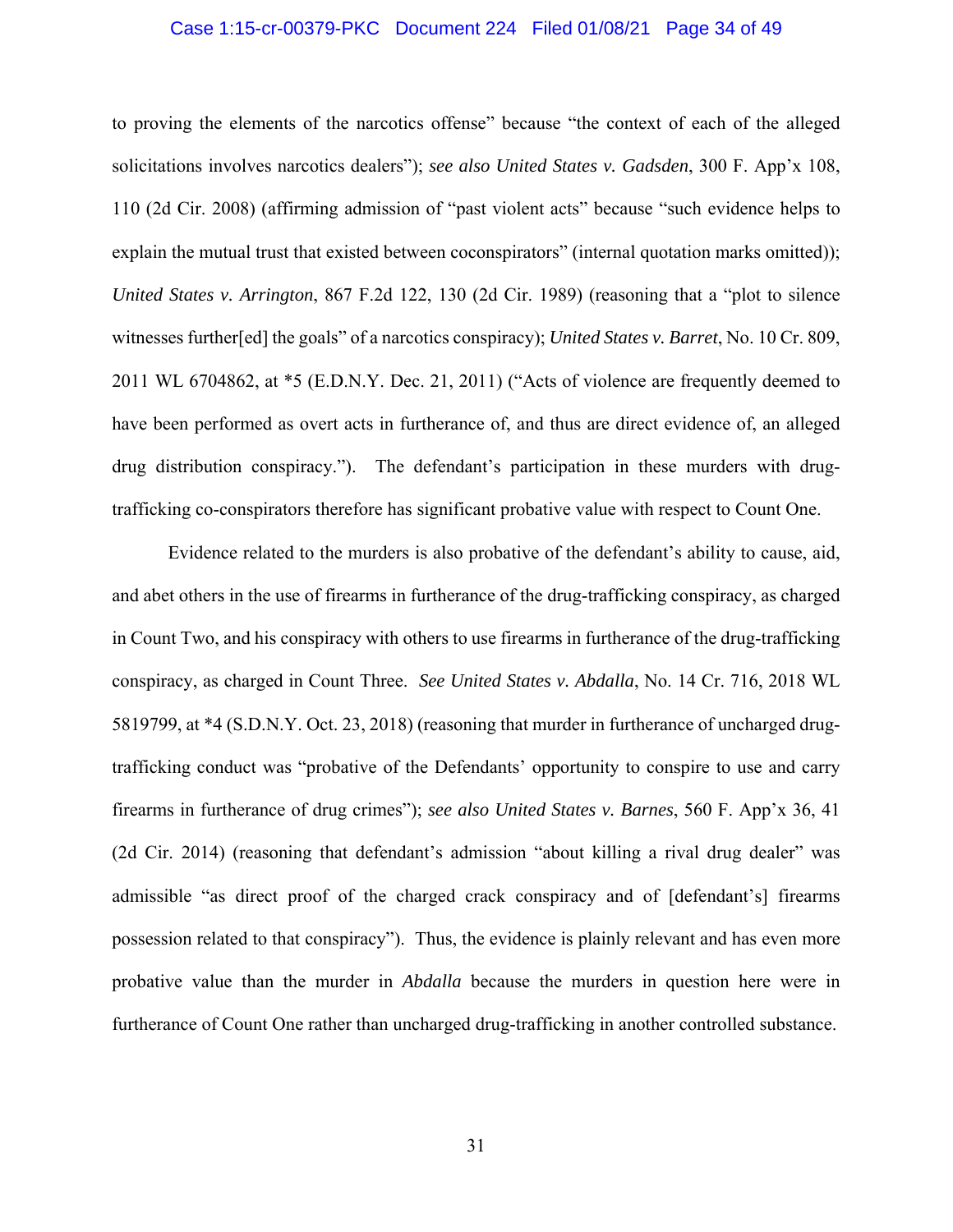#### Case 1:15-cr-00379-PKC Document 224 Filed 01/08/21 Page 35 of 49

Finally, evidence related to these murders is admissible under Rule 403. "Since 'drug trafficking is often attended by violence,' courts in this Circuit repeatedly have declined to preclude evidence of violence in narcotics cases." *Ulbricht*, 79 F. Supp. 3d at 487 (quoting *United States v. Sureff*, 15 F.3d 225, 228-29 (2d Cir. 1994) and collecting cases); *see also Abdalla*, 2018 WL 5819799, at \*4; *United States v. Baptiste*, 264 F.3d 578, 590 (5th Cir. 2001) ("Although the evidence of the murders and attempted murders was prejudicial, it was necessary for the jury to understand the brutal nature of the conspiracy."); *United States v. Chin*, 83 F.3d 83, 88 (4th Cir. 1996) (finding no Rule 403 violation where "the murder demonstrated the extent to which [defendant] was willing to go, or at least threaten, in order to ensure that the heroin deal and any future deals went smoothly"). The Rule 403 balancing with respect to these five murders must also take into account the fact that the evidence in this case relates to extremely violent drug trafficking carried out by heavily armed criminals. For example, Rivera Maradiaga has admitted to causing 78 murders in connection with his cooperation agreement. Particularly in that context, evidence related to the defendant's participation in five murders is not unduly prejudicial.

#### **V. Electronic Evidence From the Defendant's Cellphones Is Admissible**

Law enforcement seized two cellphones that were in the defendant's possession on the day of his arrest. One of the cellphones ("Cellphone-1") contained (i) a photograph of an official Honduran law enforcement document identifying some of the defendant's co-conspirators who were under investigation; (ii) photographs depicting firearms, including machineguns and handguns, and destructive devices; (iii) photographs depicting large quantities of U.S. currency; and (iv) communications about the Honduran military, some of the defendant's co-conspirators, and destroying evidence. For the reasons set forth below, the Government respectfully submits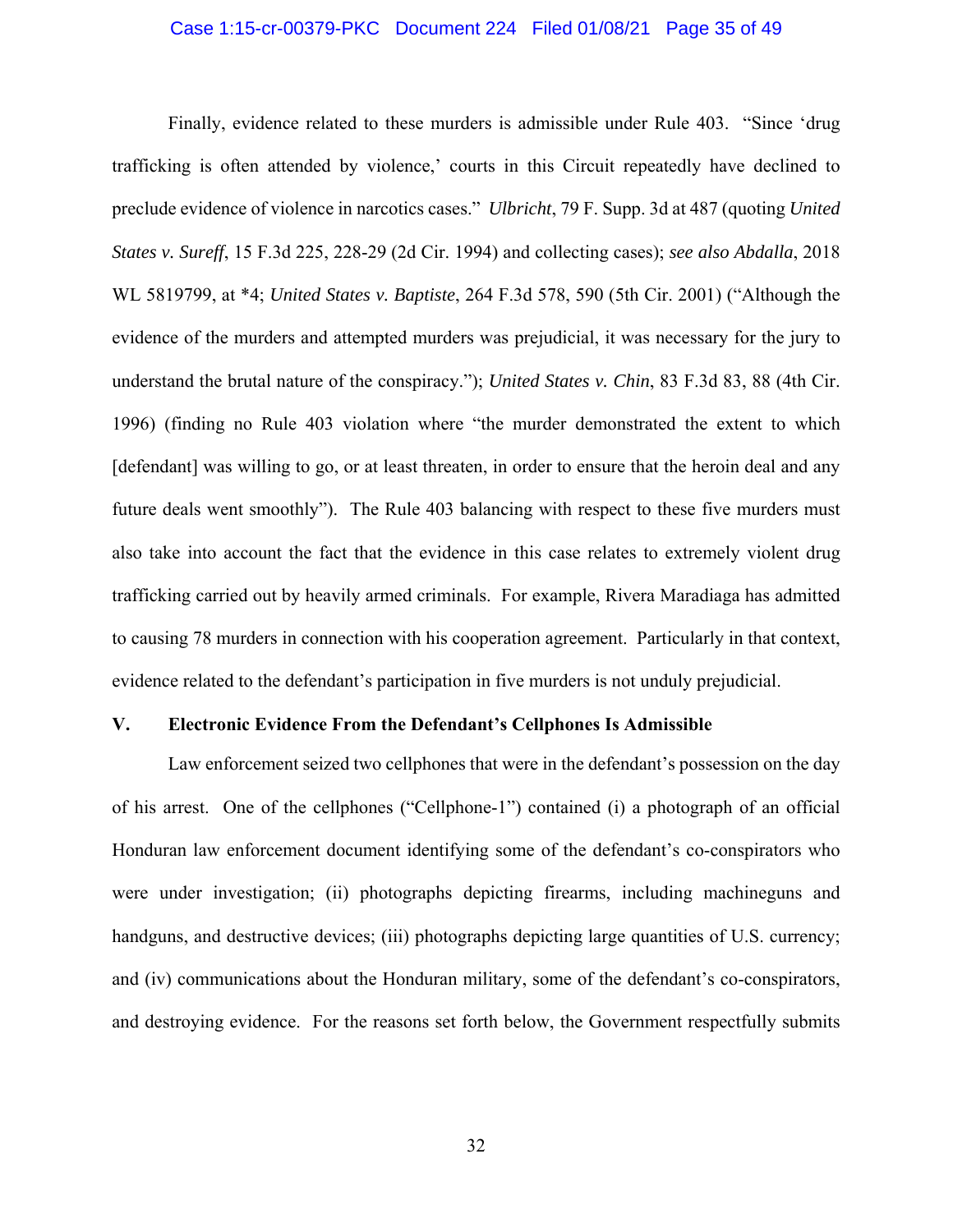that this evidence is admissible.

## **A. Evidence of the Defendant's Receipt of an Official Police Document Concerning a Criminal Investigation of Co-Conspirators is Admissible**

### **1. Relevant Background**

Cellphone-1 contains a photograph of an official document, dated June 14, 2016, from a law enforcement officer ("Agent-1") directed to a senior law enforcement official in the Cortés Department (the "Investigation Document"). The Investigation Document requests information about twenty individuals who are being investigated for crimes related to money laundering, including Owner-1, members of Owner-1's family, and Yankel Antonio Rosenthal Coello, a former cabinet-level official in CC-4's administration.<sup>11</sup> The Investigation Document is signed by Agent-1, whose title includes "Organized Crime," with a Honduras "Public Ministry" notary stamp. $12$ 

### **2. Discussion**

 $\overline{a}$ 

The Investigation Document is admissible as direct evidence of the charged crimes. The Investigation Document is probative of the defendant's access to law enforcement in the Cortés Department, which one or more witnesses will explain was the location of, among other things, the defendant's Laboratory; one or more clandestine airstrips the defendant controlled; events

<sup>11</sup> In 2017, Rosenthal pleaded guilty to attempted money laundering in this District. *See* No. S6 13 Cr. 413 (JGK). In 2018, he was sentenced principally to 29 months' imprisonment and a \$50,000 fine.

 $12$  A translation of the Investigation Document is attached as Exhibit C. The Government respectfully requests that Exhibit C be maintained under seal temporarily because of the sensitive information—including personally identifiable information—that it contains.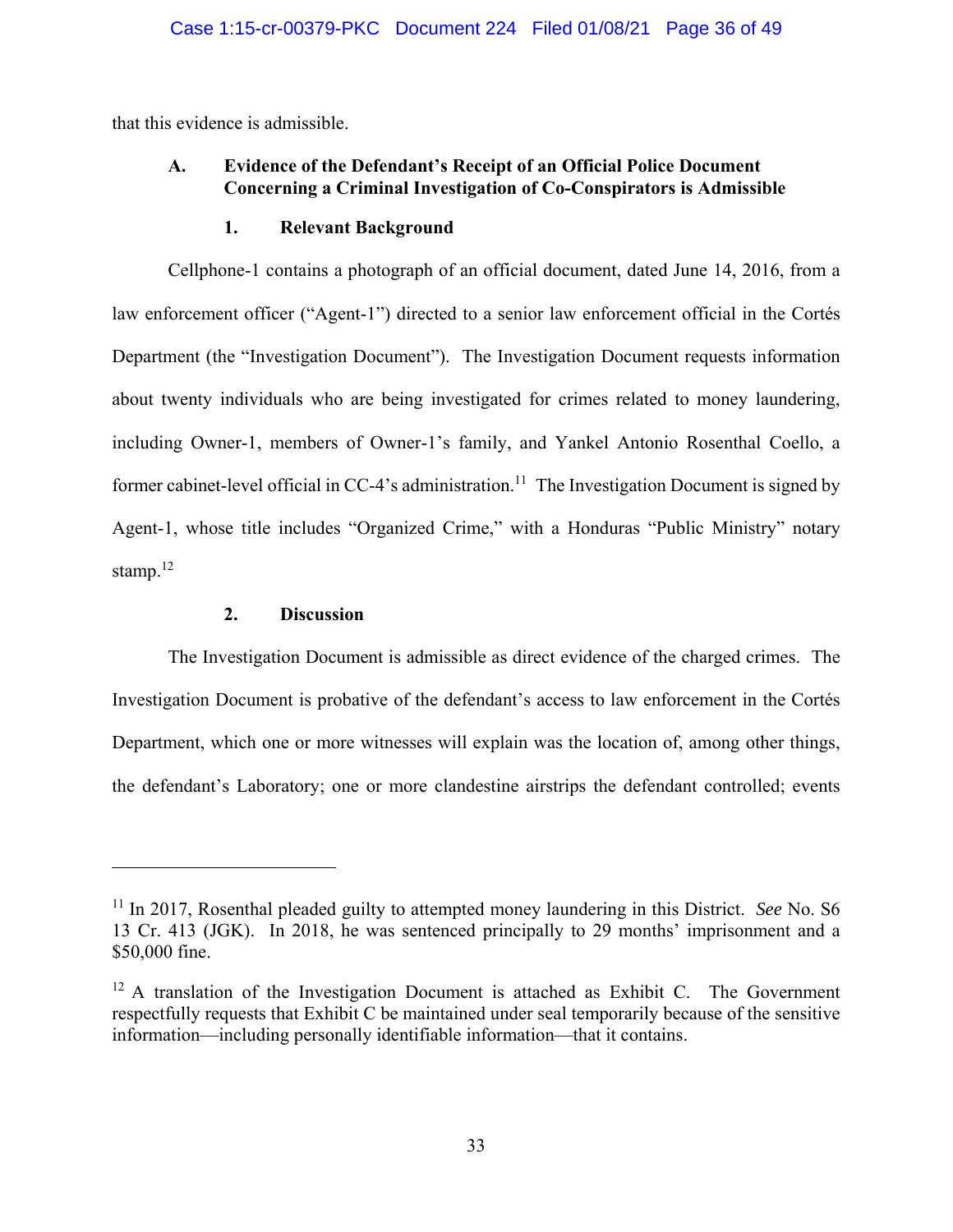#### Case 1:15-cr-00379-PKC Document 224 Filed 01/08/21 Page 37 of 49

leading to the murders of Victim-1, Victim-3, and Victim-4; multiple meetings between the defendant and Leonel Rivera; and multiple meetings involving the defendant and CC-4. Similar to the Comanche chats, the Investigation Document reflects that the defendant had access through sources to sensitive information about law enforcement activities and corroborates witnesses who will testify concerning the same. The Investigation Document also corroborates anticipated testimony from Witness-1 that the defendant was close with Owner-1 and members of Owner-1's family, and that he spent a significant amount of time at Business-1. As an alternative, the Investigation Document is admissible pursuant to Rule 404(b) to show the defendant's opportunity and knowledge of his co-conspirators, including Owner-1. Finally, for all the reasons described in the preceding sections, introducing the Investigation Document would not be unfairly prejudicial under Rule 403.

## **B. Evidence of the Defendant's Possession of Firearms and Large Quantities of U.S. Currency is Admissible**

### **1. Relevant Background**

Cellphone-1 contains numerous photographs of firearms, including machineguns, handguns, and destructive devices. Cellphone-1 also includes a photograph of a document listing several firearms and their serial numbers, including a "Colt AR-15" and "40 mm pistolo barretta." Cellphone-1 also contains photographs of large amounts of U.S. currency, including in the defendant's possession. Several examples are provided below: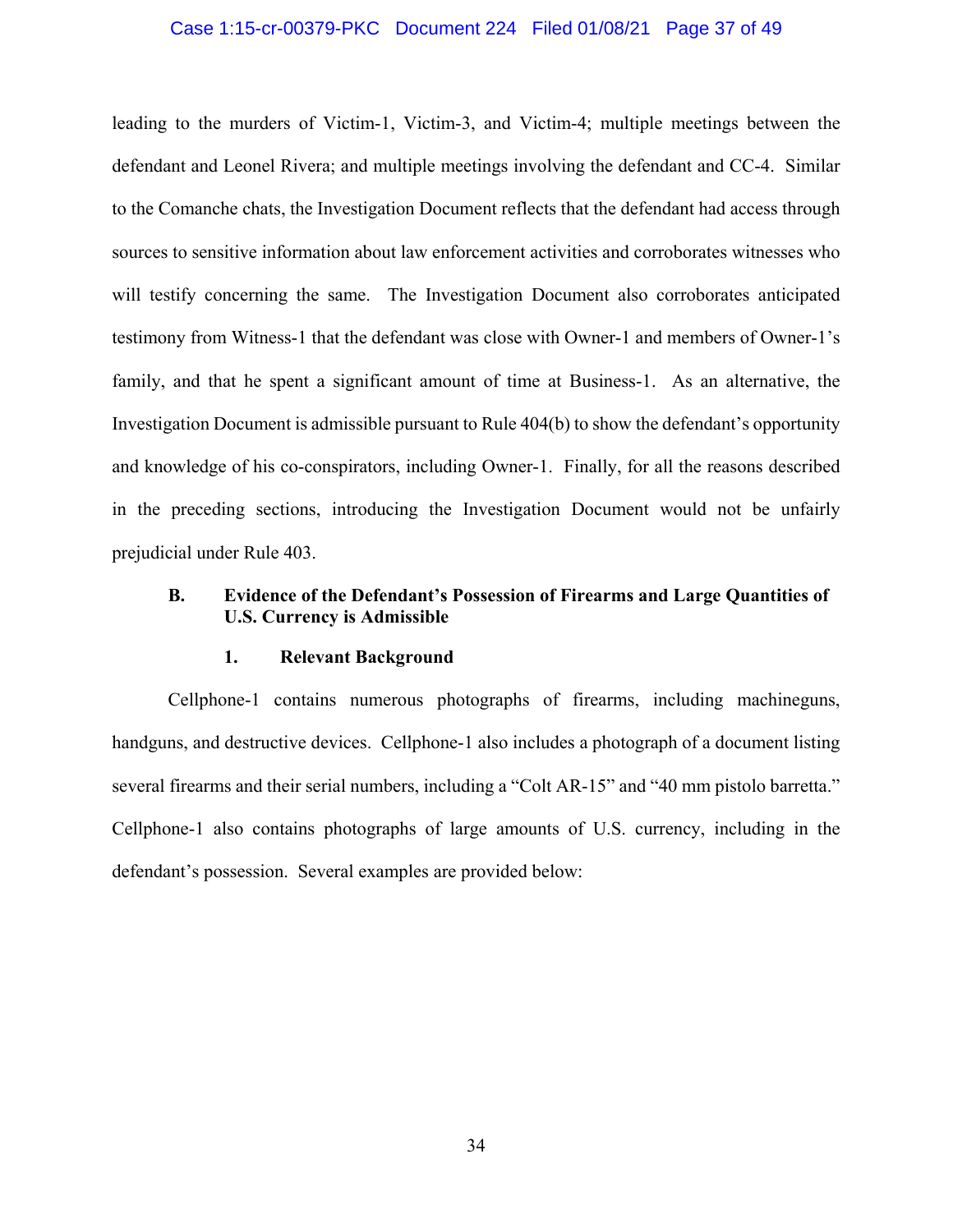



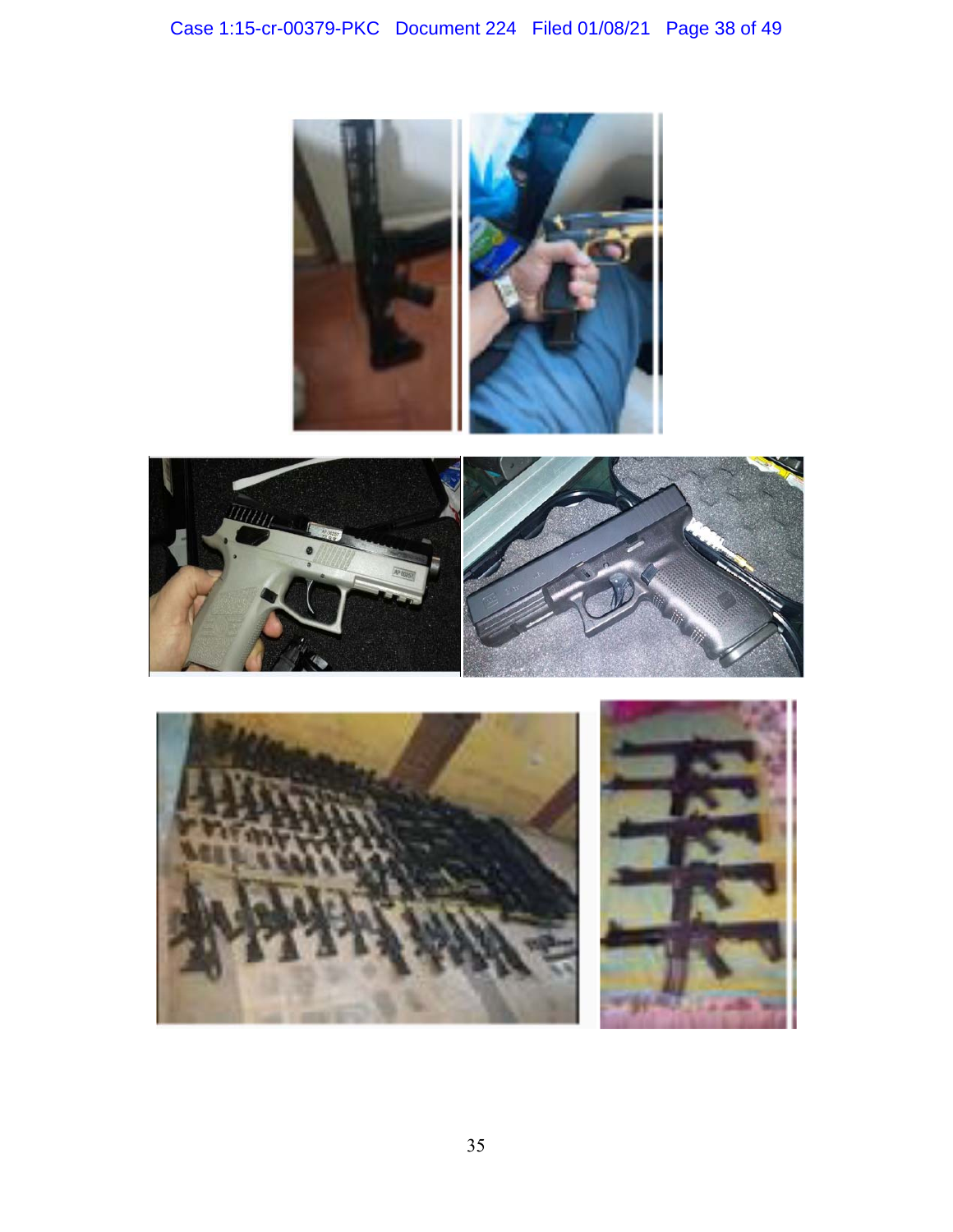

## **2. Discussion**

Evidence of the defendant's possession of firearms and large quantities of U.S. currency is admissible as direct proof of the charges, to corroborate anticipated witness testimony, and, in the alternative, pursuant to Rule 404(b).

The fact that the defendant has photographs of firearms, including some that appear to show him holding firearms, is highly probative of his guilt of the firearms offenses contained in Counts Two and Three. Similarly, photographs of firearms and large quantities of U.S. currency is direct evidence of his drug-trafficking crime. Firearms constitute a tool of the drug trade. *See, e.g.*, *United States v. Muniz*, 60 F.3d 65, 71 (2d Cir. 1995) ("[T]here are innumerable precedents of this court approving the admission of guns in narcotics cases as tools of the trade."); *United States v. Vegas*, 27 F.3d 773, 778 (2d Cir. 1994) ("[T]his Court has repeatedly approved the admission of firearms as evidence of narcotics conspiracies, because drug dealers commonly keep firearms on their premises as tools of the trade." (internal quotation marks omitted)). That is particularly true where, as here, the defendant and his co-conspirators used heavy weaponry, including machineguns and destructive devices, to protect their drug shipments and commit acts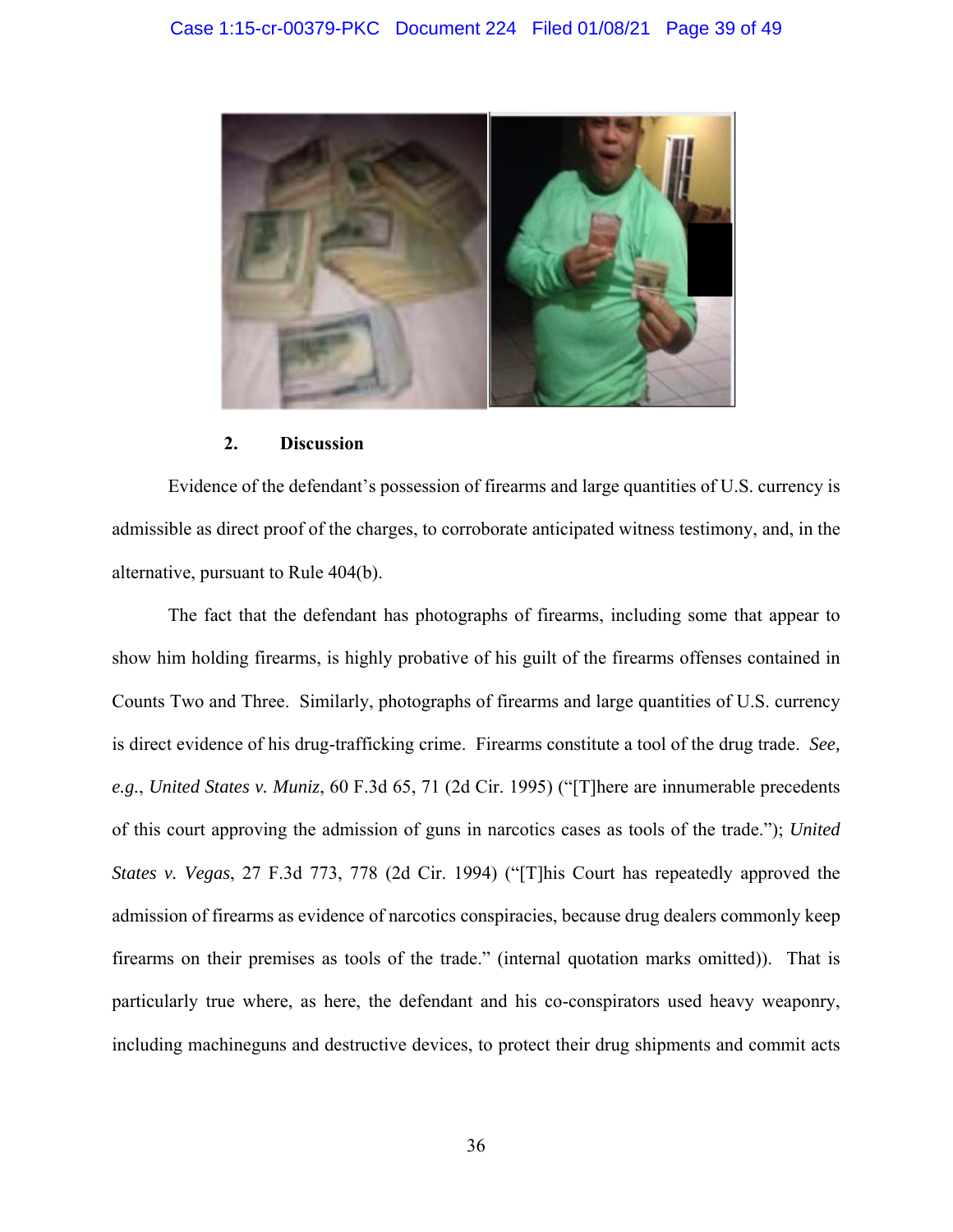#### Case 1:15-cr-00379-PKC Document 224 Filed 01/08/21 Page 40 of 49

of violence in furtherance of their activities. Similarly, large, unaccounted for amounts of currency is another hallmark of narcotics trafficking. *See United States v. Gonzalez*, 922 F.2d 1044, 1056 (2d Cir. 1991) (holding that possession of large, unaccounted for amounts of currency is admissible to prove the defendant's participation in narcotics dealings).

Moreover, several witnesses are expected to testify concerning the defendant's possession of firearms and possession of large amounts of U.S. currency in connection with his drugtrafficking crimes. Thus, photographs of firearms and large amounts of U.S. currency on the defendant's Cellphones directly corroborates that testimony. *See United States v. Riccardi*, 620 F. App'x 11, 15 (2d Cir. 2015) ("The district court acted well within its discretion in concluding that the guns and ammunition were not being offered to prove propensity but, rather, as direct evidence of the charged robbery crimes as well as corroboration for [a cooperating witness's] testimony that Riccardi had provided him with the guns he used to commit the robbery."); *United States v. Scott*, 677 F.3d 72, 81 (2d Cir. 2012) ("We have 'consistently held [other act evidence] admissible to corroborate crucial prosecution testimony." (quoting *United States v. Everett*, 825 F.2d 658, 660 (2d Cir. 1987))).

As an alternative, photographs of firearms and currency on the defendant's Cellphones are admissible under Rule 404(b) because they show the defendant's opportunity to access firearms in connection with his drug-trafficking crimes and that at least part of his motive for committing his crimes was to obtain large amounts of money. *See, e.g.*, *United States v. Rodriguez*, 761 F. App'x 53, 59 (2d Cir. 2019) ("The government argues that it introduced the challenged testimony to establish that Hilario-Bello had access to guns. The cooperator's testimony may be allowed for that purpose. The District Court did not abuse its discretion in so ruling." (citation omitted));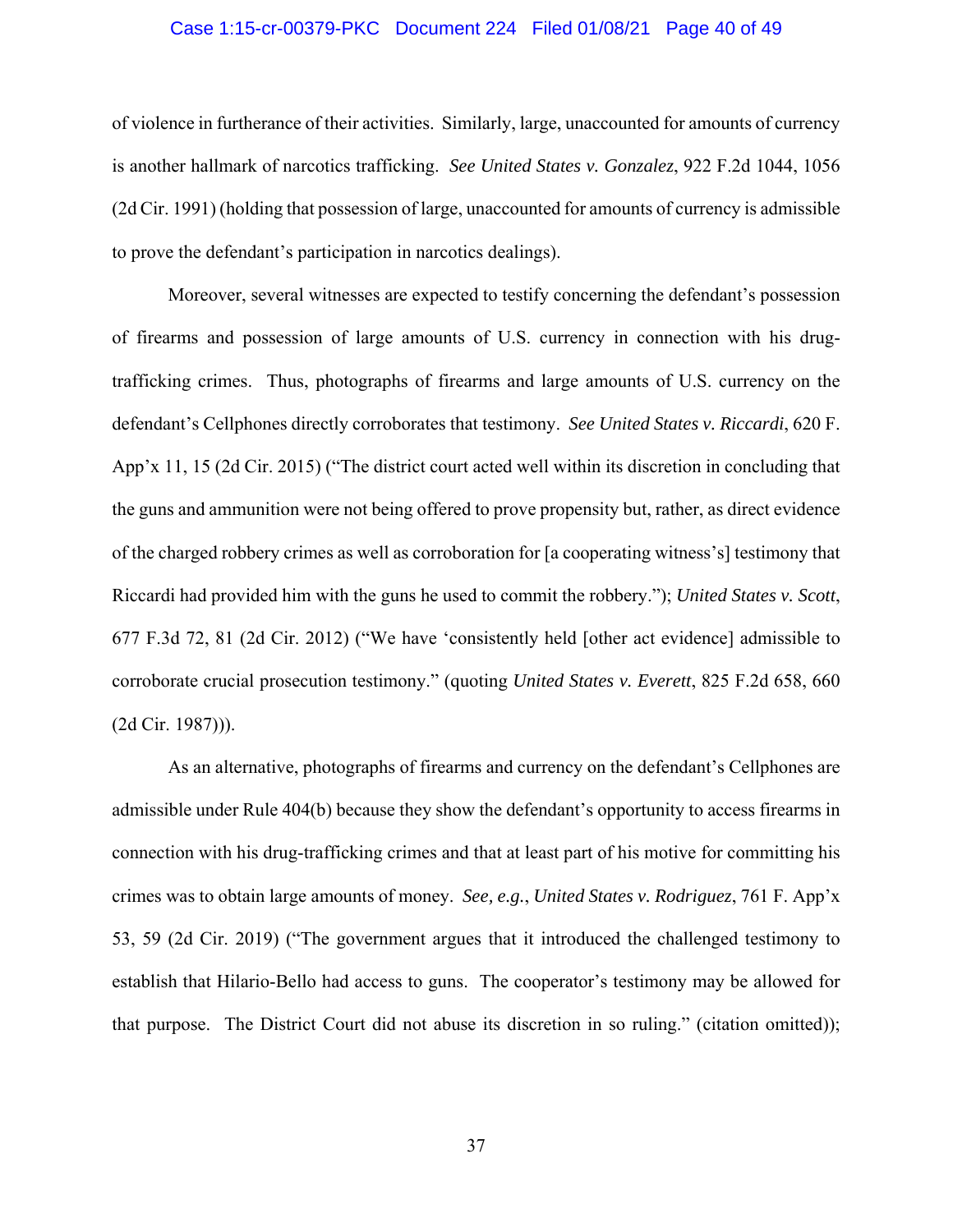#### Case 1:15-cr-00379-PKC Document 224 Filed 01/08/21 Page 41 of 49

*United States v. Slaughter*, 248 F. App'x 210, 212 (2d Cir. 2007) (upholding admission of evidence of prior firearm possession under Rule 404(b) as demonstrating opportunity to access firearms, which was relevant to firearms charges in instant case); *United States v. Tubol*, 191 F.3d 88, 95 (2d Cir. 1999) (evidence that defendant possessed a gun when he was arrested was admissible "to show that he had the means to commit" armed robberies).

Finally, admitting the photographs would not be unduly prejudicial. Evidence of the defendant's possession of firearms and large amounts of currency does "not involve conduct any more sensational or disturbing than the crimes with which" he was charged. *United States v. Roldan-Zapata*, 916 F.2d 795, 804 (2d Cir. 1990). Indeed, at least one witness will testify about multiple murders committed by the defendant and his co-conspirators. Accordingly, this evidence is not barred by Rule 403.

#### **C. Evidence of the Defendant's Electronic Communications is Admissible**

In 2019 and 2020, the defendant exchanged electronic communications, including text messages and voice notes, using the WhatsApp encrypted messaging application with an apparent Honduran military official identified as Comanche and a law enforcement official identified as "Commissioner Martines" (the "Commissioner"). During those chats, the defendant, among other things, (i) exchanged messages about Tony Hernandez's trial, including news clippings about a drug trafficker who was murdered following trial in a Honduran prison; (ii) acknowledged that the Honduran military had protected him; (iii) obtained internal police reports about acts of violence in Honduras that attached images depicting firearms and individuals who had been murdered; and (iv) requested and received assistance about how to determine whether the defendant's phone was being intercepted and how to delete information on his phone.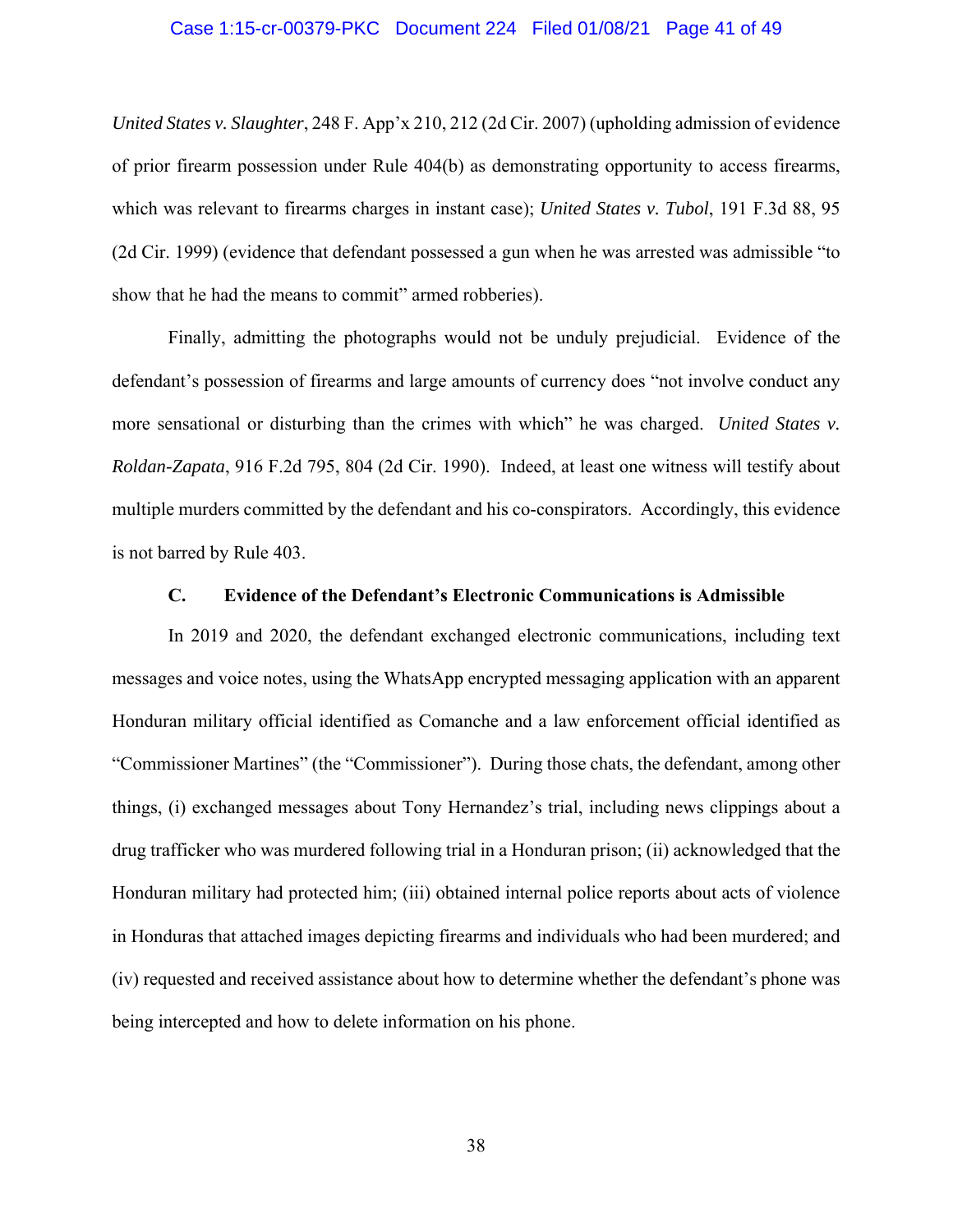## **1. The Comanche Chats are Admissible**

## **a. Background**

The defendant and Comanche communicated on a regular basis using WhatsApp. In some of those chats, Comanche, who appears to be a military official, and the defendant discussed CC-4, other military officials, and the Tony Hernandez trial. For example, on October 27 and 28, 2019, Comanche sent the defendant a video concerning Nery López Sanabria and an image of a news article, pictured below, reporting that López Sanabria had been murdered in a Honduran prison known as El Pozo. During Tony Hernandez's trial, which ended less than two weeks before López Sanabria's murder, the Government had introduced Sanabria's drug ledgers containing notations for "Tony Hernandez" and CC-4's initials, along with corresponding entries reflecting large payments to them.

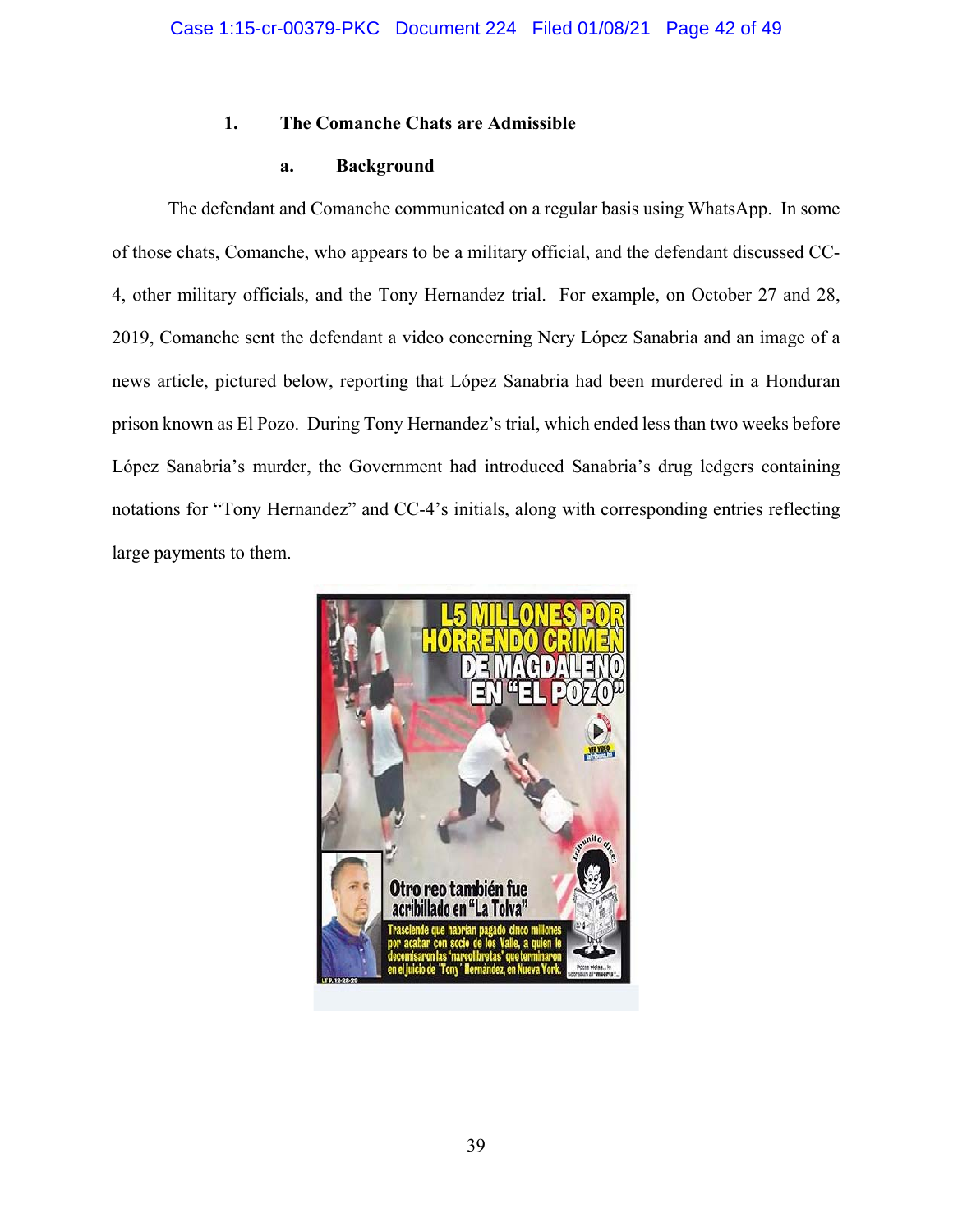### Case 1:15-cr-00379-PKC Document 224 Filed 01/08/21 Page 43 of 49

On or about the same day that Comanche sent the defendant information about Sanabria's murder, he also sent the cover of a news article, depicted below, with a photograph of one of the Valles and a headline that translates roughly to, "RELATIVES AND DEFENSE FEAR THAT REYNERIO VALLE WILL BE KILLED IN EL POZO." In other chats with Comanche, the defendant commented on the murder of another Valle, stating, in substance and in part, that they "nailed" Arnulfo Valle's son; that it must have been "the competition or the police"; and that this is the end of those people. Comanche responded, among other things, that the Valles took advantage of many people by not repaying others for "products" or "merchandise."

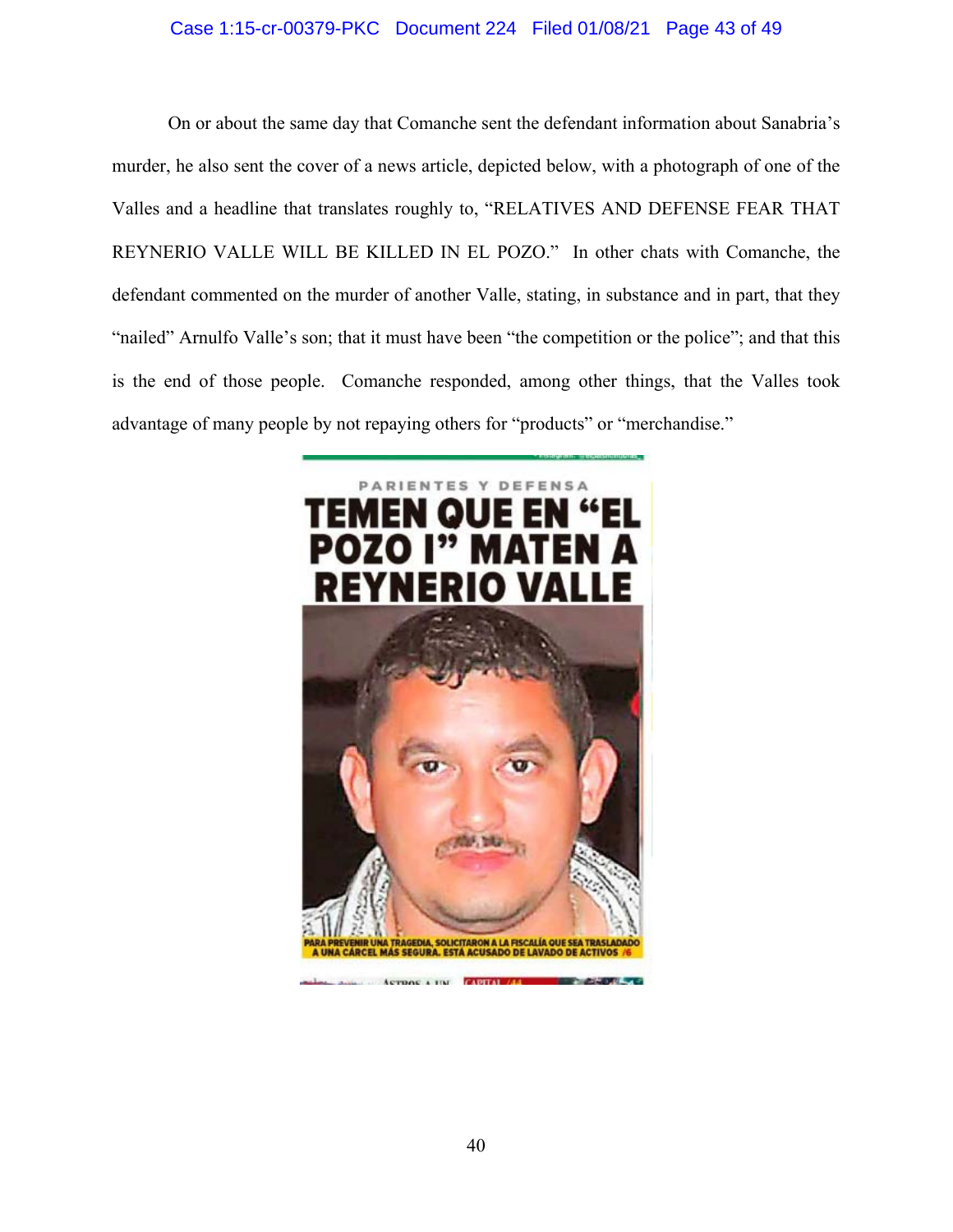#### Case 1:15-cr-00379-PKC Document 224 Filed 01/08/21 Page 44 of 49

On October 30, the defendant complained that the situation in Honduras was "getting ugly" and that others have tried to come after him on numerous occasions, but he has only complained to Comanche about it. In response, Comanche said that his group has offered or provided the defendant with the support the defendant has needed, to which the defendant said "100 Comanche." Comanche then sent a picture of a military official saluting.

Several days later, on November 8, 2019, Comanche sent the defendant an internal police report that was signed by a police commissioner of a metropolitan unit in San Pedro Sula. In that internal report, the police commissioner wrote that officers had investigated a crime scene in which four people were murdered and firearms were recovered. The report also attached three photographs of individuals who appeared to be murdered, one of which is depicted below.

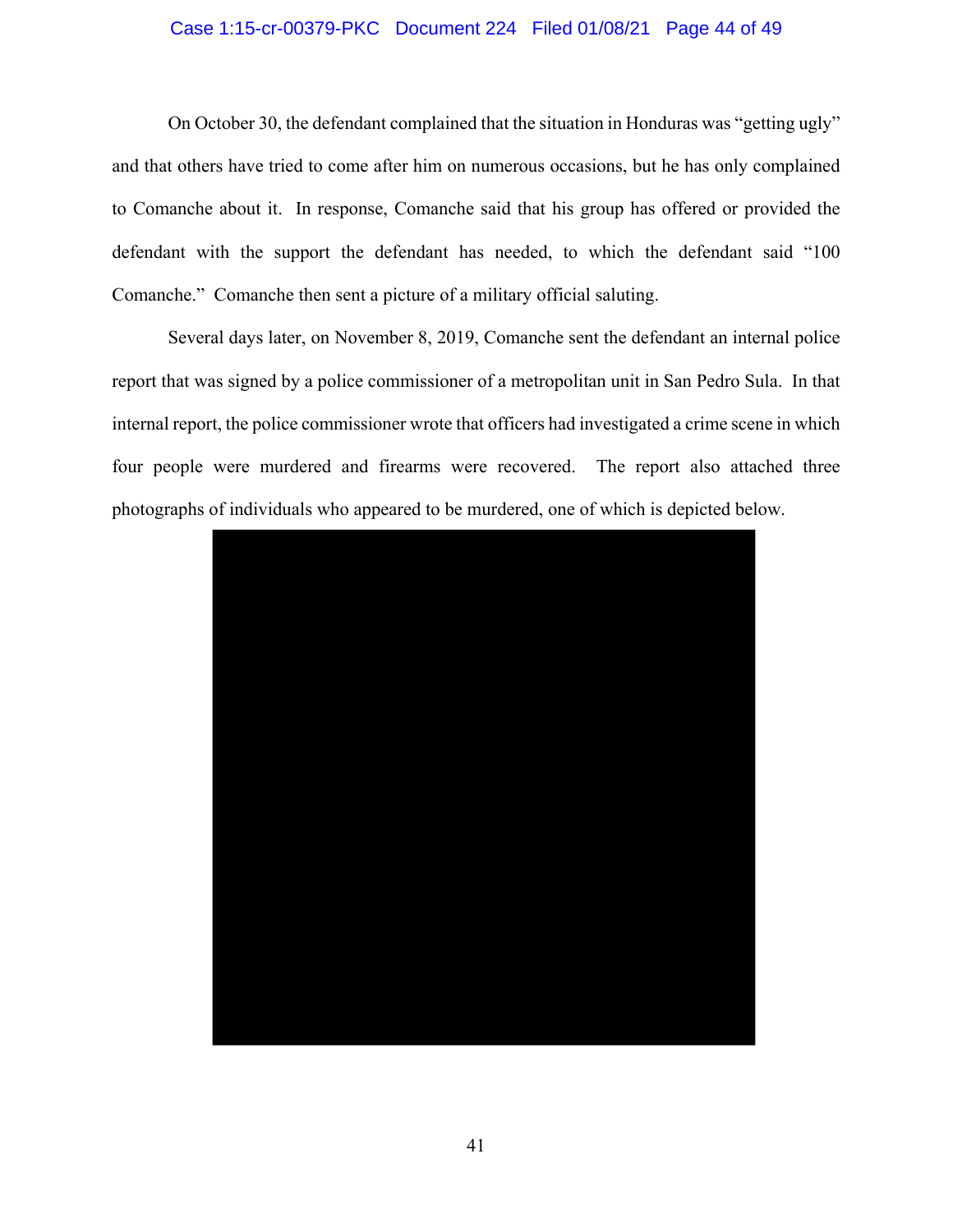#### **b. Discussion**

The defendant's chats with Comanche in October and November 2019 are admissible as direct evidence of the charged crimes. As an initial matter, the chats reflect that the defendant had significant connections with Honduran military officials such that the defendant confirmed "100 Comanche" that the military supported him. This statement is plainly admissible to show that the defendant had the protection of the Honduran armed forces in support of his drug trafficking and to corroborate witnesses who will testify to the same. *See Riccardi*, 620 F. App'x at 15. Indeed, the defendant's close relationship with Comanche is reflected in chats in November 2019 in which Comanche sent the defendant an internal report from a police commissioner discussing investigations into murders and sending photographs of the crime scene. These communications also corroborate witnesses who will explain that that the defendant received sensitive law enforcement information in connection with his drug-trafficking activities, as well as assistance from law enforcement to commit murders.

The defendant's chats with Comanche also are admissible because they are additional evidence of the defendant's relationship with the Valles and other of his co-conspirators. For example, days after the Tony Hernandez trial, the defendant and Comanche exchanged messages about the Valles, including messages in which Comanche acknowledged that the Valles had enemies because they owed people money from drug-trafficking activities. Relatedly, the defendant's receipt of news articles related to López Sanabria—a prominent figure at Tony Hernandez's trial—is relevant given that the defendant claimed during his post-arrest statement that he did not know Sanabria.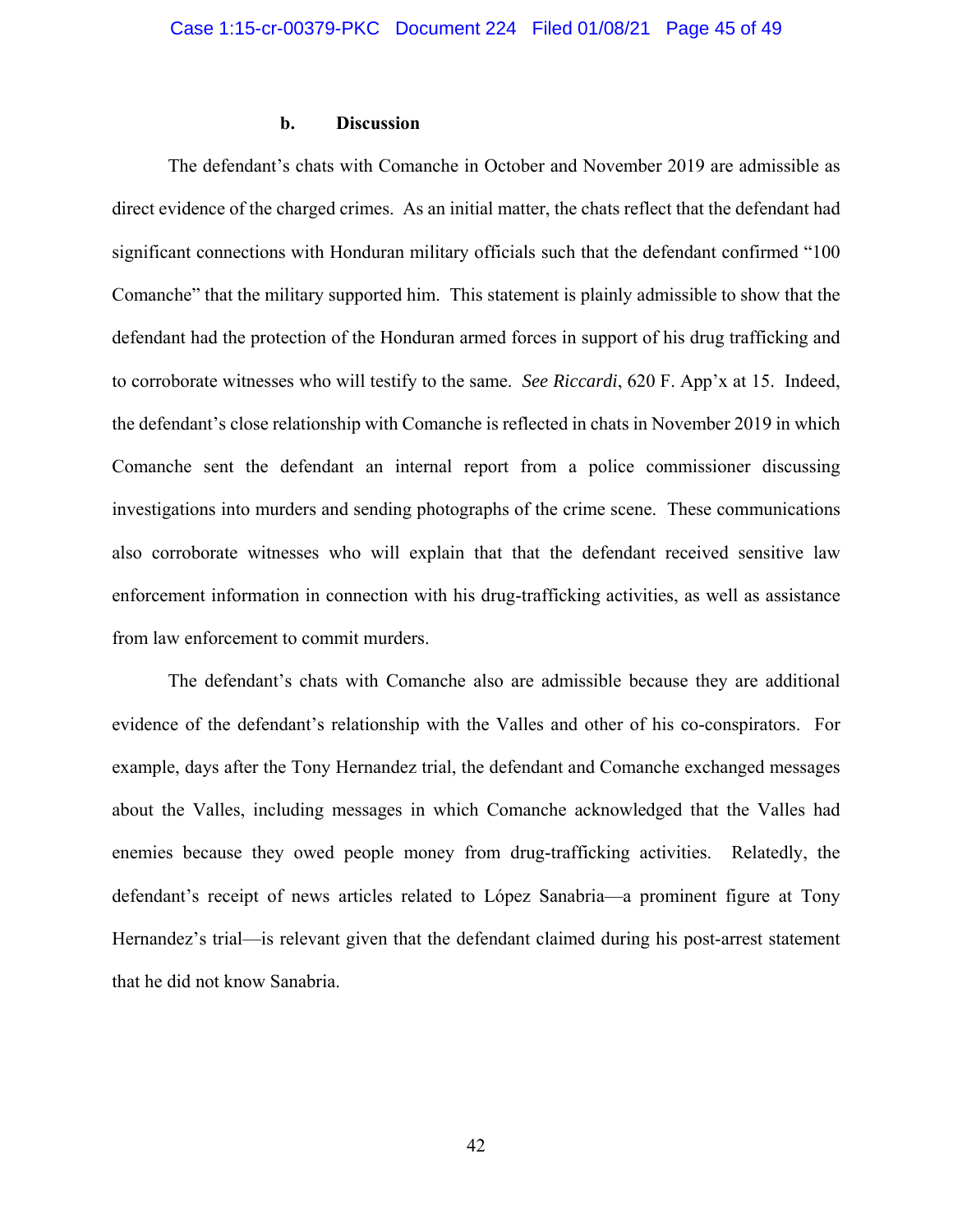#### Case 1:15-cr-00379-PKC Document 224 Filed 01/08/21 Page 46 of 49

In the alternative, and for similar reasons, the Comanche chats are admissible pursuant to Rule 404(b). The defendant's strong support from the Honduran armed forces shows that the defendant had the opportunity to commit his drug-trafficking and weapons offenses on the large scale described by witnesses. *See United States v. Dupree*, 870 F.3d 62, 76 (2d Cir. 2017) (noting that a court may "admit evidence of prior acts as probative knowledge and intent if the evidence is relevant to the charged offense, *i.e.*, if there is a similarity or connection between the charged and uncharged acts"). Similarly, the defendant's communications with Comanche are probative of the background of the conspiracy and the relationship of trust between co-conspirators. *See Dupree*, 870 F.3d at 76 (observing that the district court can, for example, "admit evidence of prior acts to inform the jury of the background of the conspiracy charged, in order to help explain how the illegal relationship between participants in the crime developed, or to explain the mutual trust that existed between coconspirators"); *United States v. Brennan*, 798 F.2d 581, 590 (2d Cir. 1986) (admitting such evidence where prior dealings between two co-conspirators show "the basis for the trust between" the co-conspirators").

Finally, the Comanche chats are not unduly prejudicial relative to other proof in this case. For all the reasons described above, the defendant's activities in this case involved extensive violence and corrupt connections to high-ranking politicians, law enforcement, and military officials. Accordingly, evidence of the full breadth of those relationships and the substance of his conversations with co-conspirators is not barred by Rule 403.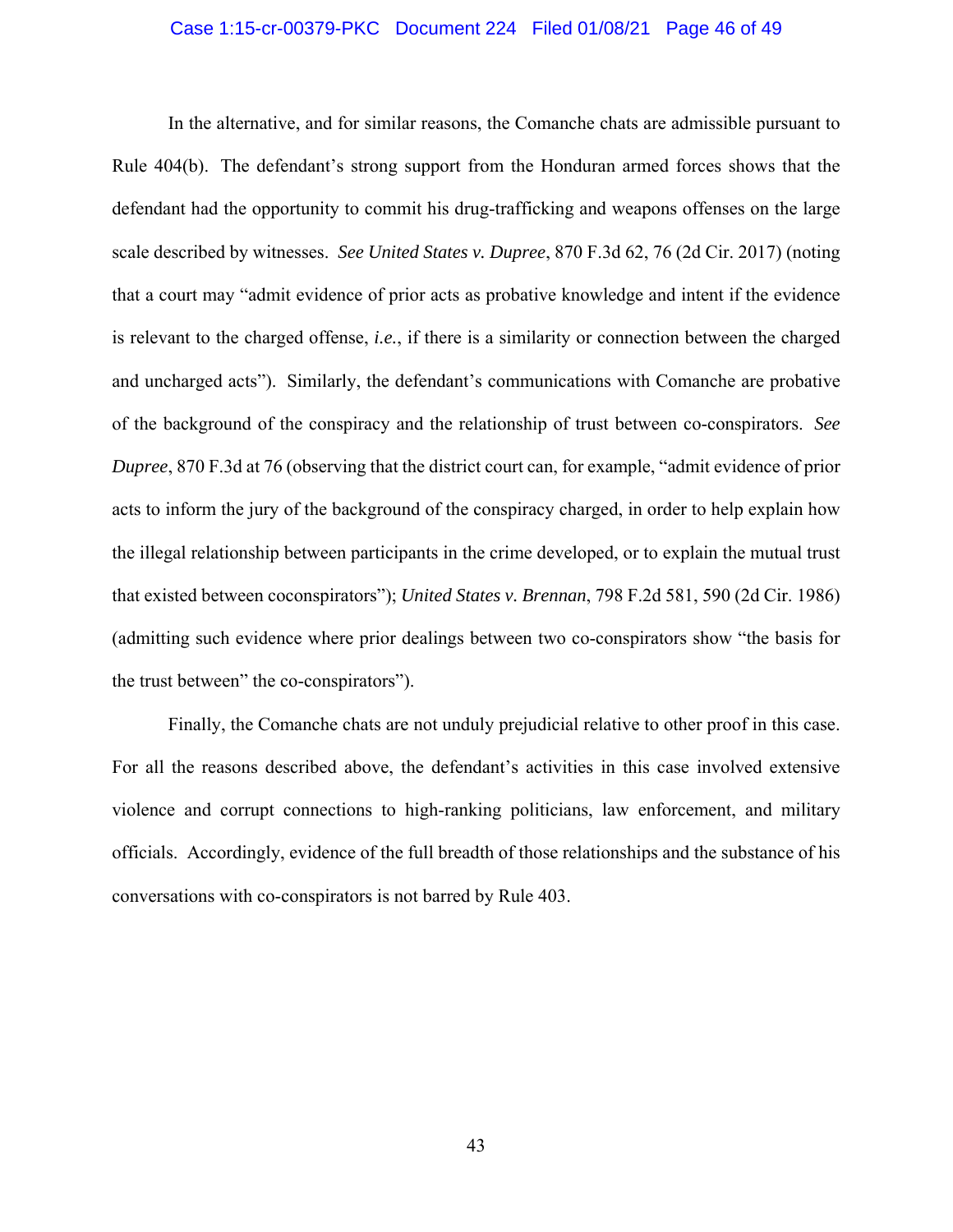### **2. The Commissioner Chats are Admissible**

#### **a. Background**

The defendant and the Commissioner regularly used WhatsApp to exchange messages. On February 25, 2020, days before the defendant's arrest in this case, the defendant asked whether the Commissioner, who he referred to as the "colonel," still had "that code used to delete"; the Commissioner replied that he did; and the defendant requested that the Commissioner "send it over" because the defendant needed "[t]o check my phone." The Commissioner then sent the defendant a three-step process to determine whether his calls have been intercepted, explaining that "if you see IME/1[.] It is because they have intercepted you." The Commissioner later wrote that if the defendant's phone was being intercepted, then the defendant likely "deleted everything" by following the Commissioner's instructions. The defendant responded: "Last time, I told you that [pause] that friend over there told me that [pause] that they were checking on us [pause] that they had us there [pause] I mean, that they were listening to us. To try to avoid talking so much nonsense. Don't you remember when I told you that?" The Commissioner responded yes, to which the defendant said, "[n]evertheless, we have been able to elude them."

#### **b. Discussion**

The defendant's chats with the Commissioner are admissible for several reasons. First, the chats are admissible as consciousness of guilt. It is well settled that circumstantial evidence of an offense may "include acts that exhibit a consciousness of guilt," such as attempts to conceal criminal behavior. *United States v. Gordon*, 987 F.2d 902, 907 (2d Cir. 1993). Here, the defendant did just that by seeking assistance from the Commissioner to learn whether his phone was being intercepted and delete information, as well as the defendant's admission that he would try to "avoid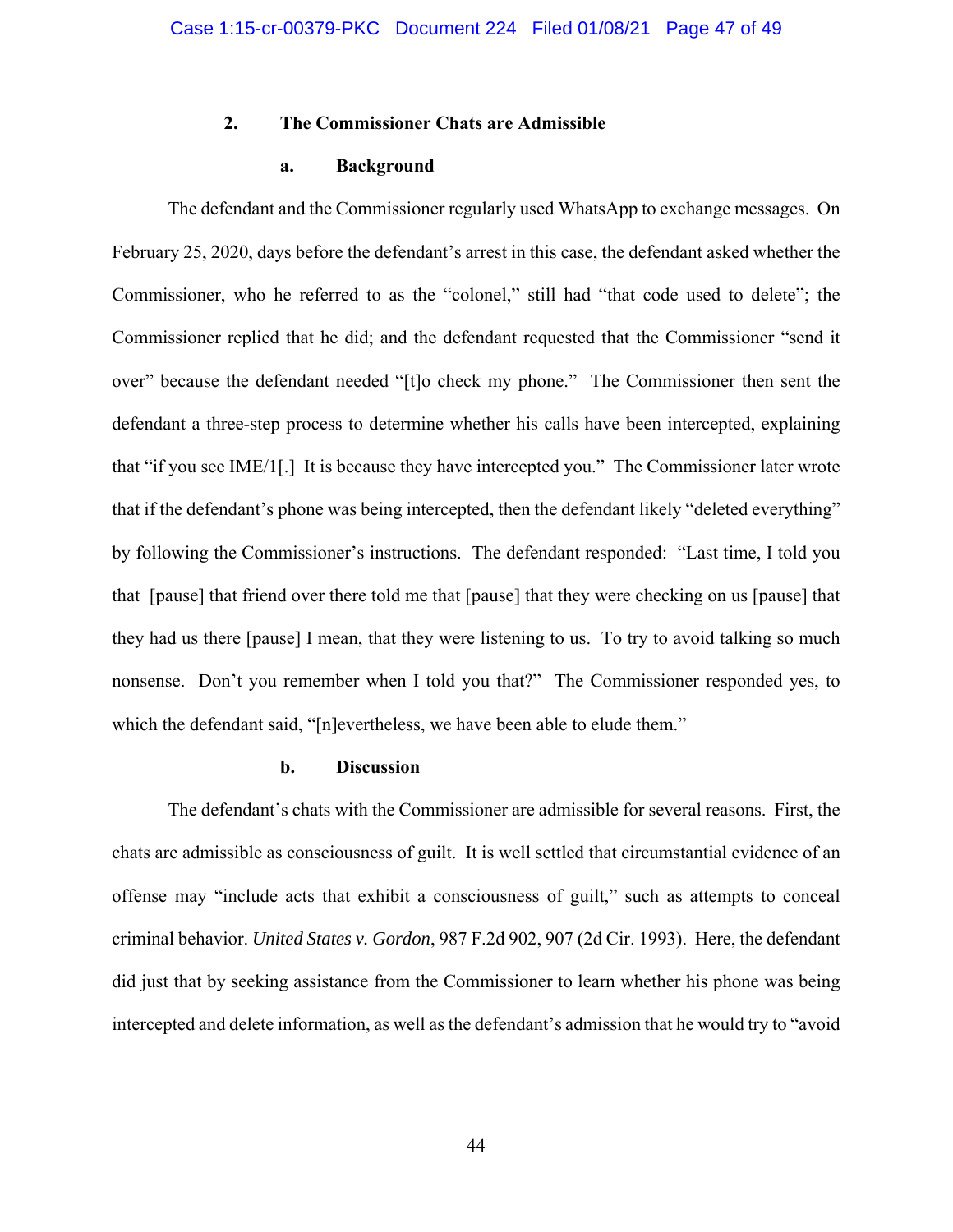#### Case 1:15-cr-00379-PKC Document 224 Filed 01/08/21 Page 48 of 49

talking so much nonsense" as directed by his friend who warned him that he was being intercepted. *See, e.g.*, *United States v. Zichettello*, 208 F.3d 72, 105 (2d Cir. 2000) (holding that evidence was sufficient to support the jury's finding of the defendant's knowing participation in a conspiracy in part based on efforts to "conceal" certain actions, which "evidenc[ed] consciousness of guilt"). Second, the defendant's chats with the Commissioner are also admissible to corroborate Leonel Rivera. As detailed above, Leonel Rivera will testify that the defendant relied on law enforcement officials for assistance with his drug-trafficking activities. The foregoing chats plainly corroborate that testimony by showing that the defendant was in fact receiving information from law enforcement about hiding evidence. *See Riccardi*, 620 F. App'x at 15. Finally, in the alternative, the chats are admissible pursuant to Rule 404(b) to show the defendant's preparations and plan for seeking to avoid detection in connection with his drug-trafficking activities and related violence.